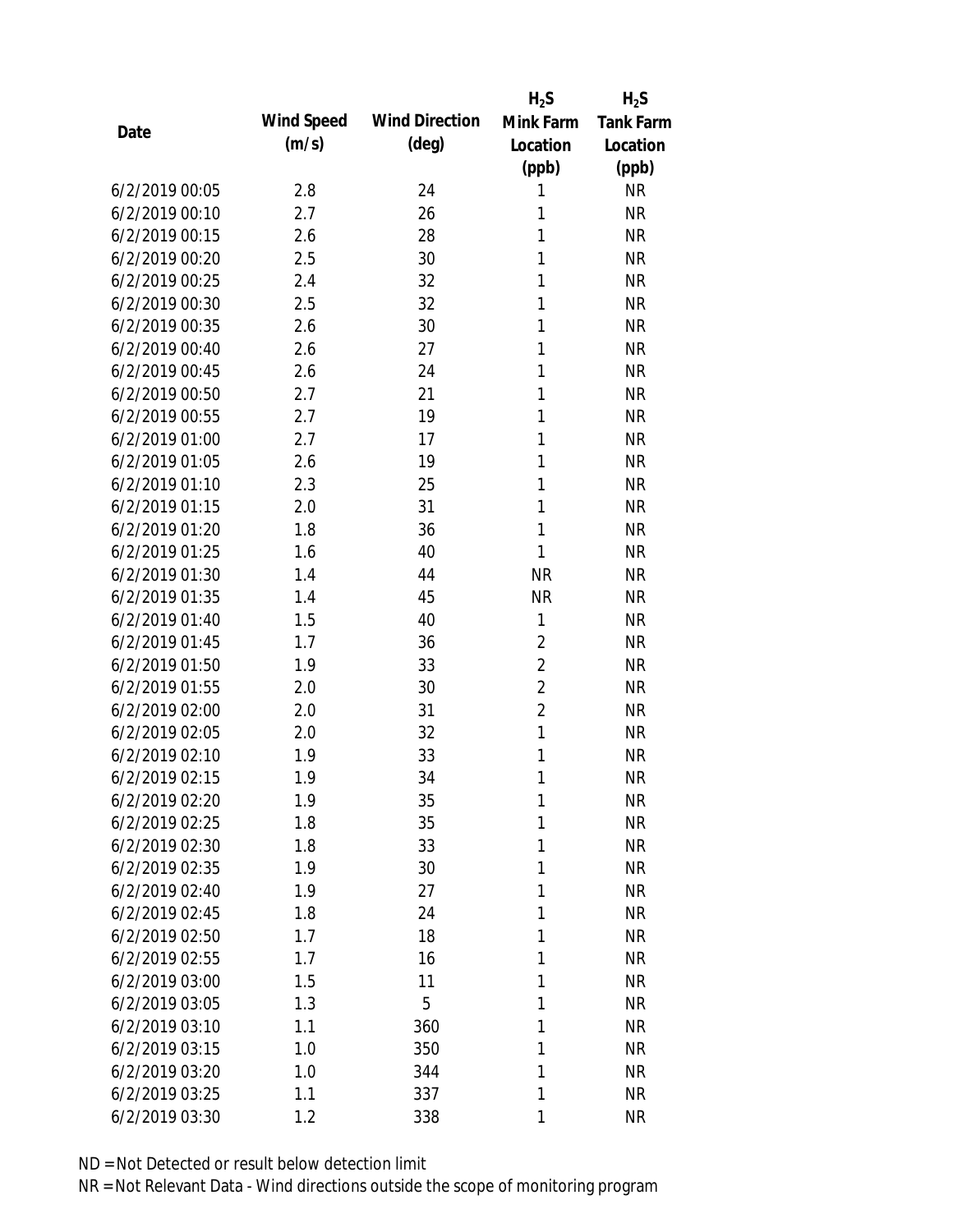|                |            |                       | $H_2S$         | $H_2S$           |
|----------------|------------|-----------------------|----------------|------------------|
| Date           | Wind Speed | <b>Wind Direction</b> | Mink Farm      | <b>Tank Farm</b> |
|                | (m/s)      | $(\text{deg})$        | Location       | Location         |
|                |            |                       | (ppb)          | (ppb)            |
| 6/2/2019 03:35 | 1.2        | 339                   | 1              | <b>NR</b>        |
| 6/2/2019 03:40 | 1.4        | 340                   | 1              | <b>NR</b>        |
| 6/2/2019 03:45 | 1.4        | 342                   | $\mathbf{1}$   | <b>NR</b>        |
| 6/2/2019 03:50 | 1.3        | 343                   | 1              | <b>NR</b>        |
| 6/2/2019 03:55 | 1.1        | 343                   | $\mathbf{1}$   | <b>NR</b>        |
| 6/2/2019 04:00 | 1.1        | 341                   | 1              | <b>NR</b>        |
| 6/2/2019 04:05 | 1.0        | 339                   | $\overline{2}$ | <b>NR</b>        |
| 6/2/2019 04:10 | 1.0        | 337                   | $\mathbf{1}$   | <b>NR</b>        |
| 6/2/2019 04:15 | 1.0        | 333                   | $\mathbf{1}$   | <b>NR</b>        |
| 6/2/2019 04:20 | 1.1        | 331                   | $\mathbf{1}$   | <b>NR</b>        |
| 6/2/2019 04:25 | 1.3        | 333                   | $\overline{2}$ | <b>NR</b>        |
| 6/2/2019 04:30 | 1.4        | 335                   | $\mathbf{1}$   | <b>NR</b>        |
| 6/2/2019 04:35 | 1.4        | 338                   | 1              | <b>NR</b>        |
| 6/2/2019 04:40 | 1.3        | 339                   | $\mathbf{1}$   | <b>NR</b>        |
| 6/2/2019 04:45 | 1.3        | 343                   | $\mathbf{1}$   | <b>NR</b>        |
| 6/2/2019 04:50 | 1.2        | 346                   | 1              | <b>NR</b>        |
| 6/2/2019 04:55 | 1.2        | 348                   | 1              | <b>NR</b>        |
| 6/2/2019 05:00 | 1.1        | 348                   | $\mathbf{1}$   | <b>NR</b>        |
| 6/2/2019 05:05 | 1.1        | 350                   | 1              | <b>NR</b>        |
| 6/2/2019 05:10 | 1.3        | 349                   | $\mathbf{1}$   | <b>NR</b>        |
| 6/2/2019 05:15 | 1.3        | 350                   | $\overline{2}$ | <b>NR</b>        |
| 6/2/2019 05:20 | 1.5        | 350                   | $\overline{2}$ | <b>NR</b>        |
| 6/2/2019 05:25 | 1.5        | 350                   | $\overline{2}$ | <b>NR</b>        |
| 6/2/2019 05:30 | 1.6        | 351                   | $\overline{2}$ | <b>NR</b>        |
| 6/2/2019 05:35 | 1.6        | 350                   | $\overline{2}$ | <b>NR</b>        |
| 6/2/2019 05:40 | 1.7        | 355                   | $\overline{2}$ | <b>NR</b>        |
| 6/2/2019 05:45 | 1.7        | 359                   | 1              | <b>NR</b>        |
| 6/2/2019 05:50 | 1.7        | 1                     | 1              | <b>NR</b>        |
| 6/2/2019 05:55 | 1.6        | 1                     | 1              | <b>NR</b>        |
| 6/2/2019 06:00 | 1.6        | $\overline{2}$        | 1              | <b>NR</b>        |
| 6/2/2019 06:05 | 1.6        | 4                     | 1              | <b>NR</b>        |
| 6/2/2019 06:10 | 1.4        | 1                     | 1              | <b>NR</b>        |
| 6/2/2019 06:15 | 1.3        | 359                   | 1              | <b>NR</b>        |
| 6/2/2019 06:20 | 1.2        | 359                   | 1              | <b>NR</b>        |
| 6/2/2019 06:25 | 1.0        | 358                   | 1              | <b>NR</b>        |
| 6/2/2019 06:30 | 0.9        | 360                   | 1              | <b>NR</b>        |
| 6/2/2019 06:35 | 0.9        | 360                   | 1              | <b>NR</b>        |
| 6/2/2019 06:40 | 1.0        | 4                     | 1              | <b>NR</b>        |
| 6/2/2019 06:45 | 1.2        | $\overline{7}$        | 1              | <b>NR</b>        |
| 6/2/2019 06:50 | 1.4        | 11                    | 1              | <b>NR</b>        |
| 6/2/2019 06:55 | 1.7        | 12                    | $\overline{2}$ | <b>NR</b>        |
|                |            |                       |                |                  |
| 6/2/2019 07:00 | 2.0        | 13                    | $\overline{2}$ | <b>NR</b>        |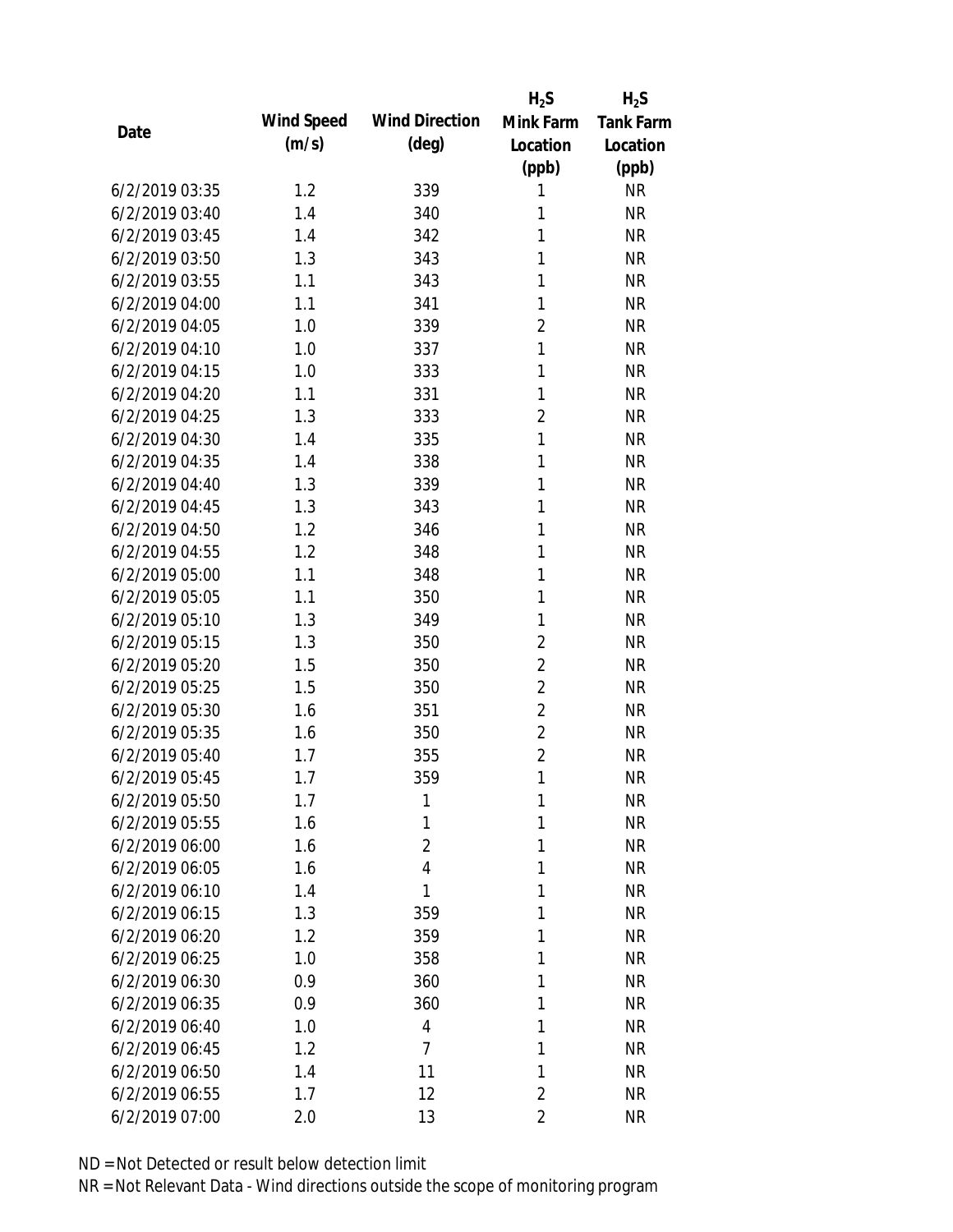|                |            |                       | $H_2S$         | $H_2S$           |
|----------------|------------|-----------------------|----------------|------------------|
| Date           | Wind Speed | <b>Wind Direction</b> | Mink Farm      | <b>Tank Farm</b> |
|                | (m/s)      | $(\text{deg})$        | Location       | Location         |
|                |            |                       | (ppb)          | (ppb)            |
| 6/2/2019 07:05 | 2.2        | 15                    | $\overline{2}$ | <b>NR</b>        |
| 6/2/2019 07:10 | 2.3        | 14                    | $\overline{2}$ | <b>NR</b>        |
| 6/2/2019 07:15 | 2.4        | 13                    | $\overline{2}$ | <b>NR</b>        |
| 6/2/2019 07:20 | 2.4        | 12                    | $\overline{2}$ | <b>NR</b>        |
| 6/2/2019 07:25 | 2.3        | 13                    | $\mathbf{1}$   | <b>NR</b>        |
| 6/2/2019 07:30 | 2.2        | 10                    | 1              | <b>NR</b>        |
| 6/2/2019 07:35 | 2.1        | 7                     | 1              | <b>NR</b>        |
| 6/2/2019 07:40 | 2.1        | 8                     | $\mathbf{1}$   | <b>NR</b>        |
| 6/2/2019 07:45 | 1.7        | $\overline{7}$        | $\mathbf{1}$   | <b>NR</b>        |
| 6/2/2019 07:50 | 1.5        | $\overline{7}$        | 1              | <b>NR</b>        |
| 6/2/2019 07:55 | 1.7        | 8                     | 1              | <b>NR</b>        |
| 6/2/2019 08:00 | 1.7        | 10                    | 1              | <b>NR</b>        |
| 6/2/2019 08:05 | 1.7        | 10                    | 1              | <b>NR</b>        |
| 6/2/2019 08:10 | 1.7        | 11                    | $\overline{2}$ | <b>NR</b>        |
| 6/2/2019 08:15 | 1.8        | 10                    | $\overline{2}$ | <b>NR</b>        |
| 6/2/2019 08:20 | 1.9        | 5                     | $\overline{2}$ | <b>NR</b>        |
| 6/2/2019 08:25 | 1.7        | 1                     | $\overline{2}$ | <b>NR</b>        |
| 6/2/2019 08:30 | 1.8        | 357                   | $\mathbf{1}$   | <b>NR</b>        |
| 6/2/2019 08:35 | 1.7        | 356                   | $\mathbf{1}$   | <b>NR</b>        |
| 6/2/2019 08:40 | 1.7        | 353                   | 1              | <b>NR</b>        |
| 6/2/2019 08:45 | 1.8        | 353                   | 1              | <b>NR</b>        |
| 6/2/2019 08:50 | 1.7        | 354                   | 1              | <b>NR</b>        |
| 6/2/2019 08:55 | 1.7        | 356                   | 1              | <b>NR</b>        |
| 6/2/2019 09:00 | 1.6        | $\overline{2}$        | 1              | <b>NR</b>        |
| 6/2/2019 09:05 | 1.8        | 359                   | 1              | <b>NR</b>        |
| 6/2/2019 09:10 | 2.0        | 353                   | 1              | <b>NR</b>        |
| 6/2/2019 09:15 | 2.1        | 347                   | 1              | <b>NR</b>        |
| 6/2/2019 09:20 | 2.3        | 346                   | 1              | <b>NR</b>        |
| 6/2/2019 09:25 | 2.6        | 340                   | 1              | <b>NR</b>        |
| 6/2/2019 09:30 | 2.8        | 332                   | 1              | <b>NR</b>        |
| 6/2/2019 09:35 | 2.7        | 333                   | 1              | <b>NR</b>        |
| 6/2/2019 09:40 | 2.7        | 341                   | 1              | <b>NR</b>        |
| 6/2/2019 09:45 | 2.6        | 346                   | 1              | <b>NR</b>        |
| 6/2/2019 09:50 | 2.6        | 346                   | 1              | <b>NR</b>        |
| 6/2/2019 09:55 | 2.5        | 350                   | 1              | <b>NR</b>        |
| 6/2/2019 10:00 | 2.5        | 355                   | 1              | <b>NR</b>        |
| 6/2/2019 10:05 | 2.6        | 356                   | 1              | <b>NR</b>        |
| 6/2/2019 10:10 | 2.6        | 352                   | 1              | <b>NR</b>        |
| 6/2/2019 10:15 | 2.7        | 349                   | 1              | <b>NR</b>        |
| 6/2/2019 10:20 | 2.8        | 353                   | 1              | <b>NR</b>        |
| 6/2/2019 10:25 | 2.8        | 354                   | 1              | <b>NR</b>        |
|                |            |                       |                |                  |
| 6/2/2019 10:30 | 2.7        | 349                   | 1              | <b>NR</b>        |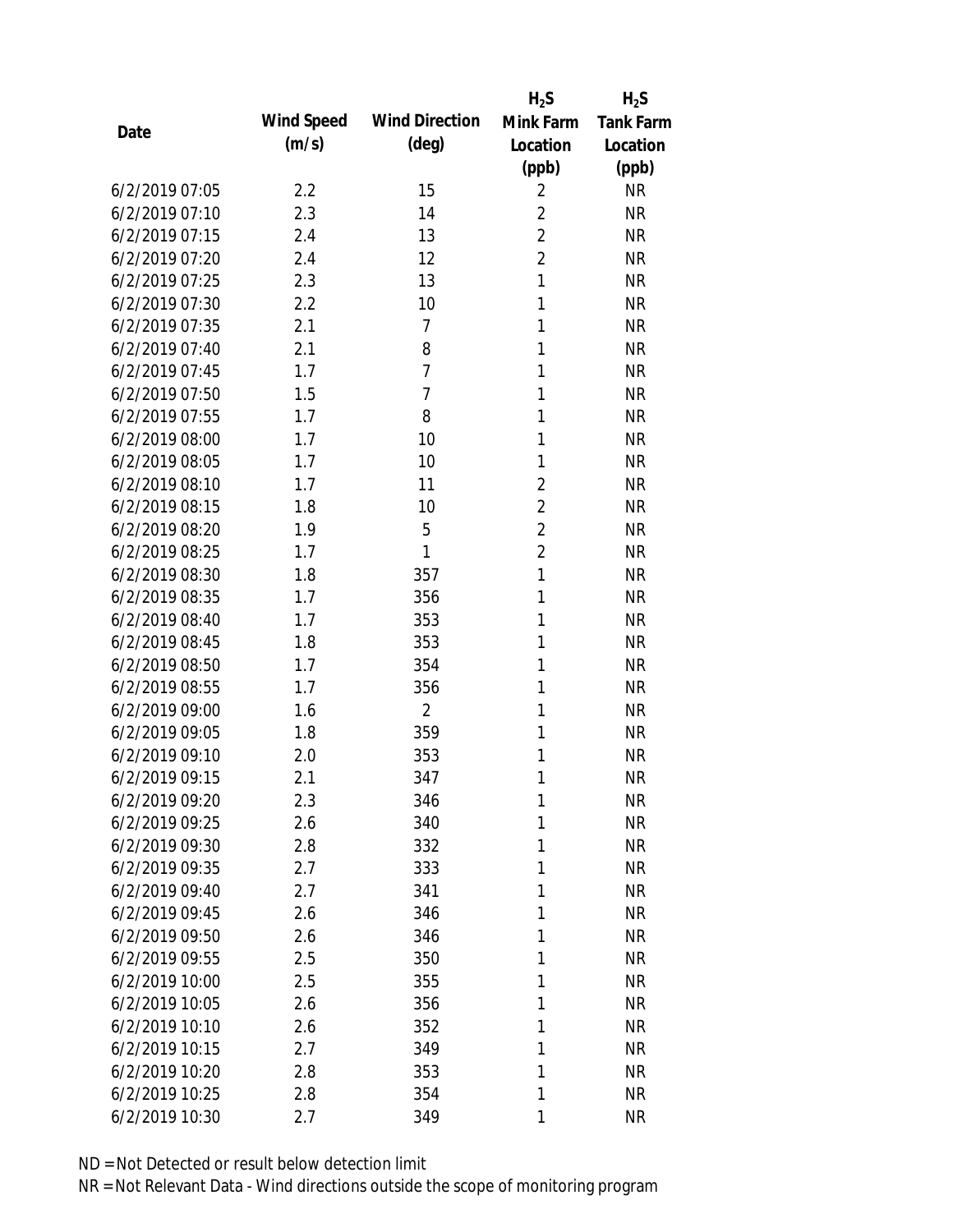|                |            |                       | $H_2S$         | $H_2S$           |
|----------------|------------|-----------------------|----------------|------------------|
| Date           | Wind Speed | <b>Wind Direction</b> | Mink Farm      | <b>Tank Farm</b> |
|                | (m/s)      | $(\text{deg})$        | Location       | Location         |
|                |            |                       | (ppb)          | (ppb)            |
| 6/2/2019 10:35 | 2.8        | 345                   | 1              | <b>NR</b>        |
| 6/2/2019 10:40 | 2.9        | 345                   | 1              | <b>NR</b>        |
| 6/2/2019 10:45 | 2.9        | 344                   | 1              | <b>NR</b>        |
| 6/2/2019 10:50 | 2.9        | 343                   | 1              | <b>NR</b>        |
| 6/2/2019 10:55 | 3.0        | 342                   | $\overline{2}$ | <b>NR</b>        |
| 6/2/2019 11:00 | 2.9        | 346                   | $\overline{2}$ | <b>NR</b>        |
| 6/2/2019 11:05 | 2.8        | 346                   | $\overline{2}$ | <b>NR</b>        |
| 6/2/2019 11:10 | 2.7        | 347                   | $\mathbf{1}$   | <b>NR</b>        |
| 6/2/2019 11:15 | 2.7        | 346                   | 1              | <b>NR</b>        |
| 6/2/2019 11:20 | 2.9        | 340                   | 1              | <b>NR</b>        |
| 6/2/2019 11:25 | 3.0        | 336                   | 1              | <b>NR</b>        |
| 6/2/2019 11:30 | 3.1        | 336                   | 1              | <b>NR</b>        |
| 6/2/2019 11:35 | 3.1        | 340                   | 1              | <b>NR</b>        |
| 6/2/2019 11:40 | 2.9        | 338                   | 1              | <b>NR</b>        |
| 6/2/2019 11:45 | 3.0        | 342                   | 1              | <b>NR</b>        |
| 6/2/2019 11:50 | 2.9        | 349                   | 1              | <b>NR</b>        |
| 6/2/2019 11:55 | 2.9        | 355                   | 1              | <b>NR</b>        |
| 6/2/2019 12:00 | 3.0        | 356                   | 1              | <b>NR</b>        |
| 6/2/2019 12:05 | 3.1        | 355                   | 1              | <b>NR</b>        |
| 6/2/2019 12:10 | 3.4        | 358                   | 1              | <b>NR</b>        |
| 6/2/2019 12:15 | 3.3        | 356                   | 1              | <b>NR</b>        |
| 6/2/2019 12:20 | 3.4        | 358                   | 1              | <b>NR</b>        |
| 6/2/2019 12:25 | 3.4        | 358                   | 1              | <b>NR</b>        |
| 6/2/2019 12:30 | 3.4        | 355                   | 1              | <b>NR</b>        |
| 6/2/2019 12:35 | 3.5        | 359                   | 1              | <b>NR</b>        |
| 6/2/2019 12:40 | 3.6        | $\overline{2}$        | 1              | <b>NR</b>        |
| 6/2/2019 12:45 | 3.9        | 6                     | 1              | <b>NR</b>        |
| 6/2/2019 12:50 | 3.8        | 5                     | 1              | <b>NR</b>        |
| 6/2/2019 12:55 | 3.6        | 6                     | 1              | <b>NR</b>        |
| 6/2/2019 13:00 | 3.5        | 8                     | 1              | <b>NR</b>        |
| 6/2/2019 13:05 | 3.5        | $\overline{7}$        | 1              | <b>NR</b>        |
| 6/2/2019 13:10 | 3.2        | 1                     | 1              | <b>NR</b>        |
| 6/2/2019 13:15 | 3.2        | 358                   | 1              | <b>NR</b>        |
| 6/2/2019 13:20 | 3.2        | 354                   | 1              | <b>NR</b>        |
| 6/2/2019 13:25 | 3.3        | 348                   | 1              | <b>NR</b>        |
| 6/2/2019 13:30 | 3.5        | 344                   | 1              | <b>NR</b>        |
| 6/2/2019 13:35 | 3.4        | 333                   | 1              | <b>NR</b>        |
| 6/2/2019 13:40 | 3.5        | 335                   | 1              | <b>NR</b>        |
| 6/2/2019 13:45 | 3.5        | 339                   | 1              | <b>NR</b>        |
| 6/2/2019 13:50 | 3.4        | 344                   | 1              | <b>NR</b>        |
| 6/2/2019 13:55 | 3.3        | 357                   | <b>NR</b>      | <b>NR</b>        |
| 6/2/2019 14:00 | 3.2        | 360                   | 1              | <b>NR</b>        |
|                |            |                       |                |                  |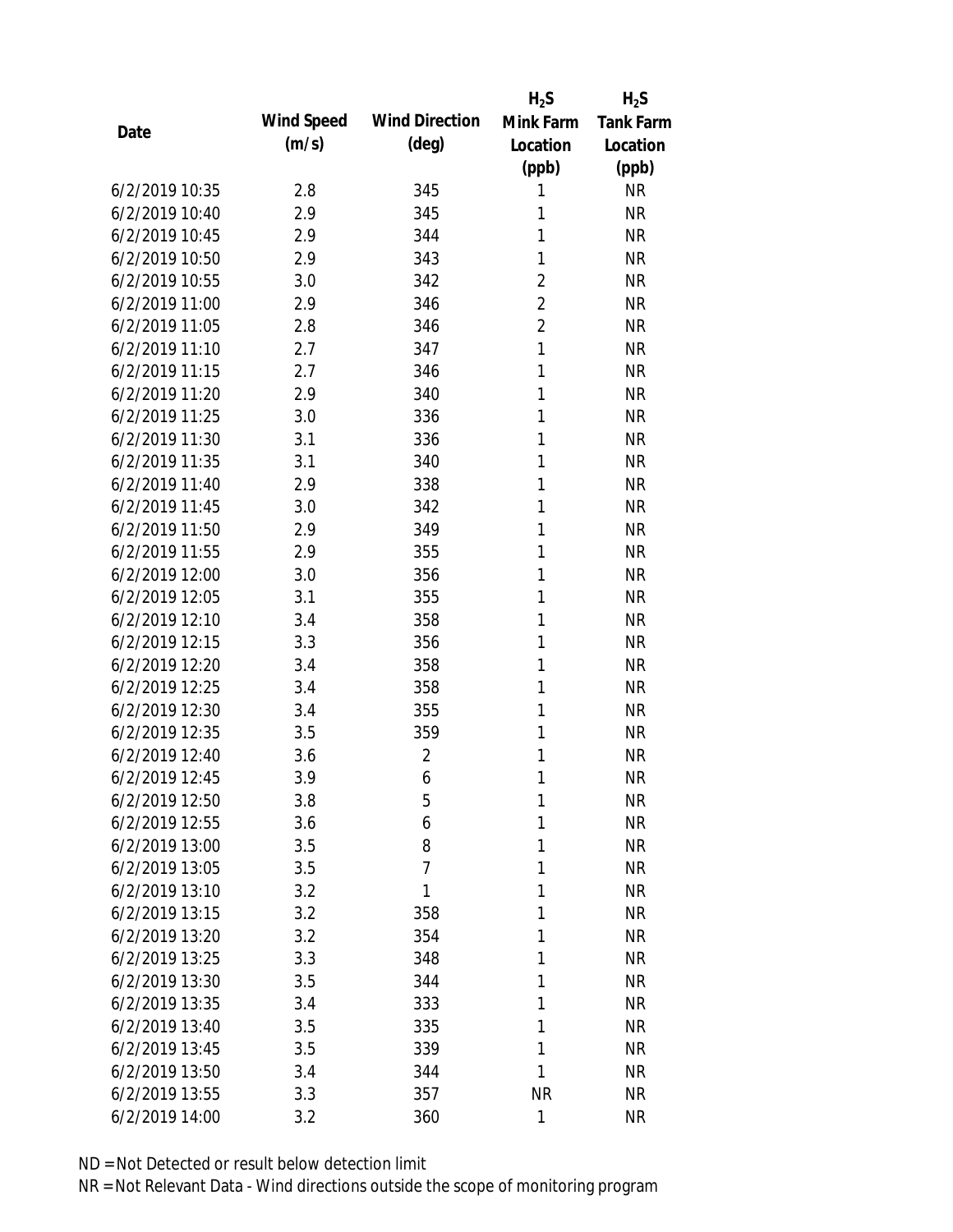|                |            |                       | $H_2S$       | $H_2S$           |
|----------------|------------|-----------------------|--------------|------------------|
| Date           | Wind Speed | <b>Wind Direction</b> | Mink Farm    | <b>Tank Farm</b> |
|                | (m/s)      | $(\text{deg})$        | Location     | Location         |
|                |            |                       | (ppb)        | (ppb)            |
| 6/2/2019 14:05 | 3.1        | 6                     | 1            | <b>NR</b>        |
| 6/2/2019 14:10 | 3.2        | 360                   | 1            | <b>NR</b>        |
| 6/2/2019 14:15 | 3.3        | 351                   | 1            | <b>NR</b>        |
| 6/2/2019 14:20 | 3.2        | 346                   | 1            | <b>NR</b>        |
| 6/2/2019 14:25 | 3.2        | 346                   | 1            | <b>NR</b>        |
| 6/2/2019 14:30 | 3.1        | 347                   | <b>NR</b>    | <b>NR</b>        |
| 6/2/2019 14:35 | 2.9        | 354                   | <b>NR</b>    | <b>NR</b>        |
| 6/2/2019 14:40 | 2.6        | $\overline{4}$        | <b>NR</b>    | <b>NR</b>        |
| 6/2/2019 14:45 | 2.3        | 9                     | <b>NR</b>    | <b>NR</b>        |
| 6/2/2019 14:50 | 2.5        | 12                    | 1            | <b>NR</b>        |
| 6/2/2019 14:55 | 2.6        | $\overline{7}$        | 1            | <b>NR</b>        |
| 6/2/2019 15:00 | 2.7        | 9                     | $\mathbf{1}$ | <b>NR</b>        |
| 6/2/2019 15:05 | 3.0        | 5                     | 1            | <b>NR</b>        |
| 6/2/2019 15:10 | 3.0        | 356                   | 1            | <b>NR</b>        |
| 6/2/2019 15:15 | 3.0        | 350                   | 1            | <b>NR</b>        |
| 6/2/2019 15:20 | 3.1        | 341                   | $\mathbf{1}$ | <b>NR</b>        |
| 6/2/2019 15:25 | 3.0        | 328                   | $\mathbf{1}$ | <b>NR</b>        |
| 6/2/2019 15:30 | 2.9        | 318                   | <b>NR</b>    | <b>NR</b>        |
| 6/2/2019 15:35 | 2.8        | 322                   | <b>NR</b>    | <b>NR</b>        |
| 6/2/2019 15:40 | 2.9        | 337                   | <b>NR</b>    | <b>NR</b>        |
| 6/2/2019 15:45 | 2.6        | 333                   | <b>NR</b>    | <b>NR</b>        |
| 6/2/2019 15:50 | 2.4        | 335                   | <b>NR</b>    | <b>NR</b>        |
| 6/2/2019 15:55 | 2.3        | 347                   | <b>NR</b>    | <b>NR</b>        |
| 6/2/2019 16:00 | 2.3        | 360                   | <b>NR</b>    | <b>NR</b>        |
| 6/2/2019 16:05 | 2.0        | 348                   | <b>NR</b>    | <b>NR</b>        |
| 6/2/2019 16:10 | 1.9        | 350                   | <b>NR</b>    | <b>NR</b>        |
| 6/2/2019 16:15 | 2.0        | 25                    | <b>NR</b>    | <b>NR</b>        |
| 6/2/2019 16:20 | 2.0        | 55                    | <b>NR</b>    | <b>NR</b>        |
| 6/2/2019 16:25 | 2.1        | 76                    | <b>NR</b>    | <b>NR</b>        |
| 6/2/2019 16:30 | 2.3        | 91                    | <b>NR</b>    | <b>NR</b>        |
| 6/2/2019 16:35 | 2.4        | 98                    | <b>NR</b>    | <b>NR</b>        |
| 6/2/2019 16:40 | 2.4        | 91                    | <b>NR</b>    | <b>NR</b>        |
| 6/2/2019 16:45 | 2.7        | 92                    | <b>NR</b>    | <b>NR</b>        |
| 6/2/2019 16:50 | 2.7        | 93                    | <b>NR</b>    | <b>NR</b>        |
| 6/2/2019 16:55 | 2.7        | 94                    | <b>NR</b>    | <b>NR</b>        |
| 6/2/2019 17:00 | 2.6        | 91                    | <b>NR</b>    | <b>NR</b>        |
| 6/2/2019 17:05 | 2.7        | 90                    | <b>NR</b>    | <b>NR</b>        |
| 6/2/2019 17:10 | 2.6        | 93                    | <b>NR</b>    | <b>NR</b>        |
| 6/2/2019 17:15 | 2.5        | 94                    | <b>NR</b>    | <b>NR</b>        |
| 6/2/2019 17:20 | 2.7        | 96                    | <b>NR</b>    | <b>NR</b>        |
| 6/2/2019 17:25 | 2.7        | 96                    | <b>NR</b>    | <b>NR</b>        |
| 6/2/2019 17:30 | 2.8        | 96                    | <b>NR</b>    | <b>NR</b>        |
|                |            |                       |              |                  |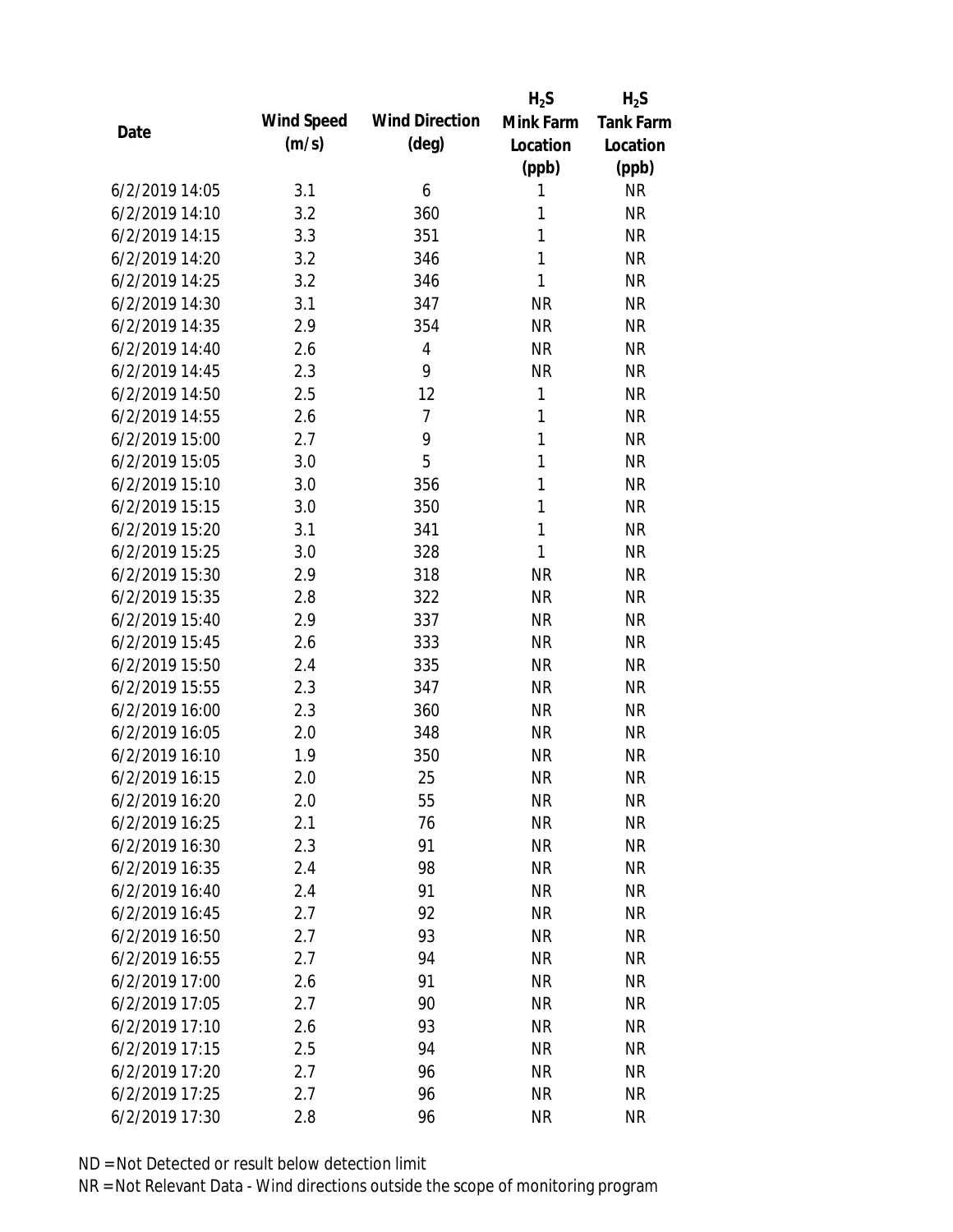|                |            |                       | $H_2S$    | $H_2S$           |
|----------------|------------|-----------------------|-----------|------------------|
| Date           | Wind Speed | <b>Wind Direction</b> | Mink Farm | <b>Tank Farm</b> |
|                | (m/s)      | $(\text{deg})$        | Location  | Location         |
|                |            |                       | (ppb)     | (ppb)            |
| 6/2/2019 17:35 | 3.0        | 96                    | <b>NR</b> | <b>NR</b>        |
| 6/2/2019 17:40 | 3.3        | 99                    | <b>NR</b> | <b>NR</b>        |
| 6/2/2019 17:45 | 3.3        | 98                    | <b>NR</b> | <b>NR</b>        |
| 6/2/2019 17:50 | 3.3        | 99                    | <b>NR</b> | <b>NR</b>        |
| 6/2/2019 17:55 | 3.2        | 98                    | <b>NR</b> | <b>NR</b>        |
| 6/2/2019 18:00 | 3.2        | 101                   | <b>NR</b> | <b>NR</b>        |
| 6/2/2019 18:05 | 3.1        | 103                   | <b>NR</b> | <b>NR</b>        |
| 6/2/2019 18:10 | 3.1        | 101                   | <b>NR</b> | <b>NR</b>        |
| 6/2/2019 18:15 | 3.0        | 98                    | <b>NR</b> | <b>NR</b>        |
| 6/2/2019 18:20 | 3.0        | 99                    | <b>NR</b> | <b>NR</b>        |
| 6/2/2019 18:25 | 3.0        | 101                   | <b>NR</b> | <b>NR</b>        |
| 6/2/2019 18:30 | 3.0        | 98                    | <b>NR</b> | <b>NR</b>        |
| 6/2/2019 18:35 | 3.0        | 98                    | <b>NR</b> | <b>NR</b>        |
| 6/2/2019 18:40 | 3.0        | 100                   | <b>NR</b> | <b>NR</b>        |
| 6/2/2019 18:45 | 3.0        | 103                   | <b>NR</b> | <b>NR</b>        |
| 6/2/2019 18:50 | 3.1        | 105                   | <b>NR</b> | <b>NR</b>        |
| 6/2/2019 18:55 | 3.2        | 106                   | <b>NR</b> | <b>NR</b>        |
| 6/2/2019 19:00 | 3.3        | 108                   | <b>NR</b> | <b>NR</b>        |
| 6/2/2019 19:05 | 3.3        | 108                   | <b>NR</b> | <b>NR</b>        |
| 6/2/2019 19:10 | 3.3        | 109                   | <b>NR</b> | <b>NR</b>        |
| 6/2/2019 19:15 | 3.4        | 110                   | <b>NR</b> | <b>NR</b>        |
| 6/2/2019 19:20 | 3.2        | 109                   | <b>NR</b> | <b>NR</b>        |
| 6/2/2019 19:25 | 3.1        | 107                   | <b>NR</b> | <b>NR</b>        |
| 6/2/2019 19:30 | 2.9        | 108                   | <b>NR</b> | <b>NR</b>        |
| 6/2/2019 19:35 | 2.8        | 107                   | <b>NR</b> | <b>NR</b>        |
| 6/2/2019 19:40 | 2.7        | 106                   | <b>NR</b> | <b>NR</b>        |
| 6/2/2019 19:45 | 2.5        | 105                   | <b>NR</b> | <b>NR</b>        |
| 6/2/2019 19:50 | 2.5        | 105                   | <b>NR</b> | <b>NR</b>        |
| 6/2/2019 19:55 | 2.3        | 105                   | <b>NR</b> | <b>NR</b>        |
| 6/2/2019 20:00 | 2.3        | 103                   | <b>NR</b> | <b>NR</b>        |
| 6/2/2019 20:05 | 2.3        | 105                   | <b>NR</b> | <b>NR</b>        |
| 6/2/2019 20:10 | 2.3        | 107                   | <b>NR</b> | <b>NR</b>        |
| 6/2/2019 20:15 | 2.2        | 109                   | <b>NR</b> | <b>NR</b>        |
| 6/2/2019 20:20 | 2.2        | 109                   | <b>NR</b> | <b>NR</b>        |
| 6/2/2019 20:25 | 2.1        | 112                   | <b>NR</b> | <b>NR</b>        |
| 6/2/2019 20:30 | 2.1        | 114                   | <b>NR</b> | <b>NR</b>        |
| 6/2/2019 20:35 | 2.1        | 117                   | <b>NR</b> | <b>NR</b>        |
| 6/2/2019 20:40 | 2.0        | 121                   | NR        | <b>NR</b>        |
| 6/2/2019 20:45 | 2.0        | 124                   | <b>NR</b> | <b>NR</b>        |
| 6/2/2019 20:50 | 2.0        | 127                   | <b>NR</b> | <b>NR</b>        |
| 6/2/2019 20:55 | 1.9        | 129                   | <b>NR</b> | <b>NR</b>        |
| 6/2/2019 21:00 | 1.9        | 133                   | <b>NR</b> | <b>NR</b>        |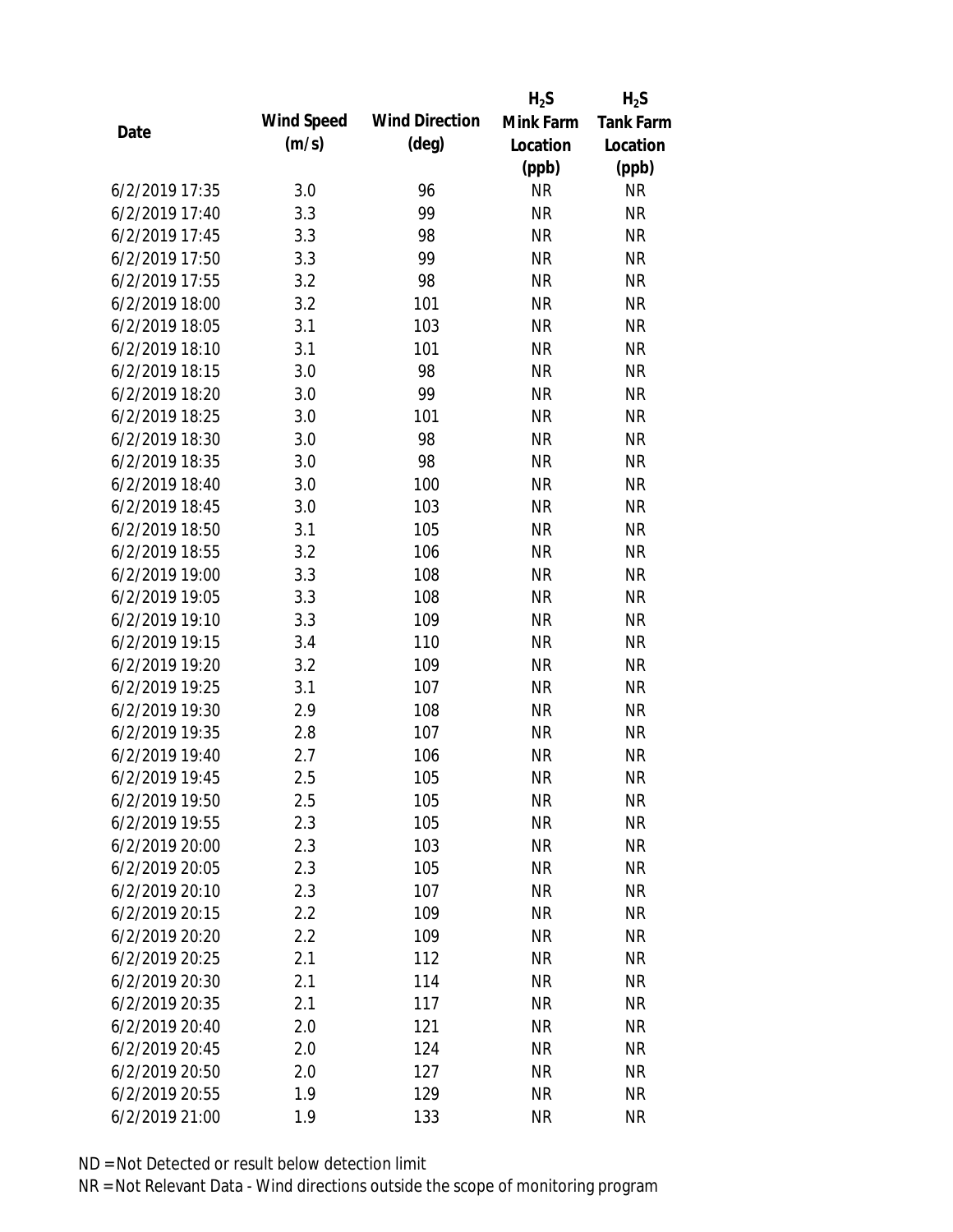|                |            |                       | $H_2S$    | $H_2S$           |
|----------------|------------|-----------------------|-----------|------------------|
|                | Wind Speed | <b>Wind Direction</b> | Mink Farm | <b>Tank Farm</b> |
| Date           | (m/s)      | $(\text{deg})$        | Location  | Location         |
|                |            |                       | (ppb)     | (ppb)            |
| 6/2/2019 21:05 | 1.8        | 133                   | <b>NR</b> | <b>NR</b>        |
| 6/2/2019 21:10 | 1.8        | 134                   | <b>NR</b> | <b>NR</b>        |
| 6/2/2019 21:15 | 1.7        | 135                   | <b>NR</b> | <b>NR</b>        |
| 6/2/2019 21:20 | 1.7        | 137                   | <b>NR</b> | <b>NR</b>        |
| 6/2/2019 21:25 | 1.8        | 136                   | <b>NR</b> | <b>NR</b>        |
| 6/2/2019 21:30 | 1.6        | 131                   | <b>NR</b> | <b>NR</b>        |
| 6/2/2019 21:35 | 1.4        | 128                   | <b>NR</b> | <b>NR</b>        |
| 6/2/2019 21:40 | 1.2        | 125                   | <b>NR</b> | <b>NR</b>        |
| 6/2/2019 21:45 | 1.2        | 124                   | <b>NR</b> | <b>NR</b>        |
| 6/2/2019 21:50 | 1.2        | 123                   | <b>NR</b> | <b>NR</b>        |
| 6/2/2019 21:55 | 1.1        | 123                   | <b>NR</b> | <b>NR</b>        |
| 6/2/2019 22:00 | 1.0        | 125                   | <b>NR</b> | <b>NR</b>        |
| 6/2/2019 22:05 | 1.1        | 124                   | <b>NR</b> | <b>NR</b>        |
| 6/2/2019 22:10 | 1.1        | 121                   | <b>NR</b> | <b>NR</b>        |
| 6/2/2019 22:15 | 1.0        | 116                   | <b>NR</b> | <b>NR</b>        |
| 6/2/2019 22:20 | 0.8        | 110                   | <b>NR</b> | <b>NR</b>        |
| 6/2/2019 22:25 | 0.6        | 104                   | <b>NR</b> | <b>NR</b>        |
| 6/2/2019 22:30 | 0.5        | 99                    | <b>NR</b> | <b>NR</b>        |
| 6/2/2019 22:35 | 0.4        | 96                    | <b>NR</b> | <b>NR</b>        |
| 6/2/2019 22:40 | 0.2        | 92                    | <b>NR</b> | <b>NR</b>        |
| 6/2/2019 22:45 | 0.3        | 82                    | <b>NR</b> | <b>NR</b>        |
| 6/2/2019 22:50 | 0.6        | 68                    | <b>NR</b> | <b>NR</b>        |
| 6/2/2019 22:55 | 0.8        | 67                    | <b>NR</b> | <b>NR</b>        |
| 6/2/2019 23:00 | 0.9        | 65                    | <b>NR</b> | <b>NR</b>        |
| 6/2/2019 23:05 | 1.2        | 60                    | <b>NR</b> | <b>NR</b>        |
| 6/2/2019 23:10 | 1.8        | 59                    | <b>NR</b> | <b>NR</b>        |
| 6/2/2019 23:15 | 2.1        | 57                    | <b>NR</b> | <b>NR</b>        |
| 6/2/2019 23:20 | 2.1        | 57                    | <b>NR</b> | <b>NR</b>        |
| 6/2/2019 23:25 | 2.1        | 56                    | <b>NR</b> | <b>NR</b>        |
| 6/2/2019 23:30 | 2.3        | 56                    | <b>NR</b> | <b>NR</b>        |
| 6/2/2019 23:35 | 2.3        | 56                    | <b>NR</b> | <b>NR</b>        |
| 6/2/2019 23:40 | 2.1        | 59                    | <b>NR</b> | <b>NR</b>        |
| 6/2/2019 23:45 | 2.0        | 59                    | <b>NR</b> | <b>NR</b>        |
| 6/2/2019 23:50 | 1.9        | 58                    | <b>NR</b> | <b>NR</b>        |
| 6/2/2019 23:55 | 2.0        | 61                    | <b>NR</b> | <b>NR</b>        |
| 6/2/2019 24:00 | 2.0        | 63                    | <b>NR</b> | <b>NR</b>        |
| 6/3/2019 00:05 | 1.9        | 64                    | <b>NR</b> | <b>NR</b>        |
| 6/3/2019 00:10 | 1.9        | 65                    | <b>NR</b> | <b>NR</b>        |
| 6/3/2019 00:15 | 2.0        | 70                    | <b>NR</b> | <b>NR</b>        |
| 6/3/2019 00:20 | 2.0        | 73                    | <b>NR</b> | <b>NR</b>        |
| 6/3/2019 00:25 | 2.0        | 72                    | <b>NR</b> | <b>NR</b>        |
| 6/3/2019 00:30 | 2.0        | 75                    | <b>NR</b> | <b>NR</b>        |
|                |            |                       |           |                  |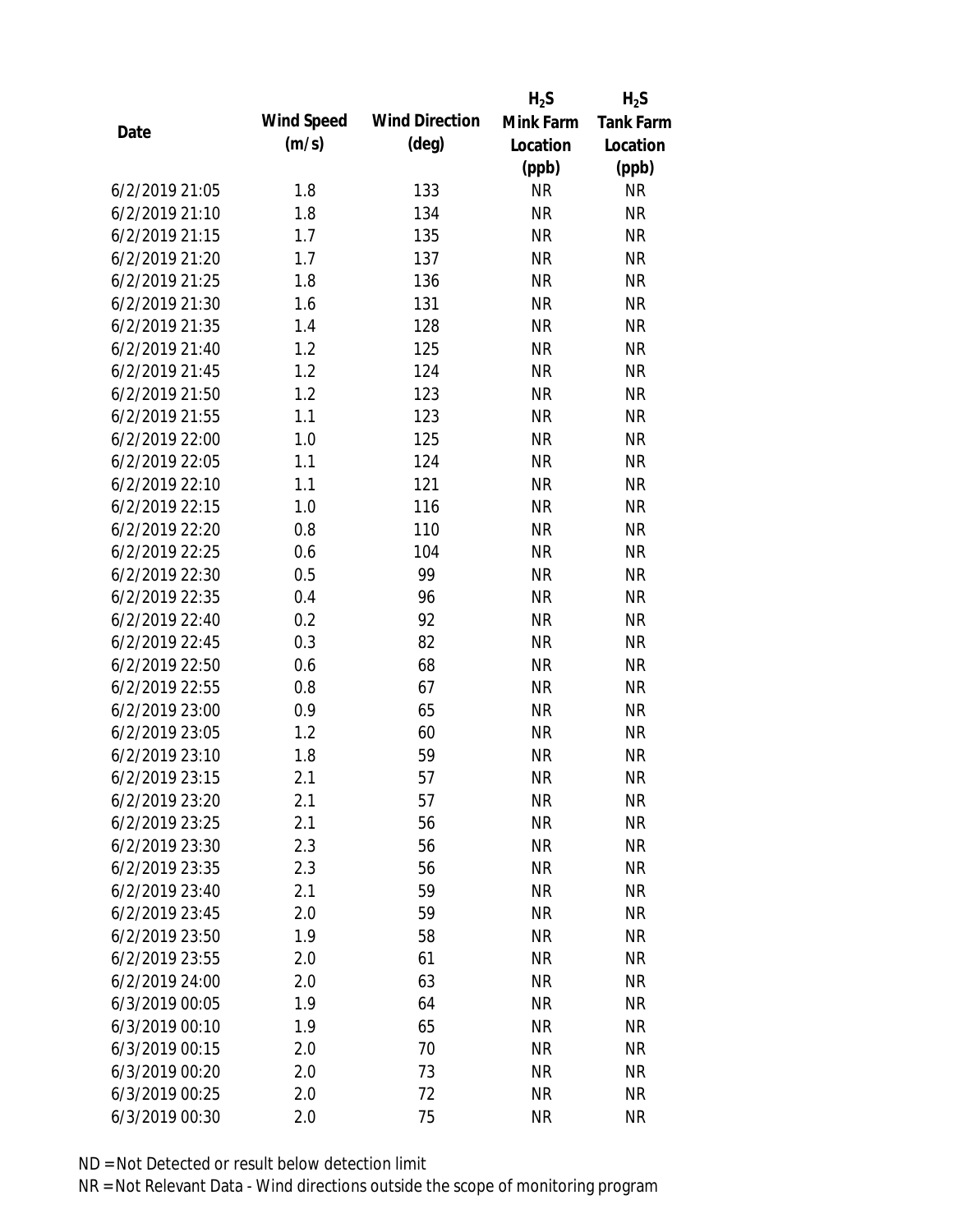|                |            |                       | $H_2S$    | $H_2S$           |
|----------------|------------|-----------------------|-----------|------------------|
|                | Wind Speed | <b>Wind Direction</b> | Mink Farm | <b>Tank Farm</b> |
| Date           | (m/s)      | $(\text{deg})$        | Location  | Location         |
|                |            |                       | (ppb)     | (ppb)            |
| 6/3/2019 00:35 | 2.1        | 78                    | <b>NR</b> | <b>NR</b>        |
| 6/3/2019 00:40 | 2.1        | 77                    | <b>NR</b> | <b>NR</b>        |
| 6/3/2019 00:45 | 2.0        | 74                    | <b>NR</b> | <b>NR</b>        |
| 6/3/2019 00:50 | 2.0        | 75                    | <b>NR</b> | <b>NR</b>        |
| 6/3/2019 00:55 | 2.0        | 73                    | <b>NR</b> | <b>NR</b>        |
| 6/3/2019 01:00 | 2.1        | 72                    | <b>NR</b> | <b>NR</b>        |
| 6/3/2019 01:05 | 2.2        | 71                    | <b>NR</b> | <b>NR</b>        |
| 6/3/2019 01:10 | 2.2        | 63                    | <b>NR</b> | <b>NR</b>        |
| 6/3/2019 01:15 | 2.3        | 58                    | <b>NR</b> | <b>NR</b>        |
| 6/3/2019 01:20 | 2.2        | 58                    | <b>NR</b> | <b>NR</b>        |
| 6/3/2019 01:25 | 2.2        | 55                    | <b>NR</b> | <b>NR</b>        |
| 6/3/2019 01:30 | 2.2        | 53                    | <b>NR</b> | <b>NR</b>        |
| 6/3/2019 01:35 | 2.0        | 50                    | <b>NR</b> | <b>NR</b>        |
| 6/3/2019 01:40 | 1.9        | 54                    | <b>NR</b> | <b>NR</b>        |
| 6/3/2019 01:45 | 1.8        | 58                    | <b>NR</b> | <b>NR</b>        |
| 6/3/2019 01:50 | 1.7        | 56                    | <b>NR</b> | <b>NR</b>        |
| 6/3/2019 01:55 | 1.5        | 57                    | <b>NR</b> | <b>NR</b>        |
| 6/3/2019 02:00 | 1.5        | 54                    | <b>NR</b> | <b>NR</b>        |
| 6/3/2019 02:05 | 1.6        | 54                    | <b>NR</b> | <b>NR</b>        |
| 6/3/2019 02:10 | 1.7        | 53                    | <b>NR</b> | <b>NR</b>        |
| 6/3/2019 02:15 | 1.9        | 52                    | <b>NR</b> | <b>NR</b>        |
| 6/3/2019 02:20 | 2.0        | 51                    | <b>NR</b> | <b>NR</b>        |
| 6/3/2019 02:25 | 2.2        | 48                    | <b>NR</b> | <b>NR</b>        |
| 6/3/2019 02:30 | 2.2        | 48                    | <b>NR</b> | <b>NR</b>        |
| 6/3/2019 02:35 | 2.3        | 46                    | <b>NR</b> | <b>NR</b>        |
| 6/3/2019 02:40 | 2.4        | 43                    | <b>NR</b> | <b>NR</b>        |
| 6/3/2019 02:45 | 2.6        | 41                    | <b>NR</b> | <b>NR</b>        |
| 6/3/2019 02:50 | 2.6        | 39                    | 1         | <b>NR</b>        |
| 6/3/2019 02:55 | 2.8        | 38                    | 1         | <b>NR</b>        |
| 6/3/2019 03:00 | 2.9        | 37                    | 1         | <b>NR</b>        |
| 6/3/2019 03:05 | 2.9        | 36                    | 1         | <b>NR</b>        |
| 6/3/2019 03:10 | 3.0        | 38                    | 1         | <b>NR</b>        |
| 6/3/2019 03:15 | 3.0        | 37                    | 1         | <b>NR</b>        |
| 6/3/2019 03:20 | 3.1        | 37                    | 1         | <b>NR</b>        |
| 6/3/2019 03:25 | 3.0        | 38                    | 1         | <b>NR</b>        |
| 6/3/2019 03:30 | 3.0        | 39                    | 1         | <b>NR</b>        |
| 6/3/2019 03:35 | 3.1        | 40                    | 1         | <b>NR</b>        |
| 6/3/2019 03:40 | 3.0        | 40                    | 1         | <b>NR</b>        |
| 6/3/2019 03:45 | 3.0        | 41                    | <b>NR</b> | <b>NR</b>        |
| 6/3/2019 03:50 | 3.0        | 41                    | <b>NR</b> | <b>NR</b>        |
| 6/3/2019 03:55 | 3.0        | 40                    | 1         | <b>NR</b>        |
| 6/3/2019 04:00 |            | 40                    | 1         | <b>NR</b>        |
|                | 3.0        |                       |           |                  |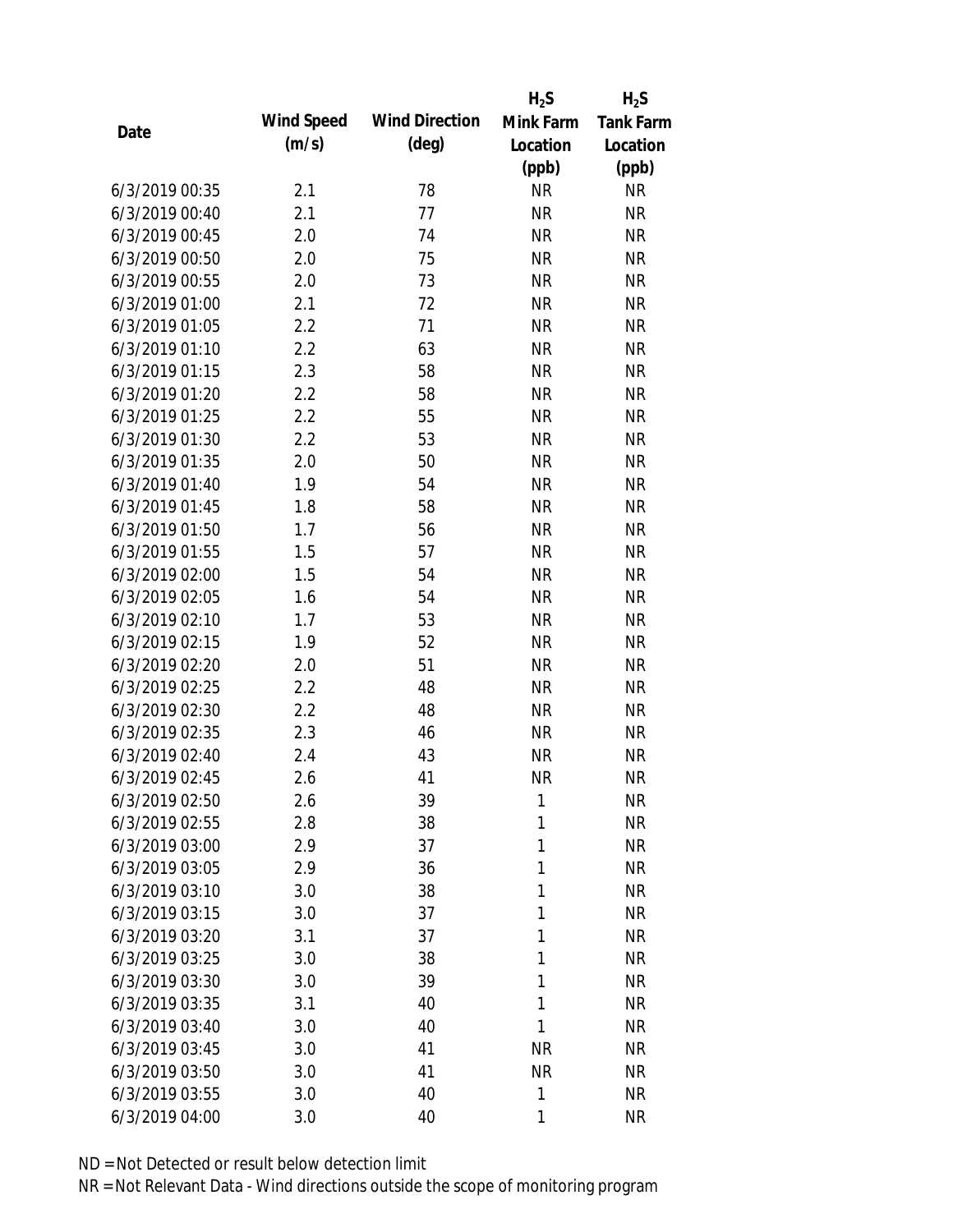|                |            |                       | $H_2S$       | $H_2S$           |
|----------------|------------|-----------------------|--------------|------------------|
|                | Wind Speed | <b>Wind Direction</b> | Mink Farm    | <b>Tank Farm</b> |
| Date           | (m/s)      | $(\text{deg})$        | Location     | Location         |
|                |            |                       | (ppb)        | (ppb)            |
| 6/3/2019 04:05 | 2.9        | 39                    | 1            | <b>NR</b>        |
| 6/3/2019 04:10 | 2.9        | 39                    | 1            | <b>NR</b>        |
| 6/3/2019 04:15 | 2.9        | 39                    | 1            | <b>NR</b>        |
| 6/3/2019 04:20 | 2.7        | 39                    | $\mathbf{1}$ | <b>NR</b>        |
| 6/3/2019 04:25 | 2.6        | 39                    | $\mathbf{1}$ | <b>NR</b>        |
| 6/3/2019 04:30 | 2.5        | 40                    | 1            | <b>NR</b>        |
| 6/3/2019 04:35 | 2.3        | 43                    | <b>NR</b>    | <b>NR</b>        |
| 6/3/2019 04:40 | 2.2        | 42                    | <b>NR</b>    | <b>NR</b>        |
| 6/3/2019 04:45 | 2.2        | 42                    | <b>NR</b>    | <b>NR</b>        |
| 6/3/2019 04:50 | 2.1        | 44                    | <b>NR</b>    | <b>NR</b>        |
| 6/3/2019 04:55 | 2.1        | 45                    | <b>NR</b>    | <b>NR</b>        |
| 6/3/2019 05:00 | 2.1        | 46                    | <b>NR</b>    | <b>NR</b>        |
| 6/3/2019 05:05 | 2.2        | 46                    | <b>NR</b>    | <b>NR</b>        |
| 6/3/2019 05:10 | 2.1        | 49                    | <b>NR</b>    | <b>NR</b>        |
| 6/3/2019 05:15 | 2.0        | 52                    | <b>NR</b>    | <b>NR</b>        |
| 6/3/2019 05:20 | 1.9        | 53                    | <b>NR</b>    | <b>NR</b>        |
| 6/3/2019 05:25 | 1.9        | 56                    | <b>NR</b>    | <b>NR</b>        |
| 6/3/2019 05:30 | 1.9        | 61                    | <b>NR</b>    | <b>NR</b>        |
| 6/3/2019 05:35 | 1.8        | 64                    | <b>NR</b>    | <b>NR</b>        |
| 6/3/2019 05:40 | 1.8        | 67                    | <b>NR</b>    | <b>NR</b>        |
| 6/3/2019 05:45 | 1.8        | 69                    | <b>NR</b>    | <b>NR</b>        |
| 6/3/2019 05:50 | 1.9        | 70                    | <b>NR</b>    | <b>NR</b>        |
| 6/3/2019 05:55 | 2.0        | 69                    | <b>NR</b>    | <b>NR</b>        |
| 6/3/2019 06:00 | 1.9        | 67                    | <b>NR</b>    | <b>NR</b>        |
| 6/3/2019 06:05 | 1.9        | 66                    | <b>NR</b>    | <b>NR</b>        |
| 6/3/2019 06:10 | 2.0        | 65                    | <b>NR</b>    | <b>NR</b>        |
| 6/3/2019 06:15 | 1.9        | 64                    | <b>NR</b>    | <b>NR</b>        |
| 6/3/2019 06:20 | 1.9        | 67                    | <b>NR</b>    | <b>NR</b>        |
| 6/3/2019 06:25 | 1.8        | 67                    | <b>NR</b>    | <b>NR</b>        |
| 6/3/2019 06:30 | 1.9        | 68                    | <b>NR</b>    | <b>NR</b>        |
| 6/3/2019 06:35 | 1.9        | 69                    | <b>NR</b>    | <b>NR</b>        |
| 6/3/2019 06:40 | 1.7        | 68                    | <b>NR</b>    | <b>NR</b>        |
| 6/3/2019 06:45 | 1.9        | 71                    | <b>NR</b>    | <b>NR</b>        |
| 6/3/2019 06:50 | 1.9        | 73                    | <b>NR</b>    | <b>NR</b>        |
| 6/3/2019 06:55 | 1.8        | 77                    | <b>NR</b>    | <b>NR</b>        |
| 6/3/2019 07:00 | 1.8        | 81                    | <b>NR</b>    | <b>NR</b>        |
| 6/3/2019 07:05 | 2.0        | 85                    | <b>NR</b>    | <b>NR</b>        |
| 6/3/2019 07:10 | 2.1        | 89                    | <b>NR</b>    | <b>NR</b>        |
| 6/3/2019 07:15 | 2.1        | 92                    | <b>NR</b>    | <b>NR</b>        |
| 6/3/2019 07:20 | 2.3        | 95                    | <b>NR</b>    | <b>NR</b>        |
| 6/3/2019 07:25 | 2.3        | 96                    | <b>NR</b>    | <b>NR</b>        |
| 6/3/2019 07:30 | 2.3        | 98                    | <b>NR</b>    | <b>NR</b>        |
|                |            |                       |              |                  |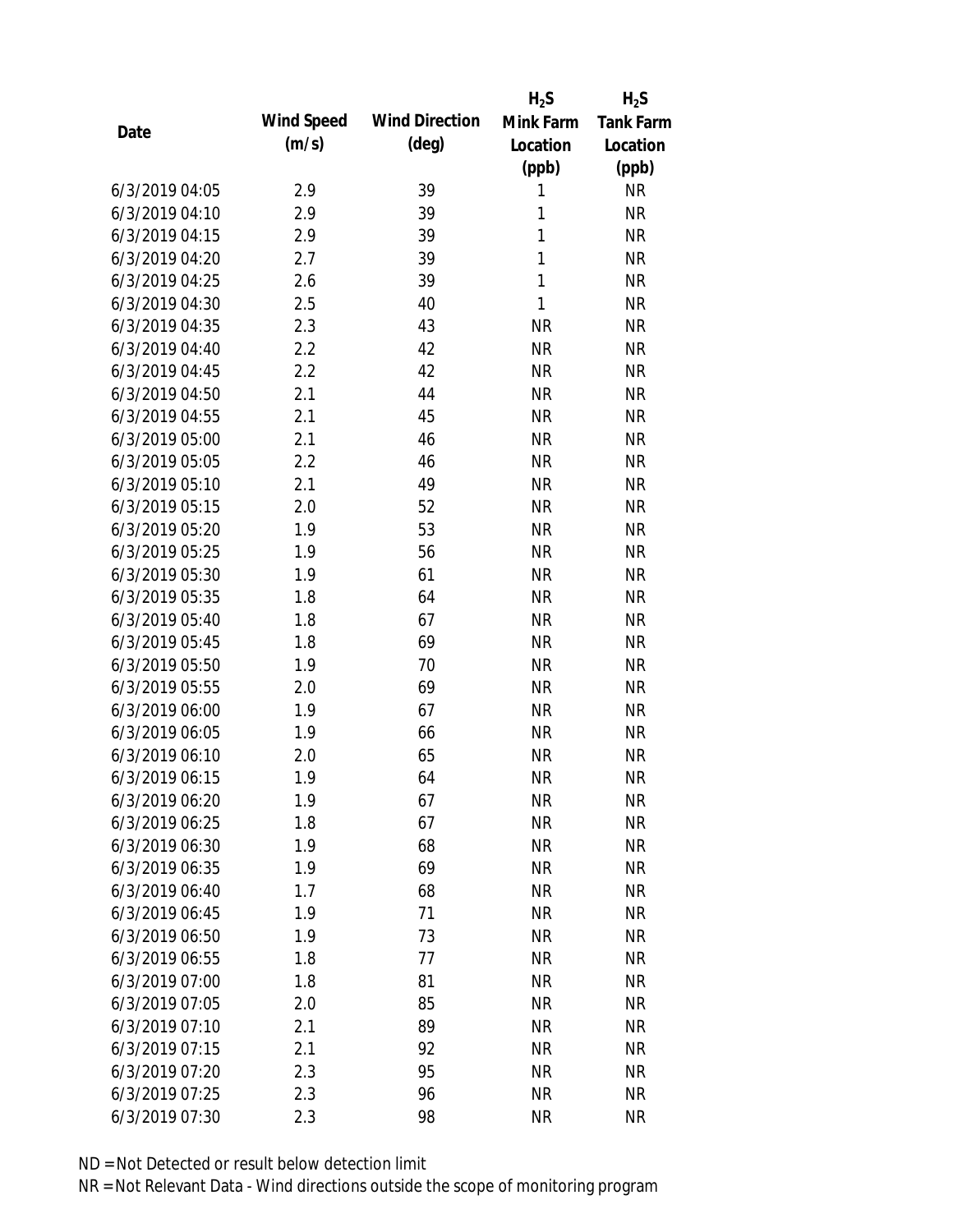|                |            |                       | $H_2S$    | $H_2S$           |
|----------------|------------|-----------------------|-----------|------------------|
| Date           | Wind Speed | <b>Wind Direction</b> | Mink Farm | <b>Tank Farm</b> |
|                | (m/s)      | $(\text{deg})$        | Location  | Location         |
|                |            |                       | (ppb)     | (ppb)            |
| 6/3/2019 07:35 | 2.3        | 99                    | <b>NR</b> | <b>NR</b>        |
| 6/3/2019 07:40 | 2.3        | 100                   | <b>NR</b> | <b>NR</b>        |
| 6/3/2019 07:45 | 2.4        | 100                   | <b>NR</b> | <b>NR</b>        |
| 6/3/2019 07:50 | 2.4        | 100                   | <b>NR</b> | <b>NR</b>        |
| 6/3/2019 07:55 | 2.6        | 100                   | <b>NR</b> | <b>NR</b>        |
| 6/3/2019 08:00 | 2.8        | 99                    | <b>NR</b> | <b>NR</b>        |
| 6/3/2019 08:05 | 2.8        | 100                   | <b>NR</b> | <b>NR</b>        |
| 6/3/2019 08:10 | 3.0        | 100                   | <b>NR</b> | <b>NR</b>        |
| 6/3/2019 08:15 | 2.8        | 102                   | <b>NR</b> | <b>NR</b>        |
| 6/3/2019 08:20 | 3.0        | 103                   | <b>NR</b> | <b>NR</b>        |
| 6/3/2019 08:25 | 3.0        | 103                   | <b>NR</b> | <b>NR</b>        |
| 6/3/2019 08:30 | 3.0        | 103                   | <b>NR</b> | <b>NR</b>        |
| 6/3/2019 08:35 | 3.0        | 103                   | <b>NR</b> | <b>NR</b>        |
| 6/3/2019 08:40 | 3.0        | 106                   | <b>NR</b> | <b>NR</b>        |
| 6/3/2019 08:45 | 3.1        | 106                   | <b>NR</b> | <b>NR</b>        |
| 6/3/2019 08:50 | 3.1        | 108                   | <b>NR</b> | <b>NR</b>        |
| 6/3/2019 08:55 | 3.0        | 109                   | <b>NR</b> | <b>NR</b>        |
| 6/3/2019 09:00 | 3.0        | 108                   | <b>NR</b> | <b>NR</b>        |
| 6/3/2019 09:05 | 3.1        | 107                   | <b>NR</b> | <b>NR</b>        |
| 6/3/2019 09:10 | 3.0        | 107                   | <b>NR</b> | <b>NR</b>        |
| 6/3/2019 09:15 | 2.9        | 108                   | <b>NR</b> | <b>NR</b>        |
| 6/3/2019 09:20 | 2.9        | 105                   | <b>NR</b> | <b>NR</b>        |
| 6/3/2019 09:25 | 2.9        | 108                   | <b>NR</b> | <b>NR</b>        |
| 6/3/2019 09:30 | 2.9        | 110                   | <b>NR</b> | <b>NR</b>        |
| 6/3/2019 09:35 | 2.9        | 112                   | <b>NR</b> | <b>NR</b>        |
| 6/3/2019 09:40 | 2.9        | 111                   | <b>NR</b> | <b>NR</b>        |
| 6/3/2019 09:45 | 3.0        | 107                   | <b>NR</b> | <b>NR</b>        |
| 6/3/2019 09:50 | 2.7        | 108                   | <b>NR</b> | <b>NR</b>        |
| 6/3/2019 09:55 | 2.6        | 103                   | <b>NR</b> | <b>NR</b>        |
| 6/3/2019 10:00 | 2.6        | 102                   | <b>NR</b> | <b>NR</b>        |
| 6/3/2019 10:05 | 2.4        | 99                    | <b>NR</b> | <b>NR</b>        |
| 6/3/2019 10:10 | 2.5        | 99                    | <b>NR</b> | <b>NR</b>        |
| 6/3/2019 10:15 | 2.4        | 99                    | <b>NR</b> | <b>NR</b>        |
| 6/3/2019 10:20 | 2.4        | 96                    | <b>NR</b> | <b>NR</b>        |
| 6/3/2019 10:25 | 2.5        | 96                    | <b>NR</b> | <b>NR</b>        |
| 6/3/2019 10:30 | 2.5        | 94                    | <b>NR</b> | <b>NR</b>        |
| 6/3/2019 10:35 | 2.6        | 96                    | <b>NR</b> | <b>NR</b>        |
| 6/3/2019 10:40 | 2.7        | 99                    | <b>NR</b> | <b>NR</b>        |
| 6/3/2019 10:45 | 2.8        | 104                   | <b>NR</b> | <b>NR</b>        |
| 6/3/2019 10:50 | 2.9        | 107                   | <b>NR</b> | <b>NR</b>        |
| 6/3/2019 10:55 | 2.9        | 111                   | <b>NR</b> | <b>NR</b>        |
| 6/3/2019 11:00 | 2.8        | 112                   | <b>NR</b> | <b>NR</b>        |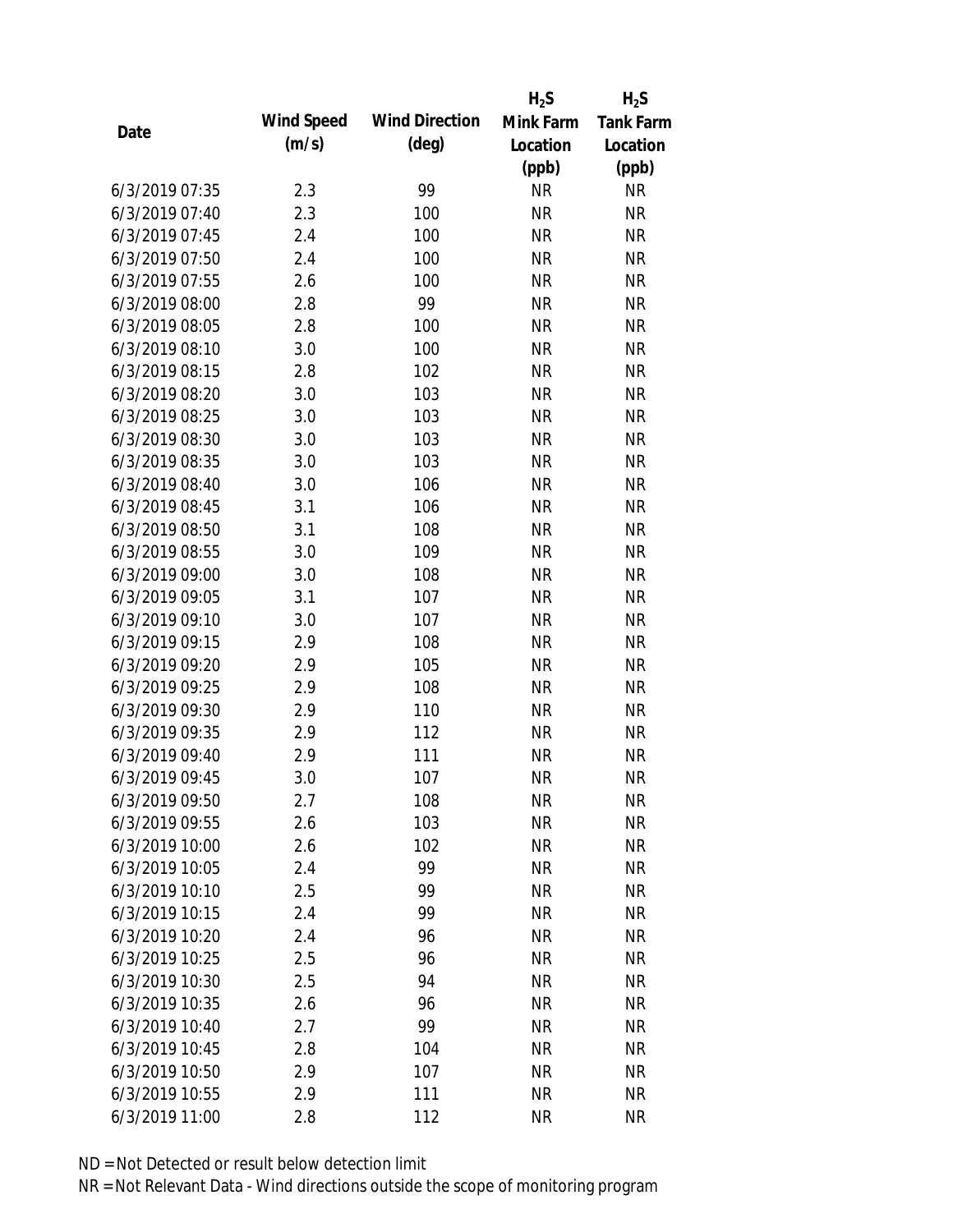|                |            |                       | $H_2S$    | $H_2S$           |
|----------------|------------|-----------------------|-----------|------------------|
|                | Wind Speed | <b>Wind Direction</b> | Mink Farm | <b>Tank Farm</b> |
| Date           | (m/s)      | $(\text{deg})$        | Location  | Location         |
|                |            |                       | (ppb)     | (ppb)            |
| 6/3/2019 11:05 | 2.8        | 110                   | <b>NR</b> | <b>NR</b>        |
| 6/3/2019 11:10 | 2.6        | 109                   | <b>NR</b> | <b>NR</b>        |
| 6/3/2019 11:15 | 2.5        | 107                   | <b>NR</b> | <b>NR</b>        |
| 6/3/2019 11:20 | 2.4        | 106                   | <b>NR</b> | <b>NR</b>        |
| 6/3/2019 11:25 | 2.3        | 100                   | <b>NR</b> | <b>NR</b>        |
| 6/3/2019 11:30 | 2.3        | 102                   | <b>NR</b> | <b>NR</b>        |
| 6/3/2019 11:35 | 2.4        | 103                   | <b>NR</b> | <b>NR</b>        |
| 6/3/2019 11:40 | 2.2        | 102                   | <b>NR</b> | <b>NR</b>        |
| 6/3/2019 11:45 | 2.1        | 102                   | <b>NR</b> | <b>NR</b>        |
| 6/3/2019 11:50 | 2.2        | 105                   | <b>NR</b> | <b>NR</b>        |
| 6/3/2019 11:55 | 2.2        | 107                   | <b>NR</b> | <b>NR</b>        |
| 6/3/2019 12:00 | 2.2        | 106                   | <b>NR</b> | <b>NR</b>        |
| 6/3/2019 12:05 | 2.2        | 110                   | <b>NR</b> | <b>NR</b>        |
| 6/3/2019 12:10 | 2.4        | 111                   | <b>NR</b> | <b>NR</b>        |
| 6/3/2019 12:15 | 2.5        | 112                   | <b>NR</b> | <b>NR</b>        |
| 6/3/2019 12:20 | 2.5        | 114                   | <b>NR</b> | <b>NR</b>        |
| 6/3/2019 12:25 | 2.6        | 119                   | <b>NR</b> | <b>NR</b>        |
| 6/3/2019 12:30 | 2.5        | 117                   | <b>NR</b> | <b>NR</b>        |
| 6/3/2019 12:35 | 2.2        | 115                   | <b>NR</b> | <b>NR</b>        |
| 6/3/2019 12:40 | 2.2        | 115                   | <b>NR</b> | <b>NR</b>        |
| 6/3/2019 12:45 | 2.1        | 114                   | <b>NR</b> | <b>NR</b>        |
| 6/3/2019 12:50 | 2.0        | 117                   | <b>NR</b> | <b>NR</b>        |
| 6/3/2019 12:55 | 1.9        | 118                   | <b>NR</b> | <b>NR</b>        |
| 6/3/2019 13:00 | 1.9        | 115                   | <b>NR</b> | <b>NR</b>        |
| 6/3/2019 13:05 | 2.1        | 118                   | <b>NR</b> | <b>NR</b>        |
| 6/3/2019 13:10 | 2.0        | 128                   | <b>NR</b> | <b>NR</b>        |
| 6/3/2019 13:15 | 2.0        | 136                   | <b>NR</b> | <b>NR</b>        |
| 6/3/2019 13:20 | 2.0        | 144                   | <b>NR</b> | <b>NR</b>        |
| 6/3/2019 13:25 | 2.2        | 152                   | <b>NR</b> | <b>NR</b>        |
| 6/3/2019 13:30 | 2.2        | 156                   | <b>NR</b> | <b>NR</b>        |
| 6/3/2019 13:35 | 2.3        | 161                   | <b>NR</b> | <b>NR</b>        |
| 6/3/2019 13:40 | 2.4        | 156                   | <b>NR</b> | <b>NR</b>        |
| 6/3/2019 13:45 | 2.5        | 157                   | <b>NR</b> | <b>NR</b>        |
| 6/3/2019 13:50 | 2.3        | 156                   | <b>NR</b> | <b>NR</b>        |
| 6/3/2019 13:55 | 2.1        | 152                   | <b>NR</b> | <b>NR</b>        |
| 6/3/2019 14:00 | 2.0        | 161                   | <b>NR</b> | <b>NR</b>        |
| 6/3/2019 14:05 | 2.0        | 163                   | <b>NR</b> | <b>NR</b>        |
| 6/3/2019 14:10 | 1.9        | 161                   | <b>NR</b> | <b>NR</b>        |
| 6/3/2019 14:15 | 1.8        | 149                   | <b>NR</b> | <b>NR</b>        |
| 6/3/2019 14:20 | 1.8        | 139                   | <b>NR</b> | <b>NR</b>        |
| 6/3/2019 14:25 | 2.0        | 145                   | <b>NR</b> | <b>NR</b>        |
| 6/3/2019 14:30 | 2.2        | 149                   | <b>NR</b> | <b>NR</b>        |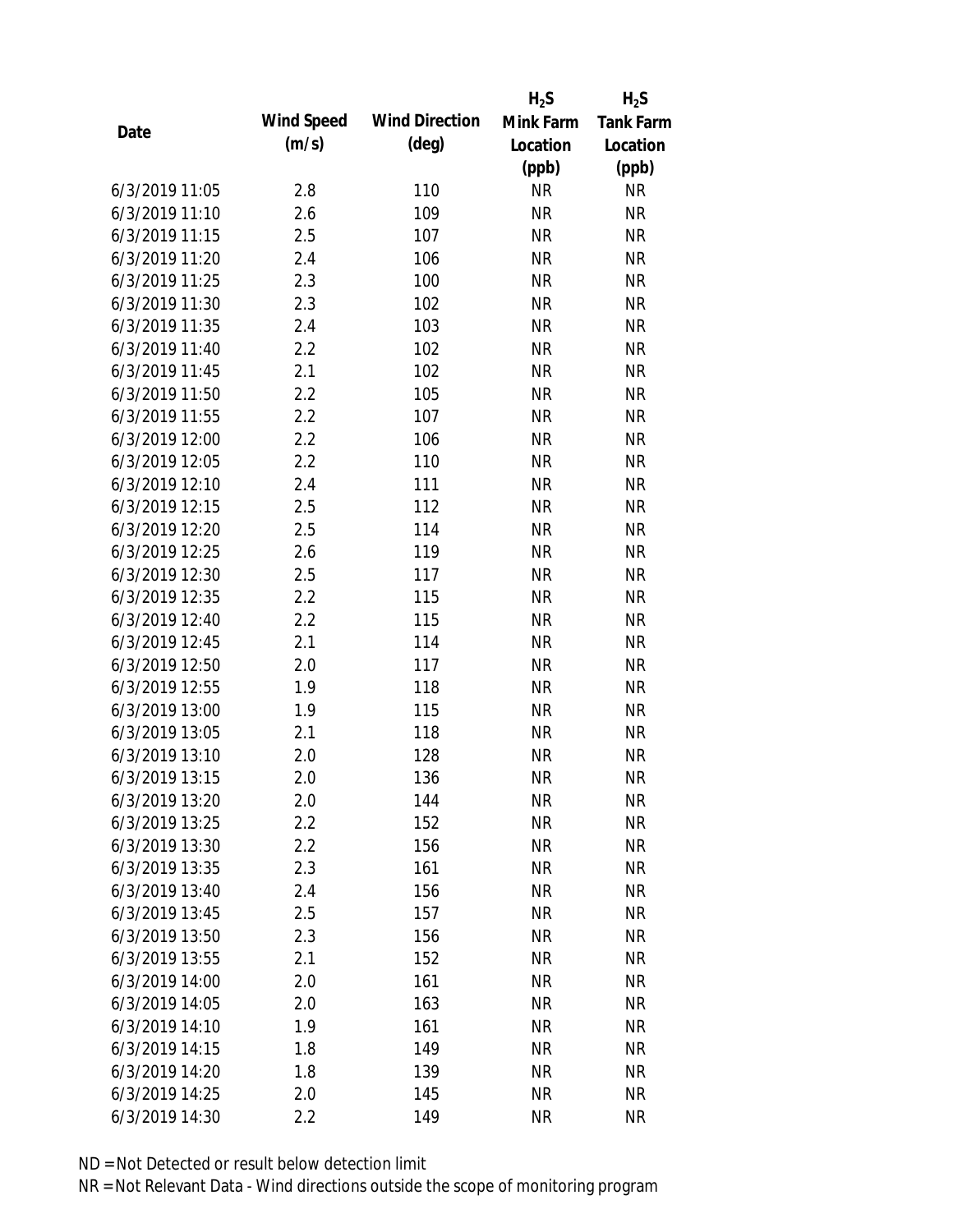|                |            |                       | $H_2S$    | $H_2S$           |
|----------------|------------|-----------------------|-----------|------------------|
| Date           | Wind Speed | <b>Wind Direction</b> | Mink Farm | <b>Tank Farm</b> |
|                | (m/s)      | $(\text{deg})$        | Location  | Location         |
|                |            |                       | (ppb)     | (ppb)            |
| 6/3/2019 14:35 | 2.1        | 158                   | <b>NR</b> | <b>NR</b>        |
| 6/3/2019 14:40 | 2.1        | 161                   | <b>NR</b> | <b>NR</b>        |
| 6/3/2019 14:45 | 2.2        | 167                   | <b>NR</b> | <b>NR</b>        |
| 6/3/2019 14:50 | 2.1        | 172                   | <b>NR</b> | 1                |
| 6/3/2019 14:55 | 1.9        | 162                   | <b>NR</b> | <b>NR</b>        |
| 6/3/2019 15:00 | 1.8        | 143                   | <b>NR</b> | <b>NR</b>        |
| 6/3/2019 15:05 | 1.7        | 121                   | <b>NR</b> | <b>NR</b>        |
| 6/3/2019 15:10 | 1.7        | 110                   | <b>NR</b> | <b>NR</b>        |
| 6/3/2019 15:15 | 1.5        | 93                    | <b>NR</b> | <b>NR</b>        |
| 6/3/2019 15:20 | 1.8        | 94                    | <b>NR</b> | <b>NR</b>        |
| 6/3/2019 15:25 | 1.8        | 99                    | <b>NR</b> | <b>NR</b>        |
| 6/3/2019 15:30 | 1.9        | 108                   | <b>NR</b> | <b>NR</b>        |
| 6/3/2019 15:35 | 2.1        | 108                   | <b>NR</b> | <b>NR</b>        |
| 6/3/2019 15:40 | 2.1        | 102                   | <b>NR</b> | <b>NR</b>        |
| 6/3/2019 15:45 | 2.1        | 97                    | <b>NR</b> | <b>NR</b>        |
| 6/3/2019 15:50 | 2.1        | 92                    | <b>NR</b> | <b>NR</b>        |
| 6/3/2019 15:55 | 2.2        | 89                    | <b>NR</b> | <b>NR</b>        |
| 6/3/2019 16:00 | 2.1        | 85                    | <b>NR</b> | <b>NR</b>        |
| 6/3/2019 16:05 | 2.0        | 91                    | <b>NR</b> | <b>NR</b>        |
| 6/3/2019 16:10 | 1.9        | 95                    | <b>NR</b> | <b>NR</b>        |
| 6/3/2019 16:15 | 2.1        | 106                   | <b>NR</b> | <b>NR</b>        |
| 6/3/2019 16:20 | 2.0        | 106                   | <b>NR</b> | <b>NR</b>        |
| 6/3/2019 16:25 | 1.9        | 99                    | <b>NR</b> | <b>NR</b>        |
| 6/3/2019 16:30 | 2.0        | 93                    | <b>NR</b> | <b>NR</b>        |
| 6/3/2019 16:35 | 2.0        | 87                    | <b>NR</b> | <b>NR</b>        |
| 6/3/2019 16:40 | 2.1        | 79                    | <b>NR</b> | <b>NR</b>        |
| 6/3/2019 16:45 | 2.1        | 71                    | <b>NR</b> | <b>NR</b>        |
| 6/3/2019 16:50 | 2.2        | 66                    | <b>NR</b> | <b>NR</b>        |
| 6/3/2019 16:55 | 2.2        | 63                    | <b>NR</b> | <b>NR</b>        |
| 6/3/2019 17:00 | 2.1        | 60                    | <b>NR</b> | <b>NR</b>        |
| 6/3/2019 17:05 | 2.2        | 60                    | <b>NR</b> | <b>NR</b>        |
| 6/3/2019 17:10 | 2.3        | 68                    | <b>NR</b> | <b>NR</b>        |
| 6/3/2019 17:15 | 2.3        | 74                    | <b>NR</b> | <b>NR</b>        |
| 6/3/2019 17:20 | 2.4        | 80                    | <b>NR</b> | <b>NR</b>        |
| 6/3/2019 17:25 | 2.4        | 86                    | <b>NR</b> | <b>NR</b>        |
| 6/3/2019 17:30 | 2.4        | 92                    | <b>NR</b> | <b>NR</b>        |
| 6/3/2019 17:35 | 2.3        | 92                    | <b>NR</b> | <b>NR</b>        |
| 6/3/2019 17:40 | 2.2        | 90                    | <b>NR</b> | <b>NR</b>        |
| 6/3/2019 17:45 | 2.1        | 86                    | <b>NR</b> | <b>NR</b>        |
| 6/3/2019 17:50 | 2.1        | 81                    | <b>NR</b> | <b>NR</b>        |
| 6/3/2019 17:55 | 2.1        | 79                    | <b>NR</b> | <b>NR</b>        |
| 6/3/2019 18:00 | 2.2        | 77                    | <b>NR</b> | <b>NR</b>        |
|                |            |                       |           |                  |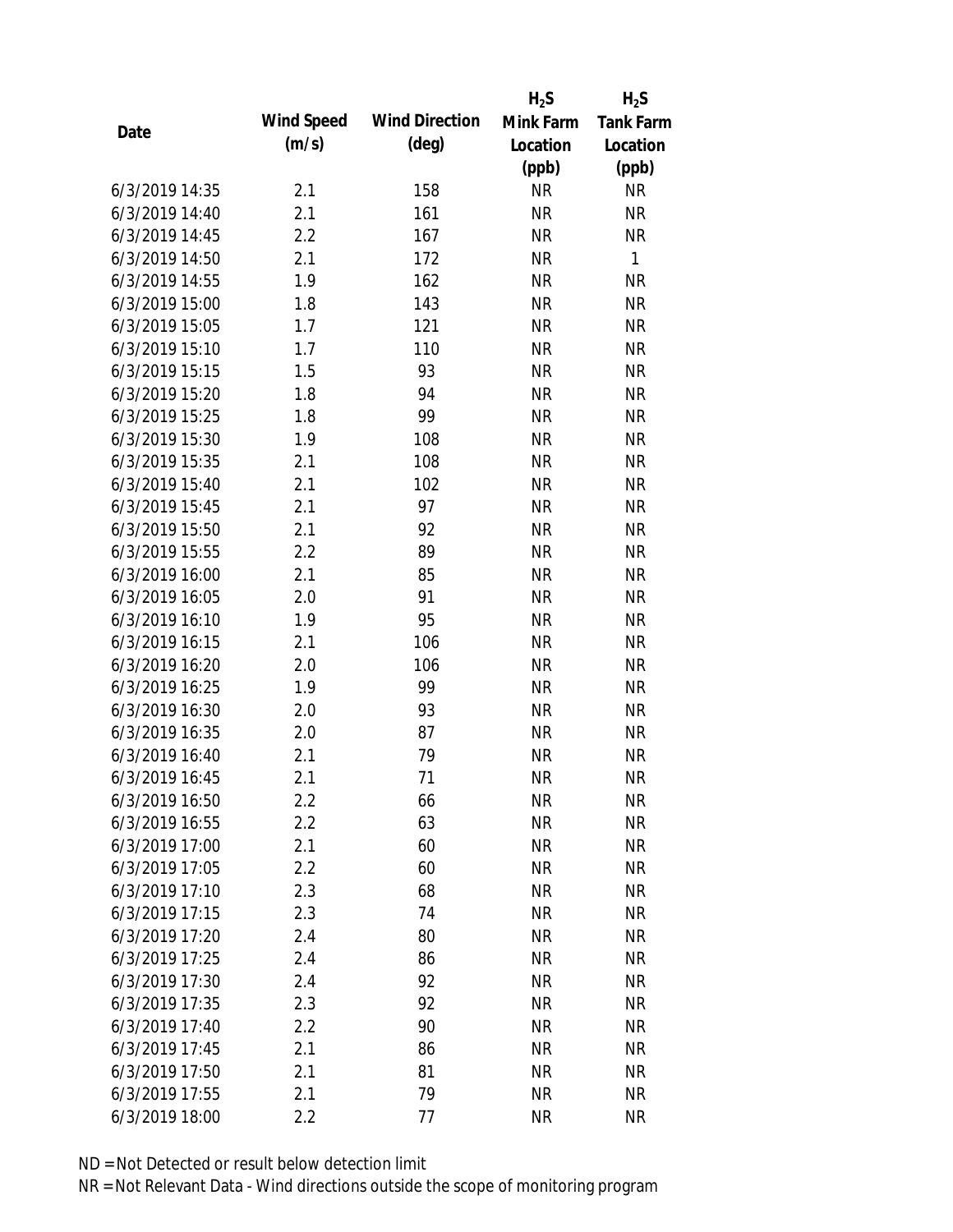|                |            |                       | $H_2S$    | $H_2S$           |
|----------------|------------|-----------------------|-----------|------------------|
|                | Wind Speed | <b>Wind Direction</b> | Mink Farm | <b>Tank Farm</b> |
| Date           | (m/s)      | $(\text{deg})$        | Location  | Location         |
|                |            |                       | (ppb)     | (ppb)            |
| 6/3/2019 18:05 | 2.3        | 77                    | <b>NR</b> | <b>NR</b>        |
| 6/3/2019 18:10 | 2.5        | 78                    | <b>NR</b> | <b>NR</b>        |
| 6/3/2019 18:15 | 2.5        | 80                    | <b>NR</b> | <b>NR</b>        |
| 6/3/2019 18:20 | 2.5        | 83                    | <b>NR</b> | <b>NR</b>        |
| 6/3/2019 18:25 | 2.4        | 85                    | <b>NR</b> | <b>NR</b>        |
| 6/3/2019 18:30 | 2.4        | 86                    | <b>NR</b> | <b>NR</b>        |
| 6/3/2019 18:35 | 2.3        | 87                    | <b>NR</b> | <b>NR</b>        |
| 6/3/2019 18:40 | 2.2        | 86                    | <b>NR</b> | <b>NR</b>        |
| 6/3/2019 18:45 | 2.1        | 82                    | <b>NR</b> | <b>NR</b>        |
| 6/3/2019 18:50 | 2.1        | 78                    | <b>NR</b> | <b>NR</b>        |
| 6/3/2019 18:55 | 2.1        | 79                    | <b>NR</b> | <b>NR</b>        |
| 6/3/2019 19:00 | 1.9        | 81                    | <b>NR</b> | <b>NR</b>        |
| 6/3/2019 19:05 | 1.8        | 83                    | <b>NR</b> | <b>NR</b>        |
| 6/3/2019 19:10 | 1.7        | 85                    | <b>NR</b> | <b>NR</b>        |
| 6/3/2019 19:15 | 1.7        | 89                    | <b>NR</b> | <b>NR</b>        |
| 6/3/2019 19:20 | 1.6        | 90                    | <b>NR</b> | <b>NR</b>        |
| 6/3/2019 19:25 | 1.5        | 86                    | <b>NR</b> | <b>NR</b>        |
| 6/3/2019 19:30 | 1.5        | 86                    | <b>NR</b> | <b>NR</b>        |
| 6/3/2019 19:35 | 1.5        | 85                    | <b>NR</b> | <b>NR</b>        |
| 6/3/2019 19:40 | 1.6        | 84                    | <b>NR</b> | <b>NR</b>        |
| 6/3/2019 19:45 | 1.7        | 83                    | <b>NR</b> | <b>NR</b>        |
| 6/3/2019 19:50 | 1.8        | 86                    | <b>NR</b> | <b>NR</b>        |
| 6/3/2019 19:55 | 1.9        | 88                    | <b>NR</b> | <b>NR</b>        |
| 6/3/2019 20:00 | 2.0        | 87                    | <b>NR</b> | <b>NR</b>        |
| 6/3/2019 20:05 | 2.0        | 87                    | <b>NR</b> | <b>NR</b>        |
| 6/3/2019 20:10 | 2.0        | 87                    | <b>NR</b> | <b>NR</b>        |
| 6/3/2019 20:15 | 2.0        | 89                    | <b>NR</b> | <b>NR</b>        |
| 6/3/2019 20:20 | 2.1        | 88                    | <b>NR</b> | <b>NR</b>        |
| 6/3/2019 20:25 | 2.2        | 90                    | <b>NR</b> | <b>NR</b>        |
| 6/3/2019 20:30 | 2.1        | 87                    | <b>NR</b> | <b>NR</b>        |
| 6/3/2019 20:35 | 2.1        | 85                    | <b>NR</b> | <b>NR</b>        |
| 6/3/2019 20:40 | 2.0        | 84                    | <b>NR</b> | <b>NR</b>        |
| 6/3/2019 20:45 | 1.9        | 82                    | <b>NR</b> | <b>NR</b>        |
| 6/3/2019 20:50 | 1.8        | 81                    | <b>NR</b> | <b>NR</b>        |
| 6/3/2019 20:55 | 1.8        | 81                    | <b>NR</b> | <b>NR</b>        |
| 6/3/2019 21:00 | 1.8        | 84                    | <b>NR</b> | <b>NR</b>        |
| 6/3/2019 21:05 | 1.8        | 83                    | <b>NR</b> | <b>NR</b>        |
| 6/3/2019 21:10 | 1.8        | 85                    | <b>NR</b> | <b>NR</b>        |
| 6/3/2019 21:15 | 1.9        | 85                    | <b>NR</b> | <b>NR</b>        |
| 6/3/2019 21:20 | 2.0        | 87                    | <b>NR</b> | <b>NR</b>        |
| 6/3/2019 21:25 | 2.0        | 85                    | <b>NR</b> | <b>NR</b>        |
| 6/3/2019 21:30 | 2.0        | 86                    | <b>NR</b> | <b>NR</b>        |
|                |            |                       |           |                  |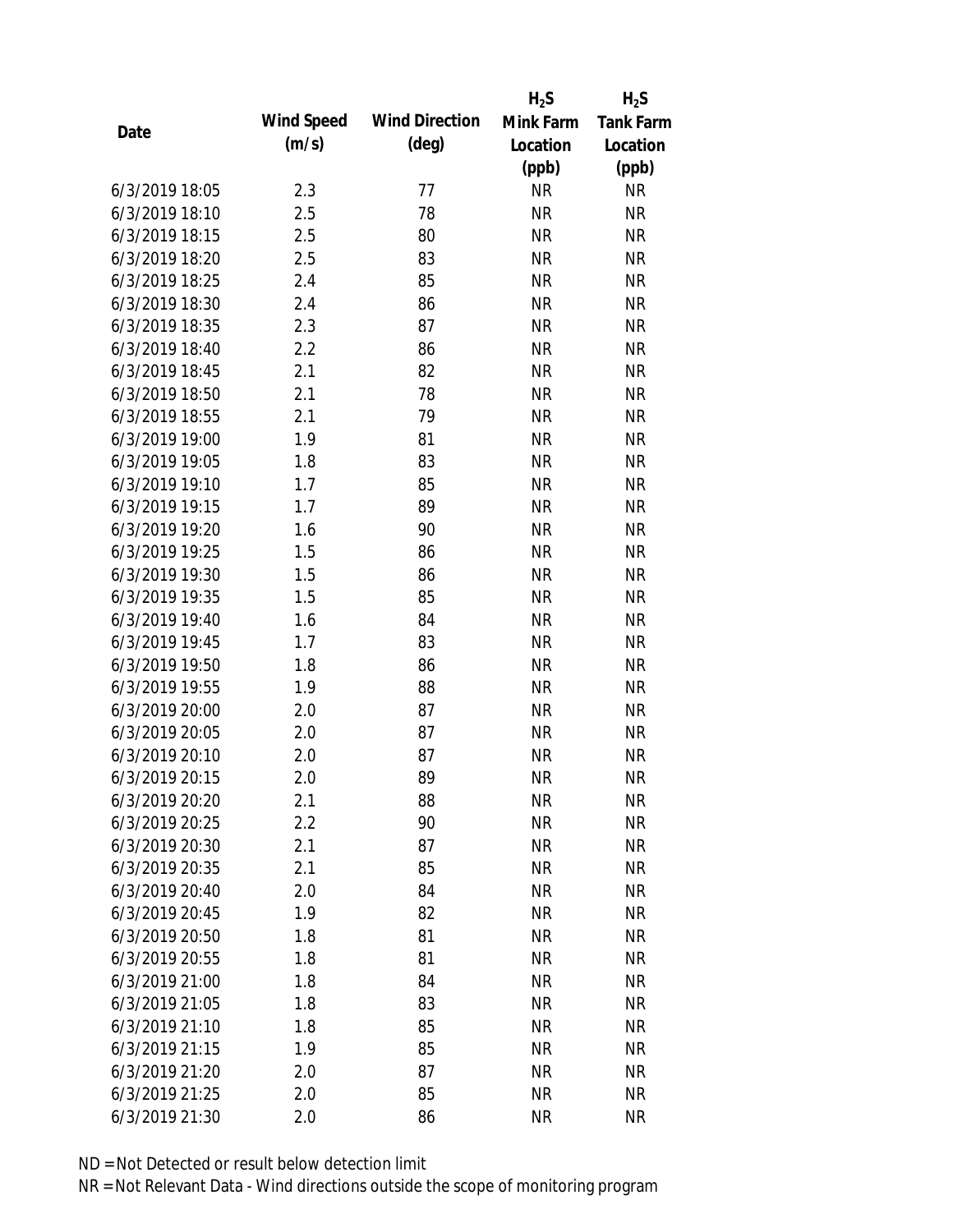|                |            |                       | $H_2S$    | $H_2S$           |
|----------------|------------|-----------------------|-----------|------------------|
|                | Wind Speed | <b>Wind Direction</b> | Mink Farm | <b>Tank Farm</b> |
| Date           | (m/s)      | $(\text{deg})$        | Location  | Location         |
|                |            |                       | (ppb)     | (ppb)            |
| 6/3/2019 21:35 | 2.1        | 89                    | <b>NR</b> | <b>NR</b>        |
| 6/3/2019 21:40 | 2.2        | 88                    | <b>NR</b> | <b>NR</b>        |
| 6/3/2019 21:45 | 2.3        | 86                    | <b>NR</b> | <b>NR</b>        |
| 6/3/2019 21:50 | 2.3        | 85                    | <b>NR</b> | <b>NR</b>        |
| 6/3/2019 21:55 | 2.3        | 86                    | <b>NR</b> | <b>NR</b>        |
| 6/3/2019 22:00 | 2.3        | 87                    | <b>NR</b> | <b>NR</b>        |
| 6/3/2019 22:05 | 2.1        | 84                    | <b>NR</b> | <b>NR</b>        |
| 6/3/2019 22:10 | 1.9        | 82                    | <b>NR</b> | <b>NR</b>        |
| 6/3/2019 22:15 | 1.6        | 81                    | <b>NR</b> | <b>NR</b>        |
| 6/3/2019 22:20 | 1.5        | 82                    | <b>NR</b> | <b>NR</b>        |
| 6/3/2019 22:25 | 1.4        | 83                    | <b>NR</b> | <b>NR</b>        |
| 6/3/2019 22:30 | 1.3        | 82                    | <b>NR</b> | <b>NR</b>        |
| 6/3/2019 22:35 | 1.3        | 82                    | <b>NR</b> | <b>NR</b>        |
| 6/3/2019 22:40 | 1.3        | 84                    | <b>NR</b> | <b>NR</b>        |
| 6/3/2019 22:45 | 1.4        | 85                    | <b>NR</b> | <b>NR</b>        |
| 6/3/2019 22:50 | 1.5        | 86                    | <b>NR</b> | <b>NR</b>        |
| 6/3/2019 22:55 | 1.6        | 90                    | <b>NR</b> | <b>NR</b>        |
| 6/3/2019 23:00 | 1.5        | 93                    | <b>NR</b> | <b>NR</b>        |
| 6/3/2019 23:05 | 1.6        | 96                    | <b>NR</b> | <b>NR</b>        |
| 6/3/2019 23:10 | 1.7        | 100                   | <b>NR</b> | <b>NR</b>        |
| 6/3/2019 23:15 | 1.8        | 102                   | <b>NR</b> | <b>NR</b>        |
| 6/3/2019 23:20 | 1.8        | 101                   | <b>NR</b> | <b>NR</b>        |
| 6/3/2019 23:25 | 1.7        | 99                    | <b>NR</b> | <b>NR</b>        |
| 6/3/2019 23:30 | 1.8        | 94                    | <b>NR</b> | <b>NR</b>        |
| 6/3/2019 23:35 | 1.7        | 88                    | <b>NR</b> | <b>NR</b>        |
| 6/3/2019 23:40 | 1.8        | 84                    | <b>NR</b> | <b>NR</b>        |
| 6/3/2019 23:45 | 1.8        | 84                    | <b>NR</b> | <b>NR</b>        |
| 6/3/2019 23:50 | 2.0        | 88                    | <b>NR</b> | <b>NR</b>        |
| 6/3/2019 23:55 | 2.2        | 90                    | <b>NR</b> | <b>NR</b>        |
| 6/3/2019 24:00 | 2.2        | 96                    | <b>NR</b> | <b>NR</b>        |
| 6/4/2019 00:05 | 2.3        | 102                   | <b>NR</b> | <b>NR</b>        |
| 6/4/2019 00:10 | 2.3        | 107                   | <b>NR</b> | <b>NR</b>        |
| 6/4/2019 00:15 | 2.3        | 110                   | <b>NR</b> | <b>NR</b>        |
| 6/4/2019 00:20 | 2.4        | 115                   | <b>NR</b> | <b>NR</b>        |
| 6/4/2019 00:25 | 2.5        | 120                   | <b>NR</b> | <b>NR</b>        |
| 6/4/2019 00:30 | 2.6        | 124                   | <b>NR</b> | <b>NR</b>        |
| 6/4/2019 00:35 | 2.9        | 129                   | <b>NR</b> | <b>NR</b>        |
| 6/4/2019 00:40 | 2.9        | 133                   | <b>NR</b> | <b>NR</b>        |
| 6/4/2019 00:45 | 2.8        | 137                   | <b>NR</b> | <b>NR</b>        |
| 6/4/2019 00:50 | 2.7        | 140                   | <b>NR</b> | <b>NR</b>        |
| 6/4/2019 00:55 | 2.5        | 145                   | <b>NR</b> | <b>NR</b>        |
| 6/4/2019 01:00 | 2.3        | 153                   | <b>NR</b> | <b>NR</b>        |
|                |            |                       |           |                  |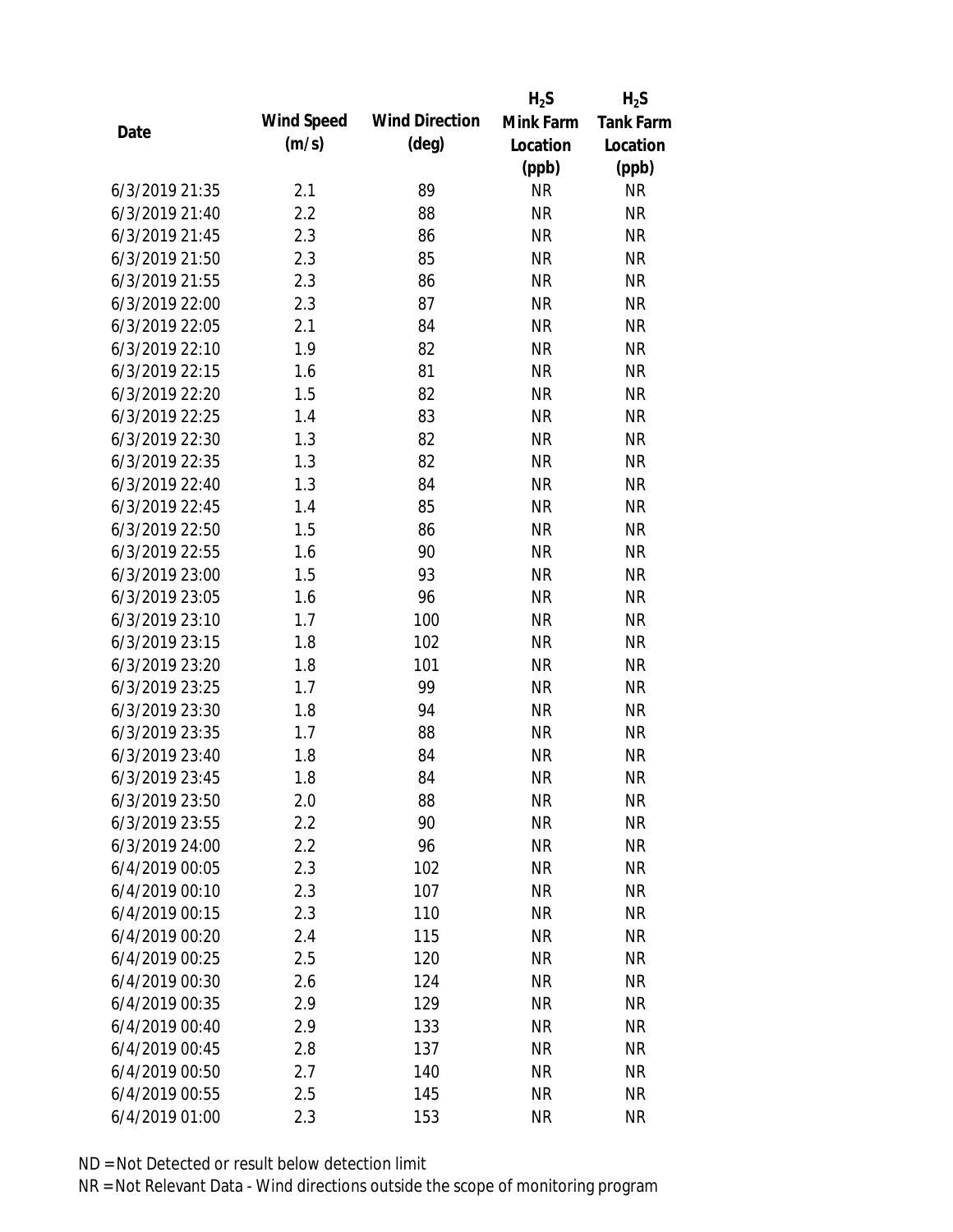|                |            |                       | $H_2S$    | $H_2S$           |
|----------------|------------|-----------------------|-----------|------------------|
|                | Wind Speed | <b>Wind Direction</b> | Mink Farm | <b>Tank Farm</b> |
| Date           | (m/s)      | $(\text{deg})$        | Location  | Location         |
|                |            |                       | (ppb)     | (ppb)            |
| 6/4/2019 01:05 | 2.0        | 163                   | <b>NR</b> | <b>NR</b>        |
| 6/4/2019 01:10 | 1.8        | 172                   | <b>NR</b> | $\overline{2}$   |
| 6/4/2019 01:15 | 1.8        | 175                   | <b>NR</b> | $\overline{2}$   |
| 6/4/2019 01:20 | 1.7        | 178                   | <b>NR</b> | $\overline{2}$   |
| 6/4/2019 01:25 | 1.7        | 182                   | <b>NR</b> | $\overline{2}$   |
| 6/4/2019 01:30 | 1.7        | 181                   | <b>NR</b> | $\overline{2}$   |
| 6/4/2019 01:35 | 1.8        | 175                   | <b>NR</b> | $\overline{2}$   |
| 6/4/2019 01:40 | 2.0        | 168                   | <b>NR</b> | <b>NR</b>        |
| 6/4/2019 01:45 | 2.2        | 163                   | <b>NR</b> | <b>NR</b>        |
| 6/4/2019 01:50 | 2.4        | 159                   | <b>NR</b> | <b>NR</b>        |
| 6/4/2019 01:55 | 2.6        | 152                   | <b>NR</b> | <b>NR</b>        |
| 6/4/2019 02:00 | 2.8        | 147                   | <b>NR</b> | <b>NR</b>        |
| 6/4/2019 02:05 | 3.0        | 145                   | <b>NR</b> | <b>NR</b>        |
| 6/4/2019 02:10 | 3.1        | 147                   | <b>NR</b> | <b>NR</b>        |
| 6/4/2019 02:15 | 3.2        | 150                   | <b>NR</b> | <b>NR</b>        |
| 6/4/2019 02:20 | 3.2        | 152                   | <b>NR</b> | <b>NR</b>        |
| 6/4/2019 02:25 | 3.3        | 154                   | <b>NR</b> | <b>NR</b>        |
| 6/4/2019 02:30 | 3.4        | 156                   | <b>NR</b> | <b>NR</b>        |
| 6/4/2019 02:35 | 3.6        | 159                   | <b>NR</b> | <b>NR</b>        |
| 6/4/2019 02:40 | 3.8        | 161                   | <b>NR</b> | <b>NR</b>        |
| 6/4/2019 02:45 | 3.9        | 162                   | <b>NR</b> | <b>NR</b>        |
| 6/4/2019 02:50 | 4.1        | 163                   | <b>NR</b> | <b>NR</b>        |
| 6/4/2019 02:55 | 4.2        | 165                   | <b>NR</b> | <b>NR</b>        |
| 6/4/2019 03:00 | 4.3        | 165                   | <b>NR</b> | <b>NR</b>        |
| 6/4/2019 03:05 | 4.2        | 165                   | <b>NR</b> | <b>NR</b>        |
| 6/4/2019 03:10 | 4.1        | 164                   | <b>NR</b> | <b>NR</b>        |
| 6/4/2019 03:15 | 4.0        | 164                   | <b>NR</b> | <b>NR</b>        |
| 6/4/2019 03:20 | 3.8        | 163                   | <b>NR</b> | <b>NR</b>        |
| 6/4/2019 03:25 | 3.6        | 162                   | <b>NR</b> | <b>NR</b>        |
| 6/4/2019 03:30 | 3.5        | 161                   | <b>NR</b> | <b>NR</b>        |
| 6/4/2019 03:35 | 3.3        | 161                   | <b>NR</b> | <b>NR</b>        |
| 6/4/2019 03:40 | 3.1        | 161                   | <b>NR</b> | <b>NR</b>        |
| 6/4/2019 03:45 | 3.0        | 162                   | <b>NR</b> | <b>NR</b>        |
| 6/4/2019 03:50 | 3.0        | 163                   | <b>NR</b> | <b>NR</b>        |
| 6/4/2019 03:55 | 3.1        | 166                   | <b>NR</b> | <b>NR</b>        |
| 6/4/2019 04:00 | 3.1        | 169                   | <b>NR</b> | <b>NR</b>        |
| 6/4/2019 04:05 | 3.2        | 172                   | <b>NR</b> | 1                |
| 6/4/2019 04:10 | 3.3        | 174                   | <b>NR</b> | 1                |
| 6/4/2019 04:15 | 3.4        | 176                   | <b>NR</b> | 1                |
| 6/4/2019 04:20 | 3.5        | 178                   | <b>NR</b> | 1                |
| 6/4/2019 04:25 | 3.5        | 179                   | <b>NR</b> | 1                |
| 6/4/2019 04:30 | 3.6        | 180                   | <b>NR</b> | 1                |
|                |            |                       |           |                  |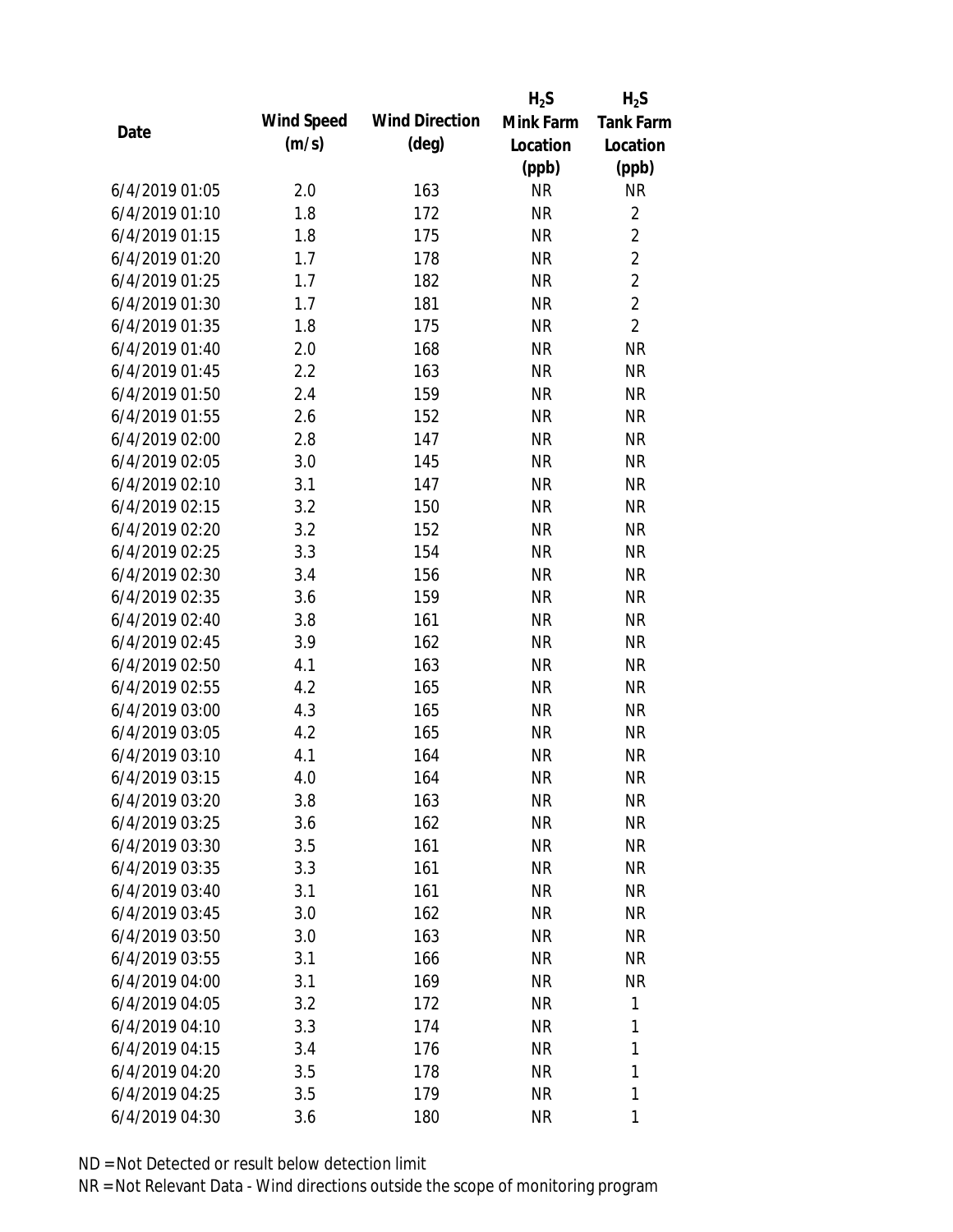|                |            |                       | $H_2S$    | $H_2S$           |
|----------------|------------|-----------------------|-----------|------------------|
|                | Wind Speed | <b>Wind Direction</b> | Mink Farm | <b>Tank Farm</b> |
| Date           | (m/s)      | $(\text{deg})$        | Location  | Location         |
|                |            |                       | (ppb)     | (ppb)            |
| 6/4/2019 04:35 | 3.5        | 181                   | <b>NR</b> | 1                |
| 6/4/2019 04:40 | 3.5        | 183                   | <b>NR</b> | 1                |
| 6/4/2019 04:45 | 3.5        | 184                   | <b>NR</b> | 1                |
| 6/4/2019 04:50 | 3.4        | 184                   | <b>NR</b> | $\mathbf{1}$     |
| 6/4/2019 04:55 | 3.3        | 184                   | <b>NR</b> | 1                |
| 6/4/2019 05:00 | 3.3        | 184                   | <b>NR</b> | $\mathbf{1}$     |
| 6/4/2019 05:05 | 3.4        | 183                   | <b>NR</b> | $\overline{2}$   |
| 6/4/2019 05:10 | 3.3        | 183                   | <b>NR</b> | $\overline{2}$   |
| 6/4/2019 05:15 | 3.2        | 182                   | <b>NR</b> | $\overline{2}$   |
| 6/4/2019 05:20 | 3.2        | 181                   | <b>NR</b> | $\mathbf{1}$     |
| 6/4/2019 05:25 | 3.1        | 180                   | <b>NR</b> | $\mathbf{1}$     |
| 6/4/2019 05:30 | 3.1        | 178                   | <b>NR</b> | 1                |
| 6/4/2019 05:35 | 3.0        | 177                   | <b>NR</b> | $\mathbf{1}$     |
| 6/4/2019 05:40 | 3.1        | 177                   | <b>NR</b> | 1                |
| 6/4/2019 05:45 | 3.1        | 178                   | <b>NR</b> | $\mathbf{1}$     |
| 6/4/2019 05:50 | 3.1        | 180                   | <b>NR</b> | 1                |
| 6/4/2019 05:55 | 3.1        | 181                   | <b>NR</b> | 1                |
| 6/4/2019 06:00 | 3.1        | 182                   | <b>NR</b> | $\mathbf{1}$     |
| 6/4/2019 06:05 | 3.1        | 181                   | <b>NR</b> | 1                |
| 6/4/2019 06:10 | 3.0        | 179                   | <b>NR</b> | 1                |
| 6/4/2019 06:15 | 3.0        | 176                   | <b>NR</b> | $\mathbf{1}$     |
| 6/4/2019 06:20 | 3.0        | 174                   | <b>NR</b> | 1                |
| 6/4/2019 06:25 | 3.1        | 175                   | <b>NR</b> | <b>ND</b>        |
| 6/4/2019 06:30 | 3.2        | 177                   | <b>NR</b> | <b>ND</b>        |
| 6/4/2019 06:35 | 3.4        | 180                   | <b>NR</b> | 1                |
| 6/4/2019 06:40 | 3.5        | 183                   | <b>NR</b> | 1                |
| 6/4/2019 06:45 | 3.6        | 187                   | <b>NR</b> | 1                |
| 6/4/2019 06:50 | 3.5        | 191                   | <b>NR</b> | 1                |
| 6/4/2019 06:55 | 3.5        | 192                   | <b>NR</b> | 1                |
| 6/4/2019 07:00 | 3.5        | 192                   | <b>NR</b> | 1                |
| 6/4/2019 07:05 | 3.5        | 194                   | <b>NR</b> | 1                |
| 6/4/2019 07:10 | 3.4        | 199                   | <b>NR</b> | 1                |
| 6/4/2019 07:15 | 3.5        | 202                   | <b>NR</b> | 1                |
| 6/4/2019 07:20 | 3.6        | 205                   | <b>NR</b> | 1                |
| 6/4/2019 07:25 | 3.7        | 207                   | <b>NR</b> | 1                |
| 6/4/2019 07:30 | 3.7        | 210                   | <b>NR</b> | 1                |
| 6/4/2019 07:35 | 3.8        | 212                   | <b>NR</b> | 1                |
| 6/4/2019 07:40 | 3.9        | 213                   | <b>NR</b> | 1                |
| 6/4/2019 07:45 | 3.9        | 213                   | <b>NR</b> | 1                |
| 6/4/2019 07:50 | 4.0        | 214                   | <b>NR</b> | 1                |
| 6/4/2019 07:55 | 4.1        | 217                   | <b>NR</b> | 1                |
| 6/4/2019 08:00 | 4.3        | 219                   | <b>NR</b> | 1                |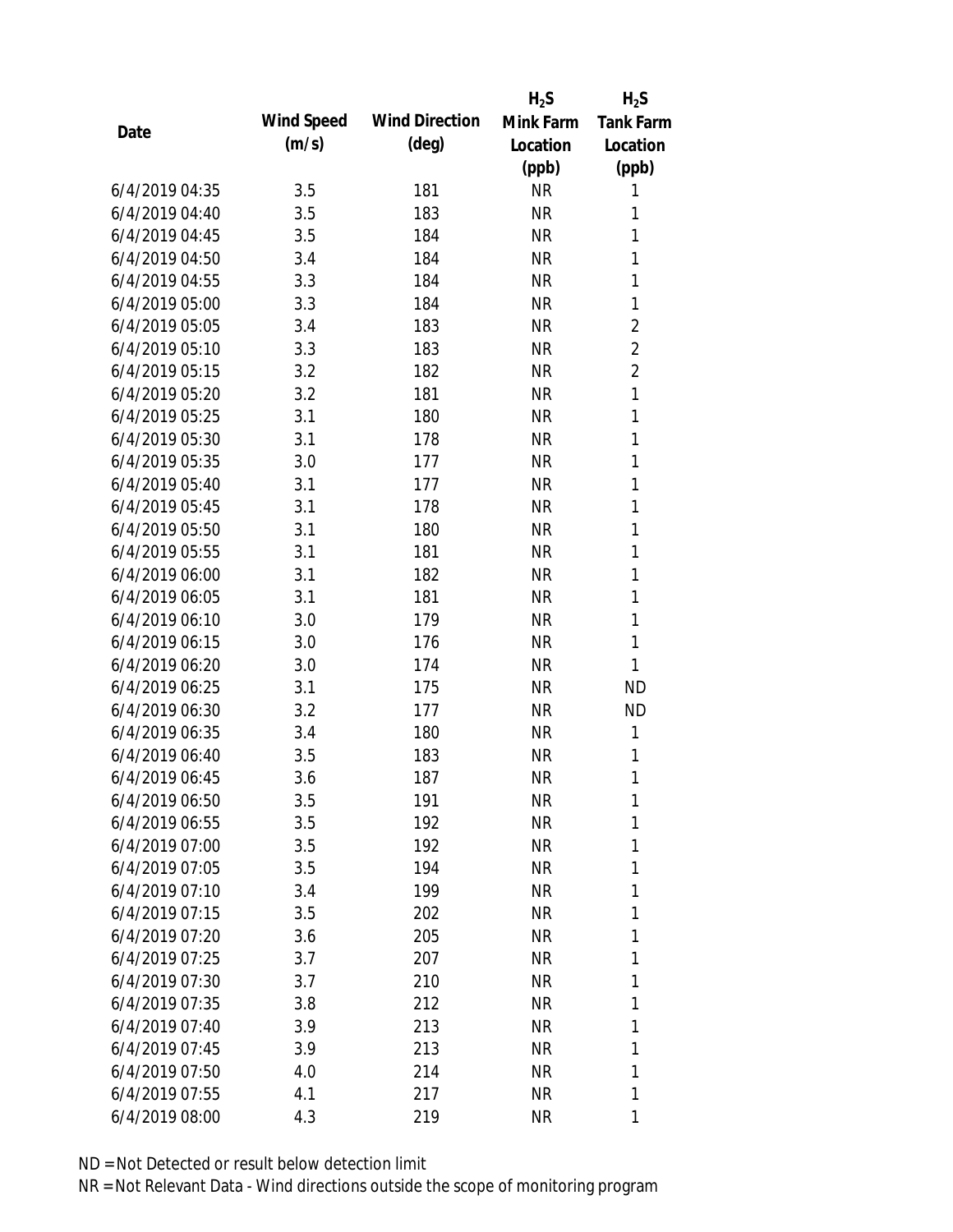|                |            |                       | $H_2S$    | $H_2S$           |
|----------------|------------|-----------------------|-----------|------------------|
|                | Wind Speed | <b>Wind Direction</b> | Mink Farm | <b>Tank Farm</b> |
| Date           | (m/s)      | $(\text{deg})$        | Location  | Location         |
|                |            |                       | (ppb)     | (ppb)            |
| 6/4/2019 08:05 | 4.2        | 218                   | <b>NR</b> | 1                |
| 6/4/2019 08:10 | 4.2        | 218                   | <b>NR</b> | 1                |
| 6/4/2019 08:15 | 4.2        | 217                   | <b>NR</b> | 1                |
| 6/4/2019 08:20 | 4.1        | 215                   | <b>NR</b> | 1                |
| 6/4/2019 08:25 | 4.1        | 214                   | <b>NR</b> | 1                |
| 6/4/2019 08:30 | 4.0        | 213                   | <b>NR</b> | 1                |
| 6/4/2019 08:35 | 3.9        | 213                   | <b>NR</b> | 1                |
| 6/4/2019 08:40 | 3.9        | 214                   | <b>NR</b> | 1                |
| 6/4/2019 08:45 | 4.0        | 214                   | <b>NR</b> | 1                |
| 6/4/2019 08:50 | 4.3        | 216                   | <b>NR</b> | 1                |
| 6/4/2019 08:55 | 4.5        | 216                   | <b>NR</b> | 1                |
| 6/4/2019 09:00 | 4.6        | 217                   | <b>NR</b> | $\overline{2}$   |
| 6/4/2019 09:05 | 4.7        | 217                   | <b>NR</b> | $\overline{2}$   |
| 6/4/2019 09:10 | 4.5        | 217                   | <b>NR</b> | 1                |
| 6/4/2019 09:15 | 4.2        | 221                   | <b>NR</b> | 1                |
| 6/4/2019 09:20 | 3.8        | 227                   | <b>NR</b> | 1                |
| 6/4/2019 09:25 | 3.3        | 229                   | <b>NR</b> | 1                |
| 6/4/2019 09:30 | 2.9        | 229                   | <b>NR</b> | 1                |
| 6/4/2019 09:35 | 2.7        | 229                   | <b>NR</b> | 1                |
| 6/4/2019 09:40 | 2.9        | 226                   | <b>NR</b> | $\overline{2}$   |
| 6/4/2019 09:45 | 2.9        | 221                   | <b>NR</b> | $\overline{2}$   |
| 6/4/2019 09:50 | 2.9        | 210                   | <b>NR</b> | $\overline{2}$   |
| 6/4/2019 09:55 | 3.0        | 203                   | <b>NR</b> | $\overline{2}$   |
| 6/4/2019 10:00 | 3.1        | 196                   | <b>NR</b> | $\overline{2}$   |
| 6/4/2019 10:05 | 2.9        | 193                   | <b>NR</b> | 1                |
| 6/4/2019 10:10 | 2.6        | 193                   | <b>NR</b> | 1                |
| 6/4/2019 10:15 | 2.3        | 195                   | <b>NR</b> | 1                |
| 6/4/2019 10:20 | 2.0        | 202                   | <b>NR</b> | 1                |
| 6/4/2019 10:25 | 1.6        | 214                   | <b>NR</b> | 1                |
| 6/4/2019 10:30 | 1.4        | 211                   | <b>NR</b> | 1                |
| 6/4/2019 10:35 | 1.5        | 205                   | <b>NR</b> | <b>NR</b>        |
| 6/4/2019 10:40 | 1.8        | 188                   | <b>NR</b> | <b>NR</b>        |
| 6/4/2019 10:45 | 2.0        | 172                   | <b>NR</b> | <b>NR</b>        |
| 6/4/2019 10:50 | 2.3        | 159                   | <b>NR</b> | <b>NR</b>        |
| 6/4/2019 10:55 | 2.7        | 154                   | <b>NR</b> | <b>NR</b>        |
| 6/4/2019 11:00 | 3.0        | 154                   | <b>NR</b> | <b>NR</b>        |
| 6/4/2019 11:05 | 3.1        | 153                   | <b>NR</b> | <b>NR</b>        |
| 6/4/2019 11:10 | 3.2        | 153                   | <b>NR</b> | <b>NR</b>        |
| 6/4/2019 11:15 | 3.3        | 154                   | <b>NR</b> | <b>NR</b>        |
| 6/4/2019 11:20 | 3.5        | 157                   | <b>NR</b> | <b>NR</b>        |
| 6/4/2019 11:25 | 3.6        | 159                   | <b>NR</b> | <b>NR</b>        |
| 6/4/2019 11:30 | 3.7        | 162                   | <b>NR</b> | <b>NR</b>        |
|                |            |                       |           |                  |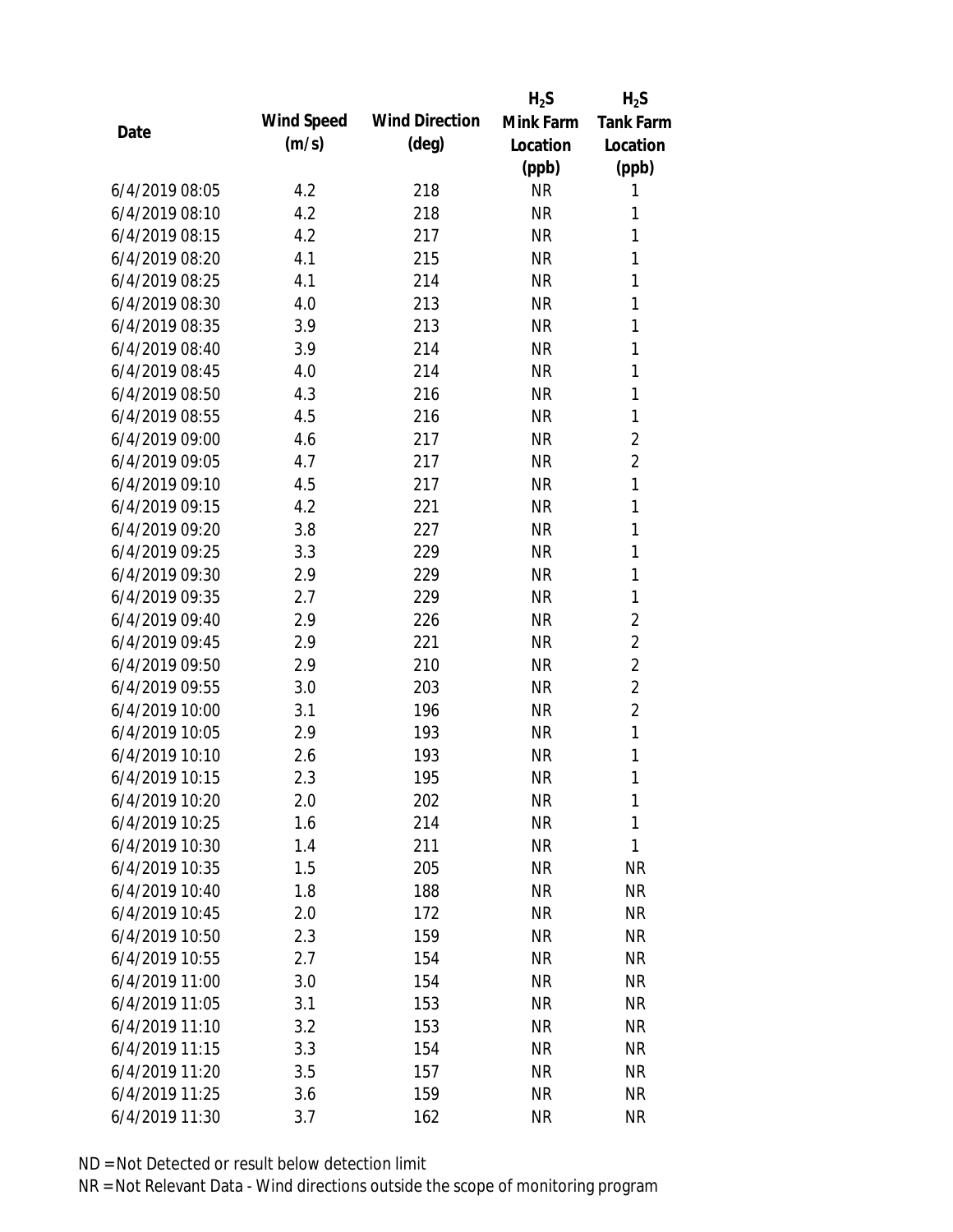|                |            |                       | $H_2S$    | $H_2S$           |
|----------------|------------|-----------------------|-----------|------------------|
| Date           | Wind Speed | <b>Wind Direction</b> | Mink Farm | <b>Tank Farm</b> |
|                | (m/s)      | $(\text{deg})$        | Location  | Location         |
|                |            |                       | (ppb)     | (ppb)            |
| 6/4/2019 11:35 | 3.5        | 165                   | <b>NR</b> | <b>NR</b>        |
| 6/4/2019 11:40 | 3.5        | 166                   | <b>NR</b> | <b>NR</b>        |
| 6/4/2019 11:45 | 3.4        | 168                   | <b>NR</b> | <b>NR</b>        |
| 6/4/2019 11:50 | 3.2        | 167                   | <b>NR</b> | <b>NR</b>        |
| 6/4/2019 11:55 | 3.1        | 165                   | <b>NR</b> | <b>NR</b>        |
| 6/4/2019 12:00 | 2.9        | 162                   | <b>NR</b> | <b>NR</b>        |
| 6/4/2019 12:05 | 3.0        | 160                   | <b>NR</b> | <b>NR</b>        |
| 6/4/2019 12:10 | 3.0        | 161                   | <b>NR</b> | <b>NR</b>        |
| 6/4/2019 12:15 | 3.0        | 159                   | <b>NR</b> | <b>NR</b>        |
| 6/4/2019 12:20 | 3.2        | 160                   | <b>NR</b> | <b>NR</b>        |
| 6/4/2019 12:25 | 3.4        | 164                   | <b>NR</b> | <b>NR</b>        |
| 6/4/2019 12:30 | 3.5        | 168                   | <b>NR</b> | <b>NR</b>        |
| 6/4/2019 12:35 | 3.5        | 168                   | <b>NR</b> | <b>NR</b>        |
| 6/4/2019 12:40 | 3.6        | 170                   | <b>NR</b> | 1                |
| 6/4/2019 12:45 | 3.6        | 174                   | <b>NR</b> | 1                |
| 6/4/2019 12:50 | 3.8        | 175                   | <b>NR</b> | $\mathbf{1}$     |
| 6/4/2019 12:55 | 3.9        | 177                   | <b>NR</b> | 1                |
| 6/4/2019 13:00 | 3.8        | 175                   | <b>NR</b> | $\mathbf{1}$     |
| 6/4/2019 13:05 | 3.9        | 177                   | <b>NR</b> | $\mathbf{1}$     |
| 6/4/2019 13:10 | 4.0        | 181                   | <b>NR</b> | 1                |
| 6/4/2019 13:15 | 4.1        | 181                   | <b>NR</b> | $\mathbf{1}$     |
| 6/4/2019 13:20 | 4.0        | 185                   | <b>NR</b> | $\mathbf{1}$     |
| 6/4/2019 13:25 | 4.2        | 183                   | <b>NR</b> | 1                |
| 6/4/2019 13:30 | 4.3        | 187                   | <b>NR</b> | $\mathbf{1}$     |
| 6/4/2019 13:35 | 4.3        | 189                   | <b>NR</b> | 1                |
| 6/4/2019 13:40 | 4.3        | 191                   | <b>NR</b> | $\mathbf{1}$     |
| 6/4/2019 13:45 | 4.0        | 194                   | <b>NR</b> | 1                |
| 6/4/2019 13:50 | 3.9        | 192                   | <b>NR</b> | 1                |
| 6/4/2019 13:55 | 3.7        | 196                   | <b>NR</b> | 1                |
| 6/4/2019 14:00 | 3.8        | 195                   | <b>NR</b> | 1                |
| 6/4/2019 14:05 | 3.9        | 197                   | <b>NR</b> | 1                |
| 6/4/2019 14:10 | 4.1        | 194                   | <b>NR</b> | 1                |
| 6/4/2019 14:15 | 4.5        | 195                   | <b>NR</b> | 1                |
| 6/4/2019 14:20 | 4.5        | 196                   | <b>NR</b> | 1                |
| 6/4/2019 14:25 | 4.6        | 196                   | <b>NR</b> | 1                |
| 6/4/2019 14:30 | 4.7        | 198                   | <b>NR</b> | 1                |
| 6/4/2019 14:35 | 4.6        | 197                   | <b>NR</b> | $\overline{2}$   |
| 6/4/2019 14:40 | 4.7        | 198                   | NR        | 1                |
| 6/4/2019 14:45 | 4.7        | 197                   | NR        | $\overline{2}$   |
| 6/4/2019 14:50 | 5.0        | 199                   | <b>NR</b> | $\overline{2}$   |
| 6/4/2019 14:55 | 4.9        | 201                   | <b>NR</b> | 1                |
| 6/4/2019 15:00 | 5.1        | 199                   | <b>NR</b> | 1                |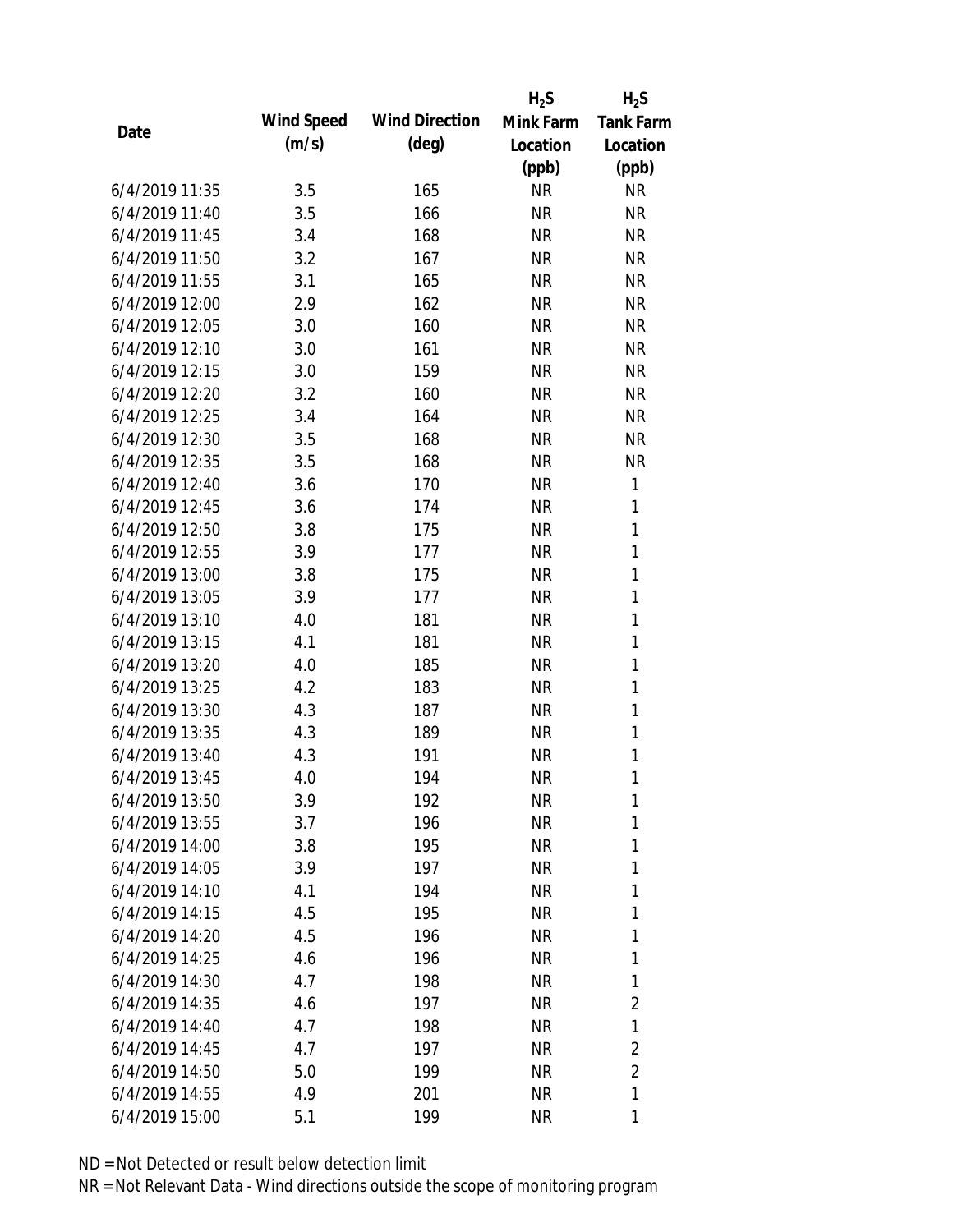|                |            |                       | $H_2S$    | $H_2S$           |
|----------------|------------|-----------------------|-----------|------------------|
|                | Wind Speed | <b>Wind Direction</b> | Mink Farm | <b>Tank Farm</b> |
| Date           | (m/s)      | $(\text{deg})$        | Location  | Location         |
|                |            |                       | (ppb)     | (ppb)            |
| 6/4/2019 15:05 | 5.3        | 200                   | <b>NR</b> | 1                |
| 6/4/2019 15:10 | 5.3        | 201                   | <b>NR</b> | 1                |
| 6/4/2019 15:15 | 5.4        | 200                   | <b>NR</b> | 1                |
| 6/4/2019 15:20 | 5.5        | 200                   | <b>NR</b> | 1                |
| 6/4/2019 15:25 | 5.5        | 200                   | <b>NR</b> | 1                |
| 6/4/2019 15:30 | 5.5        | 201                   | <b>NR</b> | 1                |
| 6/4/2019 15:35 | 5.5        | 202                   | <b>NR</b> | 1                |
| 6/4/2019 15:40 | 5.6        | 202                   | <b>NR</b> | 1                |
| 6/4/2019 15:45 | 5.6        | 202                   | <b>NR</b> | 1                |
| 6/4/2019 15:50 | 5.8        | 201                   | <b>NR</b> | 1                |
| 6/4/2019 15:55 | 5.9        | 201                   | <b>NR</b> | 1                |
| 6/4/2019 16:00 | 5.7        | 203                   | <b>NR</b> | 1                |
| 6/4/2019 16:05 | 5.6        | 202                   | <b>NR</b> | 1                |
| 6/4/2019 16:10 | 5.3        | 202                   | <b>NR</b> | $\mathbf{1}$     |
| 6/4/2019 16:15 | 5.1        | 201                   | <b>NR</b> | $\mathbf{1}$     |
| 6/4/2019 16:20 | 5.0        | 200                   | <b>NR</b> | 1                |
| 6/4/2019 16:25 | 4.7        | 198                   | <b>NR</b> | 1                |
| 6/4/2019 16:30 | 4.7        | 197                   | <b>NR</b> | <b>ND</b>        |
| 6/4/2019 16:35 | 4.8        | 195                   | <b>NR</b> | <b>ND</b>        |
| 6/4/2019 16:40 | 4.8        | 197                   | <b>NR</b> | <b>ND</b>        |
| 6/4/2019 16:45 | 4.9        | 198                   | <b>NR</b> | <b>ND</b>        |
| 6/4/2019 16:50 | 4.6        | 199                   | <b>NR</b> | <b>ND</b>        |
| 6/4/2019 16:55 | 4.6        | 198                   | <b>NR</b> | <b>ND</b>        |
| 6/4/2019 17:00 | 4.5        | 198                   | <b>NR</b> | 1                |
| 6/4/2019 17:05 | 4.6        | 202                   | <b>NR</b> | 1                |
| 6/4/2019 17:10 | 4.7        | 200                   | <b>NR</b> | 1                |
| 6/4/2019 17:15 | 4.7        | 201                   | <b>NR</b> | 1                |
| 6/4/2019 17:20 | 5.0        | 205                   | <b>NR</b> | 1                |
| 6/4/2019 17:25 | 5.2        | 207                   | <b>NR</b> | 1                |
| 6/4/2019 17:30 | 5.5        | 211                   | <b>NR</b> | 1                |
| 6/4/2019 17:35 | 5.3        | 211                   | <b>NR</b> | 1                |
| 6/4/2019 17:40 | 5.3        | 214                   | <b>NR</b> | 1                |
| 6/4/2019 17:45 | 5.2        | 215                   | <b>NR</b> | 1                |
| 6/4/2019 17:50 | 5.2        | 214                   | <b>NR</b> | 1                |
| 6/4/2019 17:55 | 5.3        | 216                   | <b>NR</b> | 1                |
| 6/4/2019 18:00 | 5.2        | 215                   | <b>NR</b> | 1                |
| 6/4/2019 18:05 | 5.4        | 215                   | <b>NR</b> | 1                |
| 6/4/2019 18:10 | 5.2        | 214                   | <b>NR</b> | 1                |
| 6/4/2019 18:15 | 5.5        | 215                   | <b>NR</b> | 1                |
| 6/4/2019 18:20 | 5.6        | 216                   | <b>NR</b> | 1                |
| 6/4/2019 18:25 | 5.7        | 217                   | <b>NR</b> | 1                |
| 6/4/2019 18:30 | 5.7        | 217                   | <b>NR</b> | 1                |
|                |            |                       |           |                  |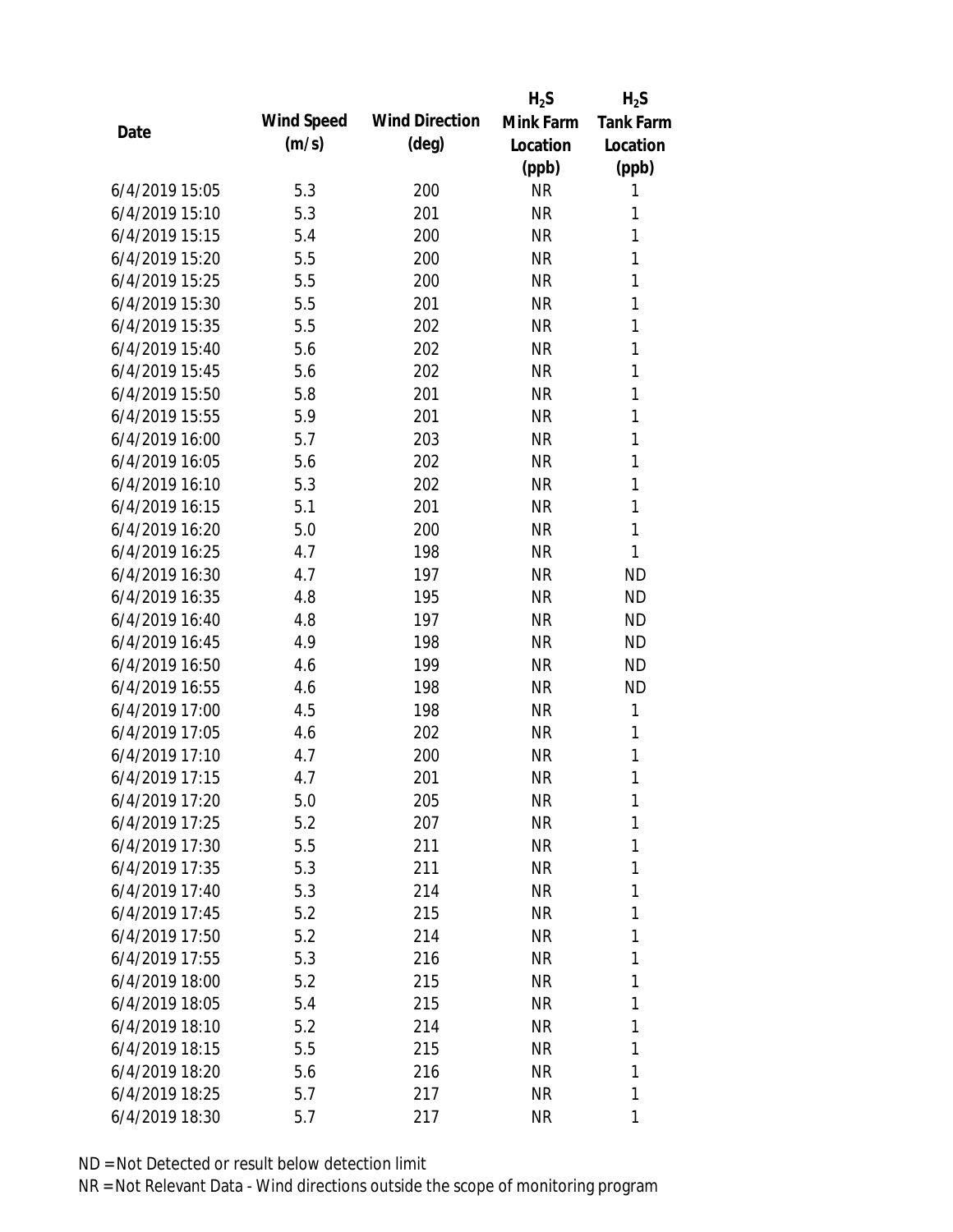|                |            |                       | $H_2S$    | $H_2S$           |
|----------------|------------|-----------------------|-----------|------------------|
|                | Wind Speed | <b>Wind Direction</b> | Mink Farm | <b>Tank Farm</b> |
| Date           | (m/s)      | $(\text{deg})$        | Location  | Location         |
|                |            |                       | (ppb)     | (ppb)            |
| 6/4/2019 18:35 | 5.5        | 216                   | <b>NR</b> | 1                |
| 6/4/2019 18:40 | 5.5        | 215                   | <b>NR</b> | 1                |
| 6/4/2019 18:45 | 5.1        | 212                   | <b>NR</b> | 1                |
| 6/4/2019 18:50 | 4.8        | 208                   | <b>NR</b> | 1                |
| 6/4/2019 18:55 | 4.4        | 206                   | <b>NR</b> | 1                |
| 6/4/2019 19:00 | 4.3        | 204                   | <b>NR</b> | 1                |
| 6/4/2019 19:05 | 4.3        | 204                   | <b>NR</b> | 1                |
| 6/4/2019 19:10 | 4.4        | 204                   | <b>NR</b> | 1                |
| 6/4/2019 19:15 | 4.5        | 204                   | <b>NR</b> | 1                |
| 6/4/2019 19:20 | 4.6        | 207                   | <b>NR</b> | 1                |
| 6/4/2019 19:25 | 4.9        | 208                   | <b>NR</b> | 1                |
| 6/4/2019 19:30 | 4.9        | 208                   | <b>NR</b> | 1                |
| 6/4/2019 19:35 | 4.9        | 207                   | <b>NR</b> | 1                |
| 6/4/2019 19:40 | 4.8        | 208                   | <b>NR</b> | <b>ND</b>        |
| 6/4/2019 19:45 | 4.6        | 207                   | <b>NR</b> | 1                |
| 6/4/2019 19:50 | 4.4        | 205                   | <b>NR</b> | 1                |
| 6/4/2019 19:55 | 3.9        | 202                   | <b>NR</b> | 1                |
| 6/4/2019 20:00 | 3.8        | 200                   | <b>NR</b> | 1                |
| 6/4/2019 20:05 | 3.7        | 201                   | <b>NR</b> | 1                |
| 6/4/2019 20:10 | 3.6        | 200                   | <b>NR</b> | 1                |
| 6/4/2019 20:15 | 3.5        | 200                   | <b>NR</b> | 1                |
| 6/4/2019 20:20 | 3.5        | 200                   | <b>NR</b> | 1                |
| 6/4/2019 20:25 | 3.3        | 201                   | <b>NR</b> | $\overline{2}$   |
| 6/4/2019 20:30 | 3.2        | 200                   | <b>NR</b> | 1                |
| 6/4/2019 20:35 | 3.0        | 198                   | <b>NR</b> | $\overline{2}$   |
| 6/4/2019 20:40 | 2.9        | 195                   | <b>NR</b> | 1                |
| 6/4/2019 20:45 | 2.8        | 192                   | <b>NR</b> | 1                |
| 6/4/2019 20:50 | 2.7        | 189                   | <b>NR</b> | 1                |
| 6/4/2019 20:55 | 2.7        | 187                   | <b>NR</b> | 1                |
| 6/4/2019 21:00 | 2.6        | 185                   | <b>NR</b> | 1                |
| 6/4/2019 21:05 | 2.5        | 184                   | <b>NR</b> | $\overline{2}$   |
| 6/4/2019 21:10 | 2.5        | 184                   | <b>NR</b> | $\overline{2}$   |
| 6/4/2019 21:15 | 2.5        | 183                   | <b>NR</b> | $\overline{2}$   |
| 6/4/2019 21:20 | 2.5        | 183                   | <b>NR</b> | $\overline{2}$   |
| 6/4/2019 21:25 | 2.6        | 184                   | <b>NR</b> | $\overline{2}$   |
| 6/4/2019 21:30 | 2.7        | 183                   | <b>NR</b> | 1                |
| 6/4/2019 21:35 | 2.8        | 181                   | <b>NR</b> | 1                |
| 6/4/2019 21:40 | 2.9        | 180                   | <b>NR</b> | $\overline{2}$   |
| 6/4/2019 21:45 | 3.1        | 179                   | <b>NR</b> | 1                |
| 6/4/2019 21:50 | 3.2        | 179                   | <b>NR</b> | 1                |
| 6/4/2019 21:55 | 3.3        | 178                   | <b>NR</b> | 1                |
| 6/4/2019 22:00 | 3.3        | 179                   | <b>NR</b> | 1                |
|                |            |                       |           |                  |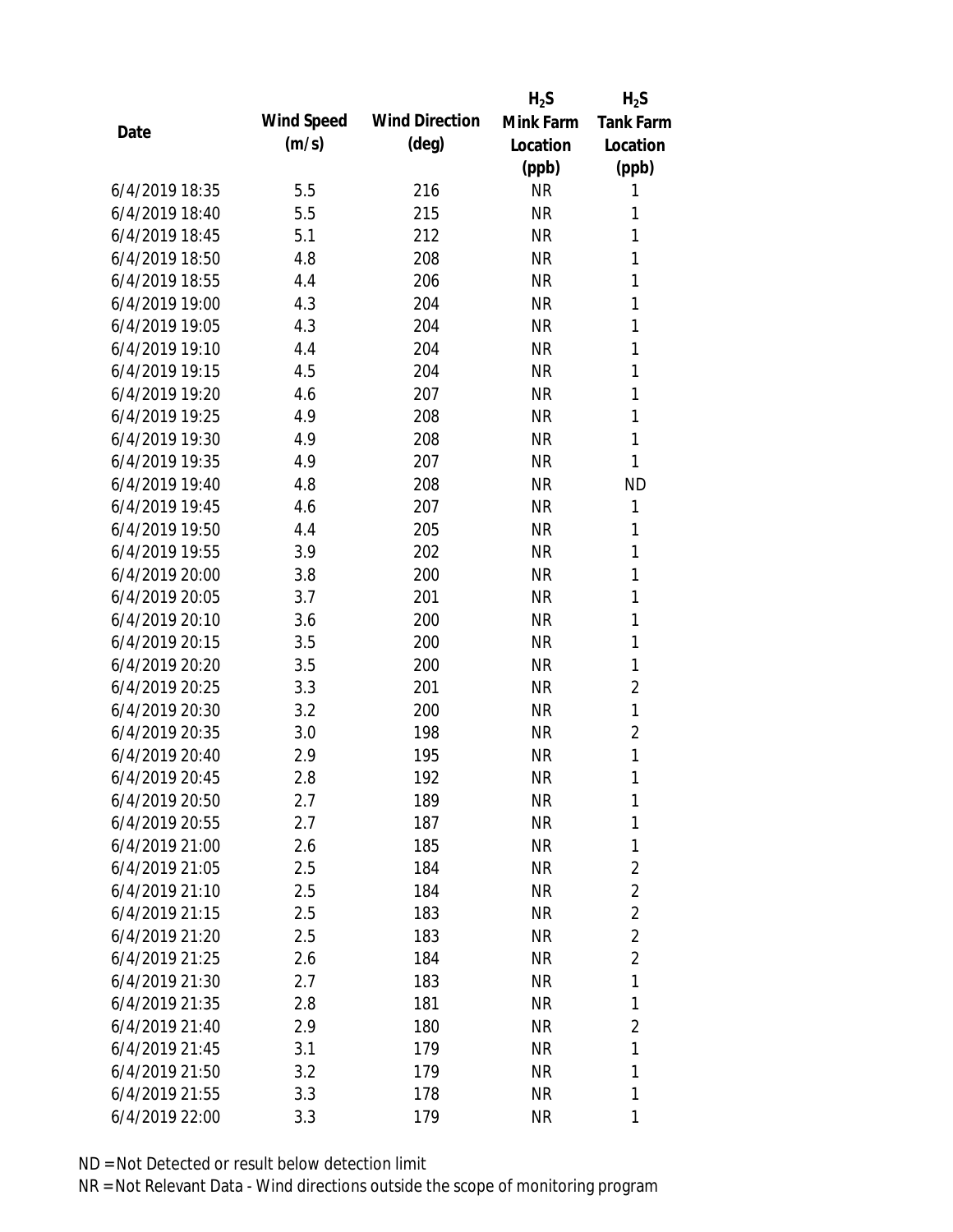|                |            |                       | $H_2S$    | $H_2S$           |
|----------------|------------|-----------------------|-----------|------------------|
| Date           | Wind Speed | <b>Wind Direction</b> | Mink Farm | <b>Tank Farm</b> |
|                | (m/s)      | $(\text{deg})$        | Location  | Location         |
|                |            |                       | (ppb)     | (ppb)            |
| 6/4/2019 22:05 | 3.4        | 179                   | <b>NR</b> | 1                |
| 6/4/2019 22:10 | 3.4        | 179                   | <b>NR</b> | 1                |
| 6/4/2019 22:15 | 3.4        | 178                   | <b>NR</b> | 1                |
| 6/4/2019 22:20 | 3.3        | 179                   | <b>NR</b> | 1                |
| 6/4/2019 22:25 | 3.4        | 180                   | <b>NR</b> | 1                |
| 6/4/2019 22:30 | 3.3        | 180                   | <b>NR</b> | 1                |
| 6/4/2019 22:35 | 3.3        | 181                   | <b>NR</b> | 1                |
| 6/4/2019 22:40 | 3.3        | 181                   | <b>NR</b> | <b>ND</b>        |
| 6/4/2019 22:45 | 3.4        | 180                   | <b>NR</b> | <b>ND</b>        |
| 6/4/2019 22:50 | 3.4        | 179                   | <b>NR</b> | 1                |
| 6/4/2019 22:55 | 3.5        | 176                   | <b>NR</b> | 1                |
| 6/4/2019 23:00 | 3.6        | 174                   | <b>NR</b> | 1                |
| 6/4/2019 23:05 | 3.8        | 173                   | <b>NR</b> | 1                |
| 6/4/2019 23:10 | 3.8        | 173                   | <b>NR</b> | $\overline{2}$   |
| 6/4/2019 23:15 | 3.9        | 173                   | <b>NR</b> | $\overline{2}$   |
| 6/4/2019 23:20 | 4.0        | 174                   | <b>NR</b> | $\mathbf{1}$     |
| 6/4/2019 23:25 | 4.1        | 175                   | <b>NR</b> | 1                |
| 6/4/2019 23:30 | 4.1        | 175                   | <b>NR</b> | 1                |
| 6/4/2019 23:35 | 4.0        | 175                   | <b>NR</b> | 1                |
| 6/4/2019 23:40 | 4.0        | 176                   | <b>NR</b> | $\mathbf{1}$     |
| 6/4/2019 23:45 | 4.0        | 175                   | <b>NR</b> | 1                |
| 6/4/2019 23:50 | 4.0        | 174                   | <b>NR</b> | 1                |
| 6/4/2019 23:55 | 3.9        | 173                   | <b>NR</b> | 1                |
| 6/4/2019 24:00 | 3.8        | 172                   | <b>NR</b> | $\mathbf{1}$     |
| 6/5/2019 00:05 | 3.7        | 171                   | <b>NR</b> | 1                |
| 6/5/2019 00:10 | 3.6        | 169                   | <b>NR</b> | <b>NR</b>        |
| 6/5/2019 00:15 | 3.4        | 170                   | <b>NR</b> | 1                |
| 6/5/2019 00:20 | 3.4        | 169                   | <b>NR</b> | <b>NR</b>        |
| 6/5/2019 00:25 | 3.4        | 169                   | <b>NR</b> | <b>NR</b>        |
| 6/5/2019 00:30 | 3.5        | 170                   | <b>NR</b> | 1                |
| 6/5/2019 00:35 | 3.5        | 171                   | <b>NR</b> | 1                |
| 6/5/2019 00:40 | 3.5        | 174                   | <b>NR</b> | 1                |
| 6/5/2019 00:45 | 3.6        | 176                   | <b>NR</b> | 1                |
| 6/5/2019 00:50 | 3.8        | 177                   | <b>NR</b> | 1                |
| 6/5/2019 00:55 | 3.8        | 178                   | <b>NR</b> | 1                |
| 6/5/2019 01:00 | 3.8        | 180                   | <b>NR</b> | 1                |
| 6/5/2019 01:05 | 4.0        | 182                   | <b>NR</b> | 1                |
| 6/5/2019 01:10 | 4.1        | 185                   | <b>NR</b> | 1                |
| 6/5/2019 01:15 | 4.0        | 189                   | <b>NR</b> | 1                |
| 6/5/2019 01:20 | 3.9        | 194                   | <b>NR</b> | 1                |
| 6/5/2019 01:25 | 4.0        | 199                   | <b>NR</b> | 1                |
| 6/5/2019 01:30 | 4.4        | 205                   | <b>NR</b> | 1                |
|                |            |                       |           |                  |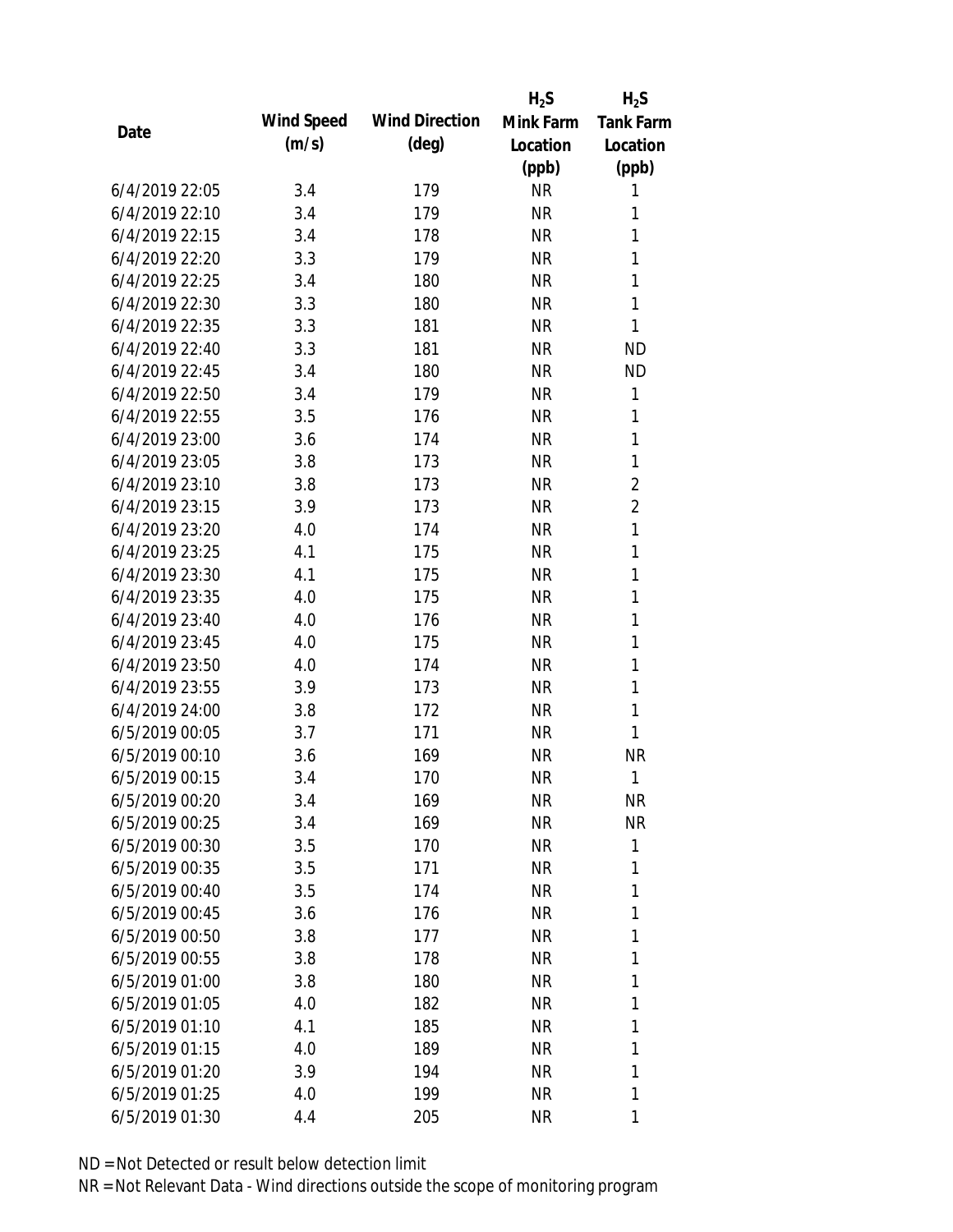|                |            |                       | $H_2S$    | $H_2S$           |
|----------------|------------|-----------------------|-----------|------------------|
| Date           | Wind Speed | <b>Wind Direction</b> | Mink Farm | <b>Tank Farm</b> |
|                | (m/s)      | (deg)                 | Location  | Location         |
|                |            |                       | (ppb)     | (ppb)            |
| 6/5/2019 01:35 | 4.6        | 210                   | <b>NR</b> | 1                |
| 6/5/2019 01:40 | 5.4        | 213                   | <b>NR</b> | 1                |
| 6/5/2019 01:45 | 5.8        | 218                   | <b>NR</b> | 1                |
| 6/5/2019 01:50 | 5.9        | 221                   | <b>NR</b> | 1                |
| 6/5/2019 01:55 | 6.3        | 226                   | <b>NR</b> | 1                |
| 6/5/2019 02:00 | 6.1        | 232                   | <b>ND</b> | 1                |
| 6/5/2019 02:05 | 5.8        | 241                   | 1         | 1                |
| 6/5/2019 02:10 | 5.0        | 248                   | 1         | 1                |
| 6/5/2019 02:15 | 4.5        | 254                   | 1         | 1                |
| 6/5/2019 02:20 | 4.4        | 260                   | 1         | 1                |
| 6/5/2019 02:25 | 3.8        | 263                   | 1         | 1                |
| 6/5/2019 02:30 | 3.4        | 262                   | 1         | 1                |
| 6/5/2019 02:35 | 3.1        | 259                   | 1         | $\overline{2}$   |
| 6/5/2019 02:40 | 2.8        | 260                   | 1         | $\overline{2}$   |
| 6/5/2019 02:45 | 2.6        | 260                   | 1         | $\overline{2}$   |
| 6/5/2019 02:50 | 2.2        | 262                   | 1         | $\overline{2}$   |
| 6/5/2019 02:55 | 2.0        | 268                   | 1         | $\overline{2}$   |
| 6/5/2019 03:00 | 1.9        | 274                   | 1         | $\overline{2}$   |
| 6/5/2019 03:05 | 1.7        | 278                   | 1         | <b>NR</b>        |
| 6/5/2019 03:10 | 1.6        | 282                   | 1         | <b>NR</b>        |
| 6/5/2019 03:15 | 1.5        | 282                   | 1         | <b>NR</b>        |
| 6/5/2019 03:20 | 1.4        | 282                   | 1         | <b>NR</b>        |
| 6/5/2019 03:25 | 1.4        | 265                   | 1         | 1                |
| 6/5/2019 03:30 | 1.5        | 250                   | 1         | 1                |
| 6/5/2019 03:35 | 1.5        | 235                   | 1         | 1                |
| 6/5/2019 03:40 | 1.5        | 229                   | <b>NR</b> | 1                |
| 6/5/2019 03:45 | 1.5        | 232                   | 1         | 1                |
| 6/5/2019 03:50 | 1.4        | 232                   | 1         | 1                |
| 6/5/2019 03:55 | 1.3        | 231                   | 1         | 1                |
| 6/5/2019 04:00 | 1.3        | 222                   | <b>NR</b> | <b>NR</b>        |
| 6/5/2019 04:05 | 1.5        | 213                   | <b>NR</b> | <b>NR</b>        |
| 6/5/2019 04:10 | 1.5        | 193                   | <b>NR</b> | <b>NR</b>        |
| 6/5/2019 04:15 | 1.5        | 176                   | <b>NR</b> | 1                |
| 6/5/2019 04:20 | 1.8        | 176                   | <b>NR</b> | 1                |
| 6/5/2019 04:25 | 2.1        | 185                   | <b>NR</b> | <b>NR</b>        |
| 6/5/2019 04:30 | 2.0        | 197                   | <b>NR</b> | <b>NR</b>        |
| 6/5/2019 04:35 | 1.9        | 207                   | <b>NR</b> | <b>NR</b>        |
| 6/5/2019 04:40 | 2.0        | 217                   | <b>NR</b> | <b>NR</b>        |
| 6/5/2019 04:45 | 2.0        | 229                   | <b>NR</b> | <b>NR</b>        |
| 6/5/2019 04:50 | 1.9        | 239                   | 1         | $\overline{2}$   |
| 6/5/2019 04:55 | 1.8        | 240                   | 1         | $\overline{2}$   |
| 6/5/2019 05:00 |            |                       | 1         | 2                |
|                | 1.8        | 238                   |           |                  |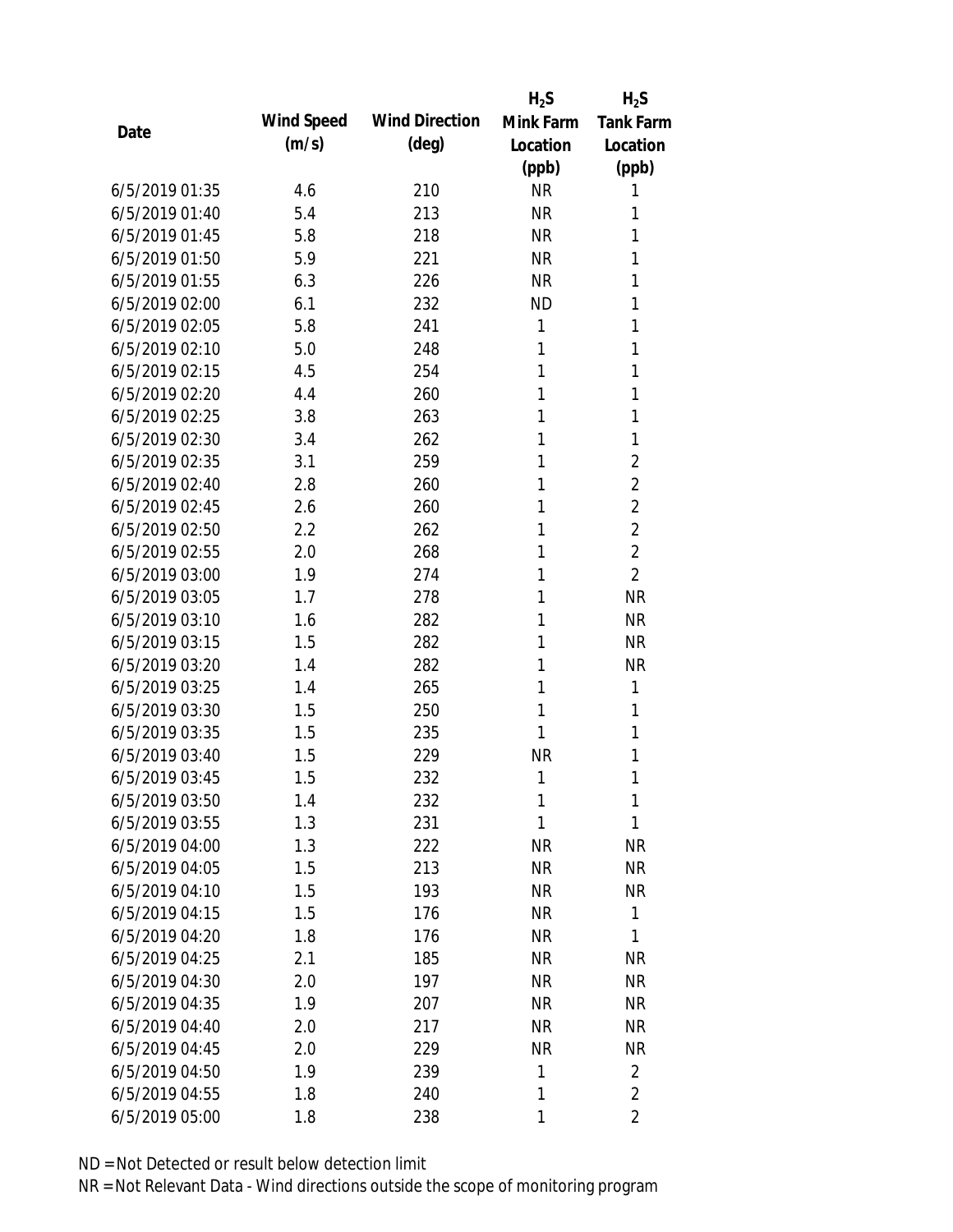|                |            |                       | $H_2S$    | $H_2S$           |
|----------------|------------|-----------------------|-----------|------------------|
| Date           | Wind Speed | <b>Wind Direction</b> | Mink Farm | <b>Tank Farm</b> |
|                | (m/s)      | $(\text{deg})$        | Location  | Location         |
|                |            |                       | (ppb)     | (ppb)            |
| 6/5/2019 05:05 | 2.1        | 236                   | 1         | $\overline{2}$   |
| 6/5/2019 05:10 | 1.9        | 237                   | 1         | $\overline{2}$   |
| 6/5/2019 05:15 | 1.8        | 234                   | 1         | $\overline{2}$   |
| 6/5/2019 05:20 | 1.9        | 221                   | <b>NR</b> | 1                |
| 6/5/2019 05:25 | 2.0        | 207                   | <b>NR</b> | 1                |
| 6/5/2019 05:30 | 2.0        | 204                   | <b>NR</b> | 1                |
| 6/5/2019 05:35 | 1.9        | 203                   | <b>NR</b> | 1                |
| 6/5/2019 05:40 | 2.3        | 202                   | <b>NR</b> | 1                |
| 6/5/2019 05:45 | 2.7        | 203                   | <b>NR</b> | 1                |
| 6/5/2019 05:50 | 2.8        | 206                   | <b>NR</b> | 1                |
| 6/5/2019 05:55 | 2.8        | 201                   | <b>NR</b> | 1                |
| 6/5/2019 06:00 | 3.0        | 197                   | <b>NR</b> | 1                |
| 6/5/2019 06:05 | 3.2        | 196                   | <b>NR</b> | 1                |
| 6/5/2019 06:10 | 3.3        | 199                   | <b>NR</b> | 1                |
| 6/5/2019 06:15 | 3.3        | 199                   | <b>NR</b> | 1                |
| 6/5/2019 06:20 | 3.2        | 201                   | <b>NR</b> | 1                |
| 6/5/2019 06:25 | 3.2        | 208                   | <b>NR</b> | 1                |
| 6/5/2019 06:30 | 3.1        | 208                   | <b>NR</b> | 1                |
| 6/5/2019 06:35 | 3.0        | 207                   | <b>NR</b> | 1                |
| 6/5/2019 06:40 | 2.9        | 202                   | <b>NR</b> | 1                |
| 6/5/2019 06:45 | 3.1        | 196                   | <b>NR</b> | 1                |
| 6/5/2019 06:50 | 3.6        | 187                   | <b>NR</b> | 1                |
| 6/5/2019 06:55 | 3.9        | 180                   | <b>NR</b> | 1                |
| 6/5/2019 07:00 | 4.1        | 177                   | <b>NR</b> | 1                |
| 6/5/2019 07:05 | 4.1        | 175                   | <b>NR</b> | 1                |
| 6/5/2019 07:10 | 4.2        | 177                   | <b>NR</b> | 1                |
| 6/5/2019 07:15 | 4.2        | 180                   | <b>NR</b> | 1                |
| 6/5/2019 07:20 | 4.0        | 183                   | <b>NR</b> | 1                |
| 6/5/2019 07:25 | 3.9        | 188                   | <b>NR</b> | 1                |
| 6/5/2019 07:30 | 3.8        | 192                   | <b>NR</b> | 1                |
| 6/5/2019 07:35 | 3.9        | 194                   | <b>NR</b> | 1                |
| 6/5/2019 07:40 | 4.0        | 195                   | <b>NR</b> | 1                |
| 6/5/2019 07:45 | 3.8        | 198                   | <b>NR</b> | 1                |
| 6/5/2019 07:50 | 3.8        | 201                   | <b>NR</b> | 1                |
| 6/5/2019 07:55 | 3.8        | 204                   | <b>NR</b> | 1                |
| 6/5/2019 08:00 | 3.7        | 209                   | <b>NR</b> | 1                |
| 6/5/2019 08:05 | 3.6        | 214                   | <b>NR</b> | 1                |
| 6/5/2019 08:10 | 3.3        | 223                   | <b>NR</b> | 1                |
| 6/5/2019 08:15 | 3.1        | 233                   | 1         | 1                |
| 6/5/2019 08:20 | 3.0        | 245                   | 1         | 1                |
| 6/5/2019 08:25 | 2.9        | 253                   | 1         | 1                |
| 6/5/2019 08:30 | 2.8        | 261                   | 1         | 1                |
|                |            |                       |           |                  |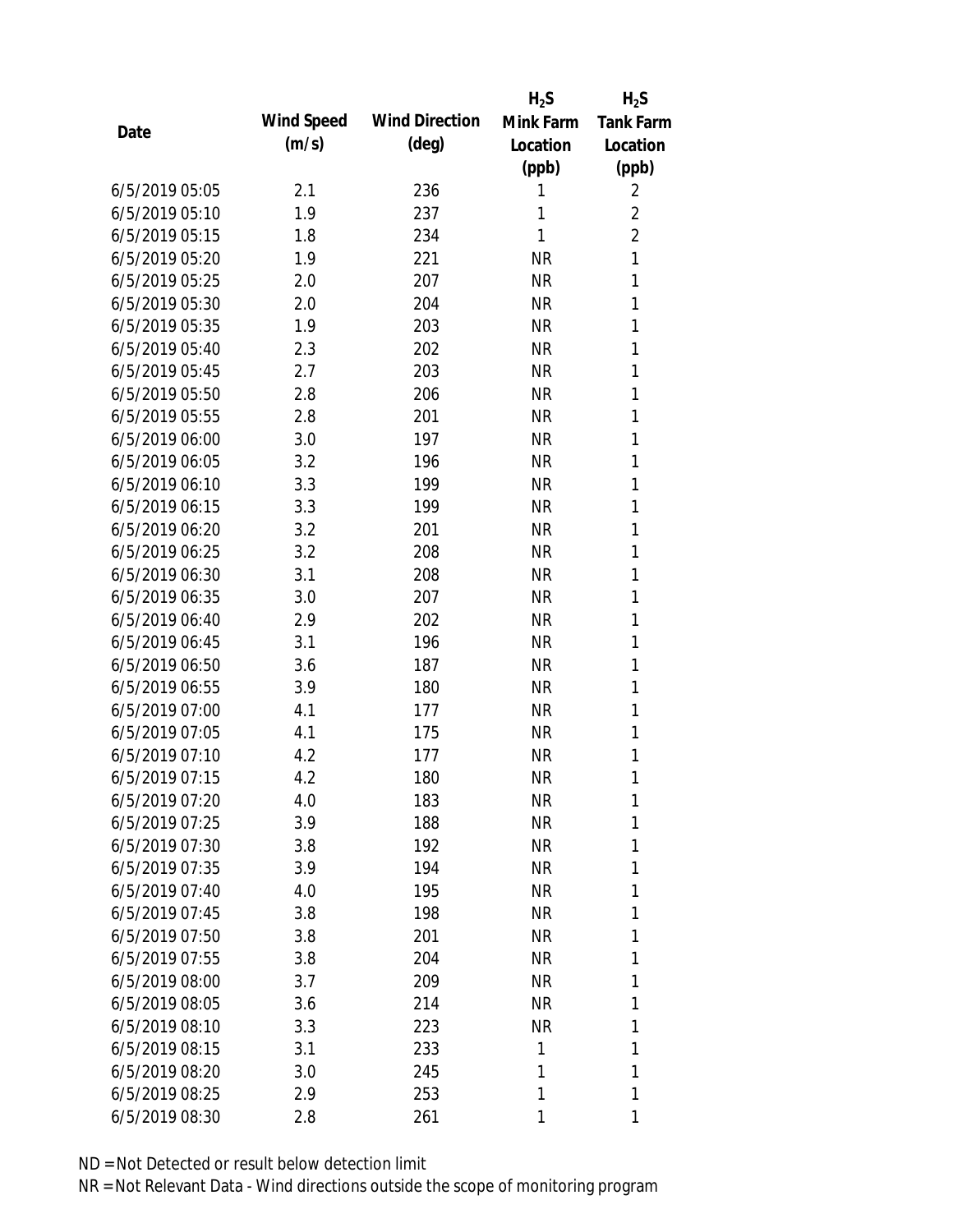|                |            |                       | $H_2S$         | $H_2S$           |
|----------------|------------|-----------------------|----------------|------------------|
| Date           | Wind Speed | <b>Wind Direction</b> | Mink Farm      | <b>Tank Farm</b> |
|                | (m/s)      | $(\text{deg})$        | Location       | Location         |
|                |            |                       | (ppb)          | (ppb)            |
| 6/5/2019 08:35 | 2.9        | 271                   | 1              | 1                |
| 6/5/2019 08:40 | 2.9        | 273                   | 1              | 1                |
| 6/5/2019 08:45 | 2.9        | 274                   | 1              | 1                |
| 6/5/2019 08:50 | 2.9        | 274                   | 1              | 1                |
| 6/5/2019 08:55 | 2.9        | 276                   | 1              | <b>NR</b>        |
| 6/5/2019 09:00 | 2.9        | 273                   | 1              | 1                |
| 6/5/2019 09:05 | 2.8        | 271                   | 1              | 2                |
| 6/5/2019 09:10 | 2.9        | 273                   | 1              | 1                |
| 6/5/2019 09:15 | 2.9        | 275                   | 1              | 1                |
| 6/5/2019 09:20 | 2.9        | 273                   | 1              | 1                |
| 6/5/2019 09:25 | 2.9        | 271                   | 1              | 1                |
| 6/5/2019 09:30 | 3.0        | 274                   | 1              | 1                |
| 6/5/2019 09:35 | 2.9        | 275                   | 1              | 1                |
| 6/5/2019 09:40 | 2.7        | 272                   | 1              | 1                |
| 6/5/2019 09:45 | 2.7        | 274                   | 1              | 1                |
| 6/5/2019 09:50 | 2.7        | 275                   | 1              | 1                |
| 6/5/2019 09:55 | 2.7        | 274                   | 1              | 1                |
| 6/5/2019 10:00 | 2.6        | 273                   | 1              | 1                |
| 6/5/2019 10:05 | 2.7        | 270                   | 1              | 1                |
| 6/5/2019 10:10 | 2.9        | 270                   | 1              | 1                |
| 6/5/2019 10:15 | 3.0        | 267                   | 1              | $\overline{2}$   |
| 6/5/2019 10:20 | 3.0        | 269                   | 1              | $\overline{2}$   |
| 6/5/2019 10:25 | 3.0        | 275                   | $\overline{2}$ | $\overline{2}$   |
| 6/5/2019 10:30 | 3.1        | 276                   | 1              | <b>NR</b>        |
| 6/5/2019 10:35 | 3.0        | 282                   | 1              | <b>NR</b>        |
| 6/5/2019 10:40 | 3.0        | 286                   | 1              | <b>NR</b>        |
| 6/5/2019 10:45 | 2.9        | 288                   | 1              | <b>NR</b>        |
| 6/5/2019 10:50 | 3.0        | 285                   | 1              | <b>NR</b>        |
| 6/5/2019 10:55 | 3.2        | 279                   | 1              | <b>NR</b>        |
| 6/5/2019 11:00 | 3.2        | 278                   | 1              | <b>NR</b>        |
| 6/5/2019 11:05 | 3.3        | 275                   | 1              | 1                |
| 6/5/2019 11:10 | 3.5        | 271                   | 1              | 1                |
| 6/5/2019 11:15 | 3.5        | 267                   | 1              | 1                |
| 6/5/2019 11:20 | 3.6        | 265                   | 1              | 1                |
| 6/5/2019 11:25 | 3.8        | 263                   | 1              | 1                |
| 6/5/2019 11:30 | 3.8        | 260                   | 1              | 1                |
| 6/5/2019 11:35 | 3.8        | 256                   | 1              | 1                |
| 6/5/2019 11:40 | 3.6        | 257                   | 1              | 1                |
| 6/5/2019 11:45 | 3.6        | 261                   | 1              | 1                |
| 6/5/2019 11:50 | 3.3        | 262                   | 1              | 1                |
| 6/5/2019 11:55 | 3.1        | 265                   | 1              | 1                |
| 6/5/2019 12:00 | 3.0        | 267                   | 1              | 1                |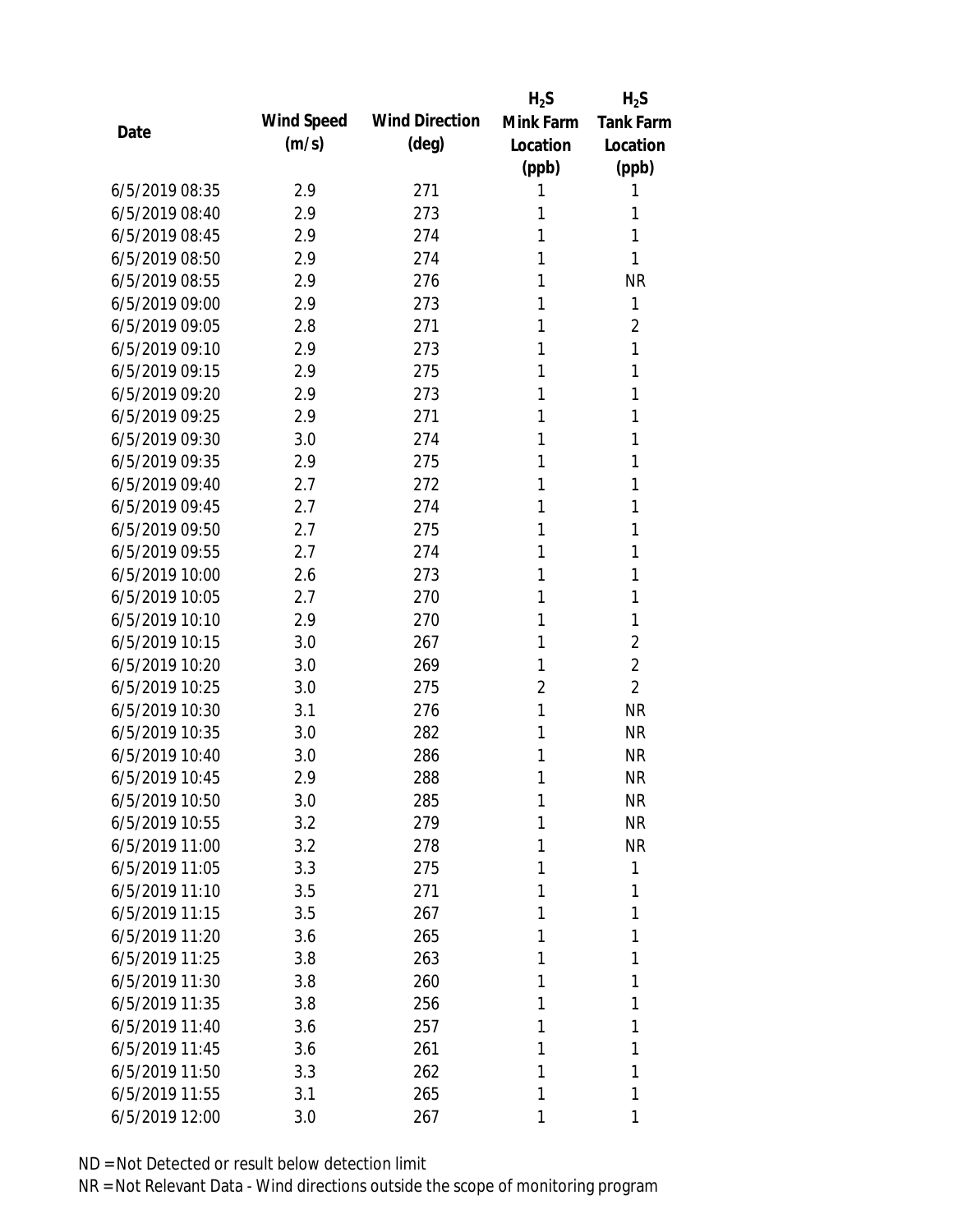|                |            |                       | $H_2S$    | $H_2S$           |
|----------------|------------|-----------------------|-----------|------------------|
| Date           | Wind Speed | <b>Wind Direction</b> | Mink Farm | <b>Tank Farm</b> |
|                | (m/s)      | $(\text{deg})$        | Location  | Location         |
|                |            |                       | (ppb)     | (ppb)            |
| 6/5/2019 12:05 | 3.1        | 270                   | 1         | 1                |
| 6/5/2019 12:10 | 3.1        | 276                   | 1         | <b>NR</b>        |
| 6/5/2019 12:15 | 3.2        | 275                   | 1         | 1                |
| 6/5/2019 12:20 | 3.2        | 278                   | 1         | <b>NR</b>        |
| 6/5/2019 12:25 | 3.3        | 275                   | 1         | 1                |
| 6/5/2019 12:30 | 3.4        | 276                   | 1         | <b>NR</b>        |
| 6/5/2019 12:35 | 3.3        | 277                   | 1         | <b>NR</b>        |
| 6/5/2019 12:40 | 3.3        | 274                   | 1         | 1                |
| 6/5/2019 12:45 | 3.3        | 272                   | 1         | 1                |
| 6/5/2019 12:50 | 3.2        | 270                   | 1         | 1                |
| 6/5/2019 12:55 | 3.2        | 276                   | 1         | <b>NR</b>        |
| 6/5/2019 13:00 | 3.1        | 274                   | 1         | 1                |
| 6/5/2019 13:05 | 3.1        | 272                   | 1         | 1                |
| 6/5/2019 13:10 | 3.0        | 272                   | 1         | 1                |
| 6/5/2019 13:15 | 3.1        | 271                   | 1         | 1                |
| 6/5/2019 13:20 | 3.2        | 269                   | 1         | 1                |
| 6/5/2019 13:25 | 3.3        | 268                   | 1         | 1                |
| 6/5/2019 13:30 | 3.5        | 275                   | 1         | 1                |
| 6/5/2019 13:35 | 3.5        | 279                   | 1         | <b>NR</b>        |
| 6/5/2019 13:40 | 3.7        | 279                   | 1         | <b>NR</b>        |
| 6/5/2019 13:45 | 3.9        | 286                   | 1         | <b>NR</b>        |
| 6/5/2019 13:50 | 3.8        | 289                   | 1         | <b>NR</b>        |
| 6/5/2019 13:55 | 3.8        | 294                   | 1         | <b>NR</b>        |
| 6/5/2019 14:00 | 3.7        | 295                   | 1         | <b>NR</b>        |
| 6/5/2019 14:05 | 3.7        | 296                   | 1         | <b>NR</b>        |
| 6/5/2019 14:10 | 3.7        | 296                   | 1         | <b>NR</b>        |
| 6/5/2019 14:15 | 3.5        | 294                   | 1         | <b>NR</b>        |
| 6/5/2019 14:20 | 3.5        | 293                   | 1         | <b>NR</b>        |
| 6/5/2019 14:25 | 3.5        | 286                   | 1         | <b>NR</b>        |
| 6/5/2019 14:30 | 3.4        | 284                   | 1         | <b>NR</b>        |
| 6/5/2019 14:35 | 3.4        | 280                   | 1         | <b>NR</b>        |
| 6/5/2019 14:40 | 3.5        | 277                   | 1         | <b>NR</b>        |
| 6/5/2019 14:45 | 3.6        | 275                   | 1         | 1                |
| 6/5/2019 14:50 | 3.6        | 273                   | 1         | 1                |
| 6/5/2019 14:55 | 3.5        | 276                   | 1         | <b>NR</b>        |
| 6/5/2019 15:00 | 3.6        | 275                   | 1         | 1                |
| 6/5/2019 15:05 | 3.5        | 274                   | 1         | 1                |
| 6/5/2019 15:10 | 3.4        | 277                   | 1         | <b>NR</b>        |
| 6/5/2019 15:15 | 3.4        | 280                   | 1         | <b>NR</b>        |
| 6/5/2019 15:20 | 3.3        | 283                   | 1         | <b>NR</b>        |
| 6/5/2019 15:25 | 3.3        | 285                   | 1         | <b>NR</b>        |
| 6/5/2019 15:30 | 3.3        | 290                   | 1         | <b>NR</b>        |
|                |            |                       |           |                  |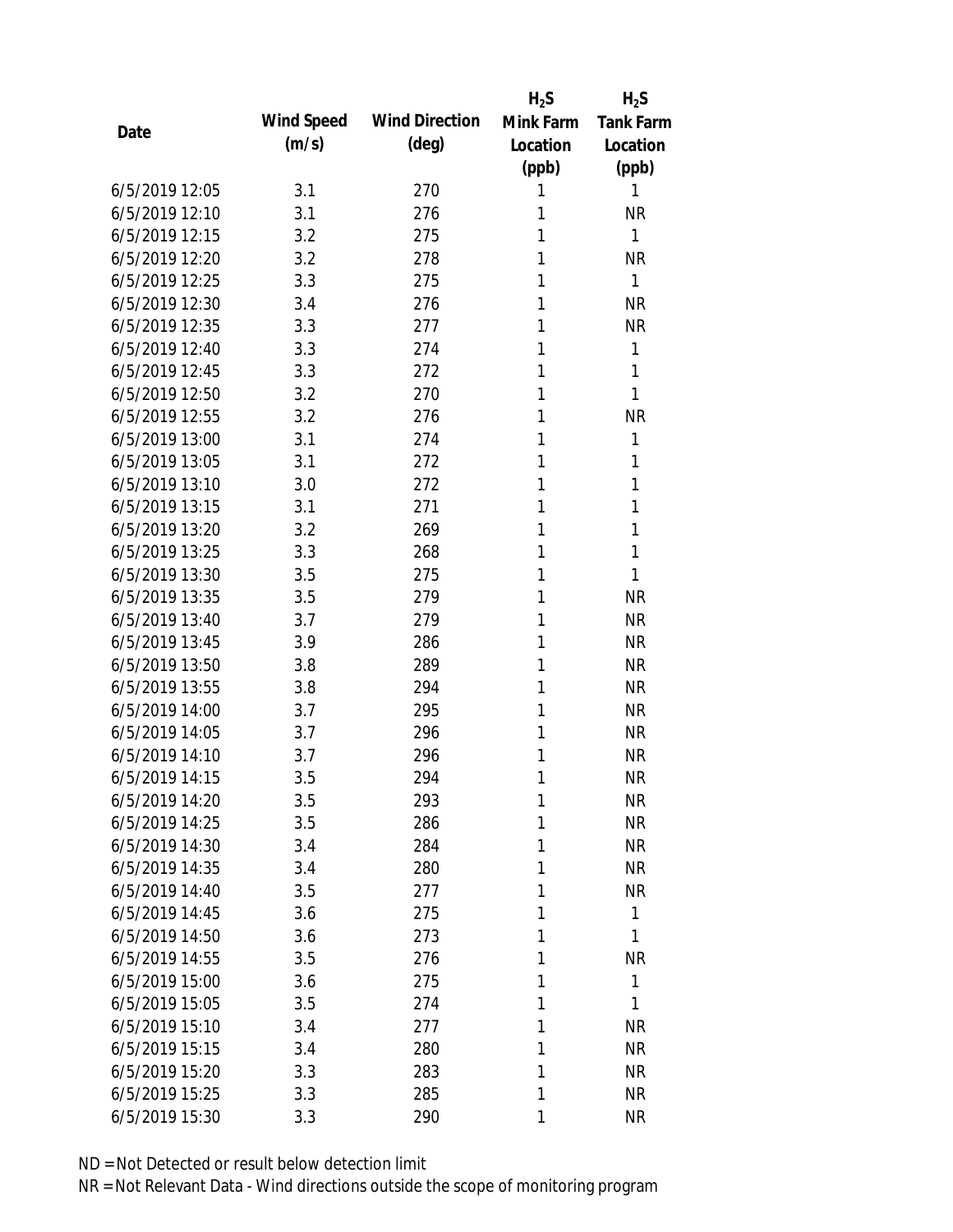|                |            |                       | $H_2S$         | $H_2S$           |
|----------------|------------|-----------------------|----------------|------------------|
| Date           | Wind Speed | <b>Wind Direction</b> | Mink Farm      | <b>Tank Farm</b> |
|                | (m/s)      | $(\text{deg})$        | Location       | Location         |
|                |            |                       | (ppb)          | (ppb)            |
| 6/5/2019 15:35 | 3.2        | 294                   | 1              | <b>NR</b>        |
| 6/5/2019 15:40 | 3.3        | 299                   | 1              | <b>NR</b>        |
| 6/5/2019 15:45 | 3.2        | 305                   | $\overline{2}$ | <b>NR</b>        |
| 6/5/2019 15:50 | 3.3        | 307                   | $\overline{2}$ | <b>NR</b>        |
| 6/5/2019 15:55 | 3.2        | 309                   | $\overline{2}$ | <b>NR</b>        |
| 6/5/2019 16:00 | 3.1        | 306                   | $\mathbf{1}$   | <b>NR</b>        |
| 6/5/2019 16:05 | 3.3        | 308                   | 1              | <b>NR</b>        |
| 6/5/2019 16:10 | 3.3        | 308                   | $\overline{2}$ | <b>NR</b>        |
| 6/5/2019 16:15 | 3.3        | 306                   | $\overline{2}$ | <b>NR</b>        |
| 6/5/2019 16:20 | 3.5        | 308                   | $\mathbf{1}$   | <b>NR</b>        |
| 6/5/2019 16:25 | 3.5        | 306                   | 1              | <b>NR</b>        |
| 6/5/2019 16:30 | 3.7        | 311                   | 1              | <b>NR</b>        |
| 6/5/2019 16:35 | 3.7        | 309                   | 1              | <b>NR</b>        |
| 6/5/2019 16:40 | 3.7        | 311                   | 1              | <b>NR</b>        |
| 6/5/2019 16:45 | 3.7        | 314                   | 1              | <b>NR</b>        |
| 6/5/2019 16:50 | 3.4        | 314                   | 1              | <b>NR</b>        |
| 6/5/2019 16:55 | 3.5        | 317                   | 1              | <b>NR</b>        |
| 6/5/2019 17:00 | 3.5        | 317                   | 1              | <b>NR</b>        |
| 6/5/2019 17:05 | 3.3        | 322                   | 1              | <b>NR</b>        |
| 6/5/2019 17:10 | 3.3        | 326                   | 1              | <b>NR</b>        |
| 6/5/2019 17:15 | 3.2        | 326                   | 1              | <b>NR</b>        |
| 6/5/2019 17:20 | 3.4        | 330                   | 1              | <b>NR</b>        |
| 6/5/2019 17:25 | 3.5        | 332                   | 1              | <b>NR</b>        |
| 6/5/2019 17:30 | 3.5        | 333                   | 1              | <b>NR</b>        |
| 6/5/2019 17:35 | 3.7        | 332                   | 1              | <b>NR</b>        |
| 6/5/2019 17:40 | 3.6        | 330                   | 1              | <b>NR</b>        |
| 6/5/2019 17:45 | 3.8        | 329                   | 1              | <b>NR</b>        |
| 6/5/2019 17:50 | 3.8        | 328                   | 1              | <b>NR</b>        |
| 6/5/2019 17:55 | 3.6        | 329                   | 1              | <b>NR</b>        |
| 6/5/2019 18:00 | 3.3        | 332                   | 1              | <b>NR</b>        |
| 6/5/2019 18:05 | 3.1        | 337                   | 1              | <b>NR</b>        |
| 6/5/2019 18:10 | 3.0        | 340                   | 1              | <b>NR</b>        |
| 6/5/2019 18:15 | 2.6        | 346                   | 1              | <b>NR</b>        |
| 6/5/2019 18:20 | 2.4        | 350                   | 1              | <b>NR</b>        |
| 6/5/2019 18:25 | 2.3        | 350                   | 1              | <b>NR</b>        |
| 6/5/2019 18:30 | 2.1        | 348                   | 1              | <b>NR</b>        |
| 6/5/2019 18:35 | 1.9        | 345                   | 1              | <b>NR</b>        |
| 6/5/2019 18:40 | 1.9        | 338                   | 1              | <b>NR</b>        |
| 6/5/2019 18:45 | 2.0        | 330                   | 1              | <b>NR</b>        |
| 6/5/2019 18:50 | 2.0        | 328                   | 1              | <b>NR</b>        |
| 6/5/2019 18:55 | 1.9        | 331                   | 1              | <b>NR</b>        |
| 6/5/2019 19:00 | 2.0        | 329                   | 1              | <b>NR</b>        |
|                |            |                       |                |                  |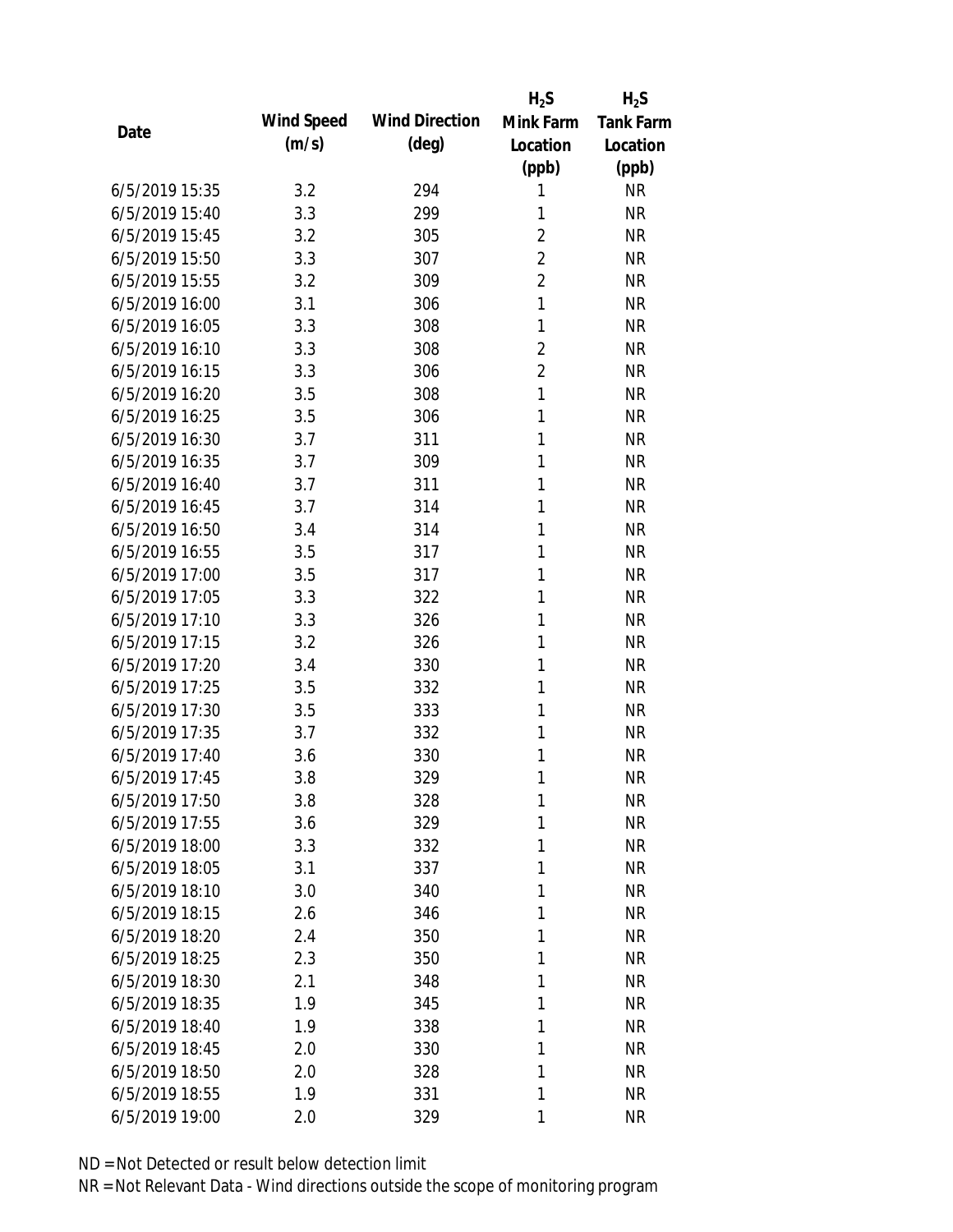|                |            |                       | $H_2S$       | $H_2S$           |
|----------------|------------|-----------------------|--------------|------------------|
| Date           | Wind Speed | <b>Wind Direction</b> | Mink Farm    | <b>Tank Farm</b> |
|                | (m/s)      | $(\text{deg})$        | Location     | Location         |
|                |            |                       | (ppb)        | (ppb)            |
| 6/5/2019 19:05 | 2.0        | 331                   | 1            | <b>NR</b>        |
| 6/5/2019 19:10 | 2.1        | 339                   | 1            | <b>NR</b>        |
| 6/5/2019 19:15 | 2.4        | 353                   | 1            | <b>NR</b>        |
| 6/5/2019 19:20 | 2.6        | 3                     | 1            | <b>NR</b>        |
| 6/5/2019 19:25 | 2.9        | 12                    | 1            | <b>NR</b>        |
| 6/5/2019 19:30 | 3.2        | 24                    | 1            | <b>NR</b>        |
| 6/5/2019 19:35 | 3.7        | 32                    | 1            | <b>NR</b>        |
| 6/5/2019 19:40 | 3.8        | 39                    | 1            | <b>NR</b>        |
| 6/5/2019 19:45 | 3.7        | 40                    | 1            | <b>NR</b>        |
| 6/5/2019 19:50 | 3.6        | 40                    | 1            | <b>NR</b>        |
| 6/5/2019 19:55 | 3.8        | 42                    | <b>NR</b>    | <b>NR</b>        |
| 6/5/2019 20:00 | 3.7        | 43                    | <b>NR</b>    | <b>NR</b>        |
| 6/5/2019 20:05 | 3.6        | 44                    | <b>NR</b>    | <b>NR</b>        |
| 6/5/2019 20:10 | 3.7        | 44                    | <b>NR</b>    | <b>NR</b>        |
| 6/5/2019 20:15 | 3.7        | 42                    | <b>NR</b>    | <b>NR</b>        |
| 6/5/2019 20:20 | 3.8        | 42                    | <b>NR</b>    | <b>NR</b>        |
| 6/5/2019 20:25 | 3.8        | 40                    | 1            | <b>NR</b>        |
| 6/5/2019 20:30 | 3.8        | 40                    | $\mathbf{1}$ | <b>NR</b>        |
| 6/5/2019 20:35 | 3.8        | 40                    | $\mathbf{1}$ | <b>NR</b>        |
| 6/5/2019 20:40 | 3.8        | 39                    | 1            | <b>NR</b>        |
| 6/5/2019 20:45 | 3.8        | 41                    | <b>NR</b>    | <b>NR</b>        |
| 6/5/2019 20:50 | 3.6        | 41                    | <b>NR</b>    | <b>NR</b>        |
| 6/5/2019 20:55 | 3.4        | 44                    | <b>NR</b>    | <b>NR</b>        |
| 6/5/2019 21:00 | 3.2        | 46                    | <b>NR</b>    | <b>NR</b>        |
| 6/5/2019 21:05 | 2.9        | 49                    | <b>NR</b>    | <b>NR</b>        |
| 6/5/2019 21:10 | 2.5        | 54                    | <b>NR</b>    | <b>NR</b>        |
| 6/5/2019 21:15 | 2.2        | 57                    | <b>NR</b>    | <b>NR</b>        |
| 6/5/2019 21:20 | 2.0        | 59                    | <b>NR</b>    | <b>NR</b>        |
| 6/5/2019 21:25 | 2.0        | 58                    | <b>NR</b>    | <b>NR</b>        |
| 6/5/2019 21:30 | 1.9        | 55                    | <b>NR</b>    | <b>NR</b>        |
| 6/5/2019 21:35 | 1.9        | 55                    | <b>NR</b>    | <b>NR</b>        |
| 6/5/2019 21:40 | 1.9        | 54                    | <b>NR</b>    | <b>NR</b>        |
| 6/5/2019 21:45 | 2.0        | 53                    | <b>NR</b>    | <b>NR</b>        |
| 6/5/2019 21:50 | 2.0        | 51                    | <b>NR</b>    | <b>NR</b>        |
| 6/5/2019 21:55 | 2.0        | 49                    | <b>NR</b>    | <b>NR</b>        |
| 6/5/2019 22:00 | 2.0        | 48                    | <b>NR</b>    | <b>NR</b>        |
| 6/5/2019 22:05 | 2.2        | 46                    | <b>NR</b>    | <b>NR</b>        |
| 6/5/2019 22:10 | 2.2        | 41                    | <b>NR</b>    | <b>NR</b>        |
| 6/5/2019 22:15 | 2.3        | 42                    | <b>NR</b>    | <b>NR</b>        |
| 6/5/2019 22:20 | 2.1        | 42                    | <b>NR</b>    | <b>NR</b>        |
| 6/5/2019 22:25 | 2.0        | 44                    | <b>NR</b>    | <b>NR</b>        |
| 6/5/2019 22:30 | 2.1        | 45                    | <b>NR</b>    | <b>NR</b>        |
|                |            |                       |              |                  |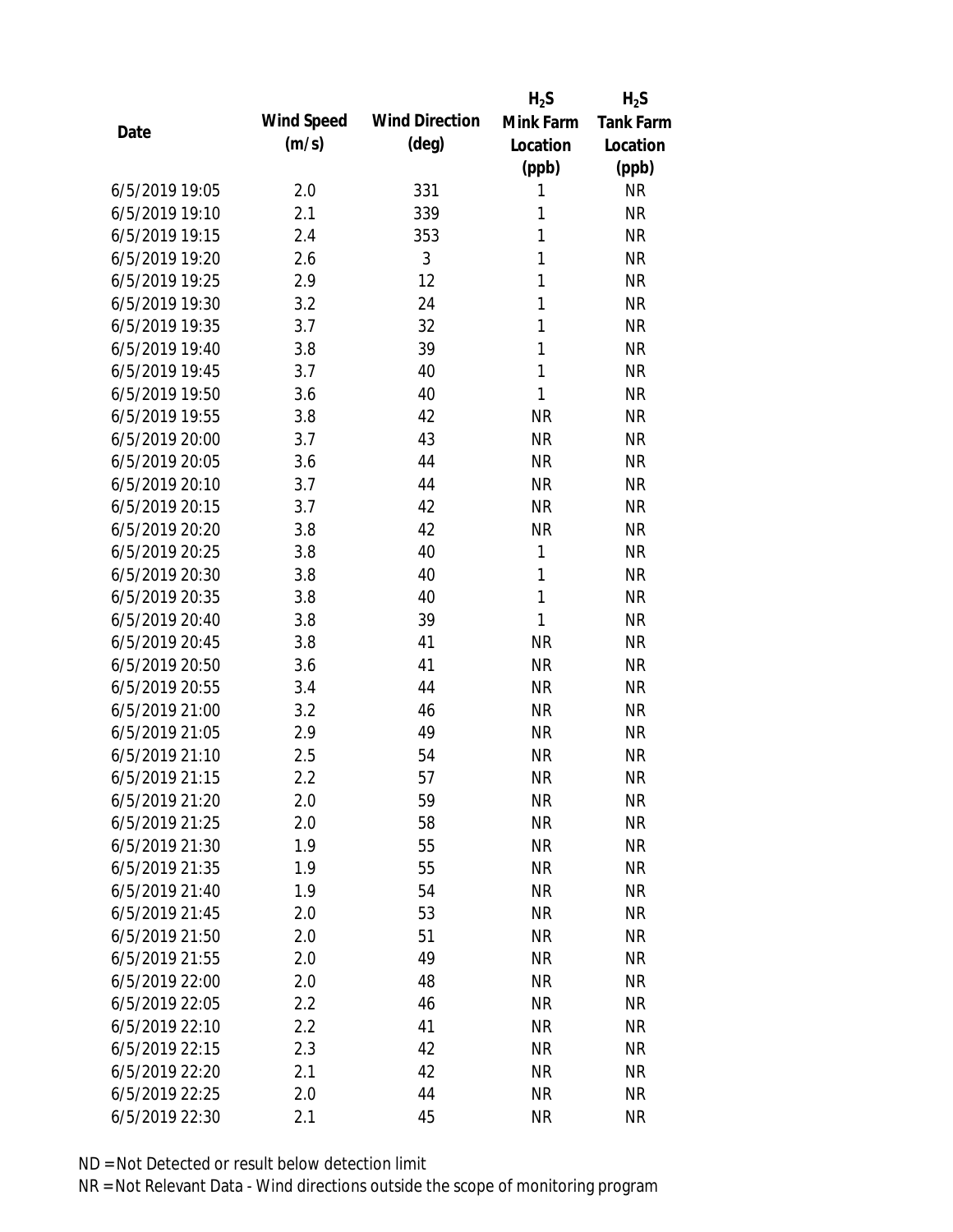|                |            |                       | $H_2S$    | $H_2S$           |
|----------------|------------|-----------------------|-----------|------------------|
|                | Wind Speed | <b>Wind Direction</b> | Mink Farm | <b>Tank Farm</b> |
| Date           | (m/s)      | $(\text{deg})$        | Location  | Location         |
|                |            |                       | (ppb)     | (ppb)            |
| 6/5/2019 22:35 | 2.0        | 46                    | <b>NR</b> | <b>NR</b>        |
| 6/5/2019 22:40 | 1.8        | 50                    | <b>NR</b> | <b>NR</b>        |
| 6/5/2019 22:45 | 1.8        | 54                    | <b>NR</b> | <b>NR</b>        |
| 6/5/2019 22:50 | 1.6        | 59                    | <b>NR</b> | <b>NR</b>        |
| 6/5/2019 22:55 | 1.5        | 63                    | <b>NR</b> | <b>NR</b>        |
| 6/5/2019 23:00 | 1.4        | 71                    | <b>NR</b> | <b>NR</b>        |
| 6/5/2019 23:05 | 1.4        | 75                    | <b>NR</b> | <b>NR</b>        |
| 6/5/2019 23:10 | 1.4        | 76                    | <b>NR</b> | <b>NR</b>        |
| 6/5/2019 23:15 | 1.4        | 73                    | <b>NR</b> | <b>NR</b>        |
| 6/5/2019 23:20 | 1.4        | 76                    | <b>NR</b> | <b>NR</b>        |
| 6/5/2019 23:25 | 1.4        | 76                    | <b>NR</b> | <b>NR</b>        |
| 6/5/2019 23:30 | 1.4        | 76                    | <b>NR</b> | <b>NR</b>        |
| 6/5/2019 23:35 | 1.3        | 74                    | <b>NR</b> | <b>NR</b>        |
| 6/5/2019 23:40 | 1.3        | 69                    | <b>NR</b> | <b>NR</b>        |
| 6/5/2019 23:45 | 1.3        | 68                    | <b>NR</b> | <b>NR</b>        |
| 6/5/2019 23:50 | 1.2        | 63                    | <b>NR</b> | <b>NR</b>        |
| 6/5/2019 23:55 | 1.2        | 58                    | <b>NR</b> | <b>NR</b>        |
| 6/5/2019 24:00 | 1.2        | 50                    | <b>NR</b> | <b>NR</b>        |
| 6/6/2019 00:05 | 1.2        | 48                    | <b>NR</b> | <b>NR</b>        |
| 6/6/2019 00:10 | 1.2        | 46                    | <b>NR</b> | <b>NR</b>        |
| 6/6/2019 00:15 | 1.3        | 42                    | <b>NR</b> | <b>NR</b>        |
| 6/6/2019 00:20 | 1.4        | 41                    | <b>NR</b> | <b>NR</b>        |
| 6/6/2019 00:25 | 1.5        | 41                    | <b>NR</b> | <b>NR</b>        |
| 6/6/2019 00:30 | 1.4        | 43                    | <b>NR</b> | <b>NR</b>        |
| 6/6/2019 00:35 | 1.4        | 45                    | <b>NR</b> | <b>NR</b>        |
| 6/6/2019 00:40 | 1.3        | 47                    | <b>NR</b> | <b>NR</b>        |
| 6/6/2019 00:45 | 1.3        | 47                    | <b>NR</b> | <b>NR</b>        |
| 6/6/2019 00:50 | 1.3        | 45                    | <b>NR</b> | <b>NR</b>        |
| 6/6/2019 00:55 | 1.3        | 46                    | <b>NR</b> | <b>NR</b>        |
| 6/6/2019 01:00 | 1.4        | 44                    | <b>NR</b> | <b>NR</b>        |
| 6/6/2019 01:05 | 1.4        | 42                    | <b>NR</b> | <b>NR</b>        |
| 6/6/2019 01:10 | 1.5        | 42                    | <b>NR</b> | <b>NR</b>        |
| 6/6/2019 01:15 | 1.5        | 40                    | 1         | <b>NR</b>        |
| 6/6/2019 01:20 | 1.6        | 37                    | 1         | <b>NR</b>        |
| 6/6/2019 01:25 | 1.8        | 33                    | 1         | <b>NR</b>        |
| 6/6/2019 01:30 | 2.0        | 31                    | 1         | <b>NR</b>        |
| 6/6/2019 01:35 | 2.1        | 30                    | 1         | <b>NR</b>        |
| 6/6/2019 01:40 | 2.2        | 27                    | 1         | <b>NR</b>        |
| 6/6/2019 01:45 | 2.3        | 26                    | 1         | <b>NR</b>        |
| 6/6/2019 01:50 | 2.3        | 27                    | 1         | <b>NR</b>        |
| 6/6/2019 01:55 | 2.2        | 28                    | 1         | <b>NR</b>        |
| 6/6/2019 02:00 | 2.0        | 28                    | 1         | <b>NR</b>        |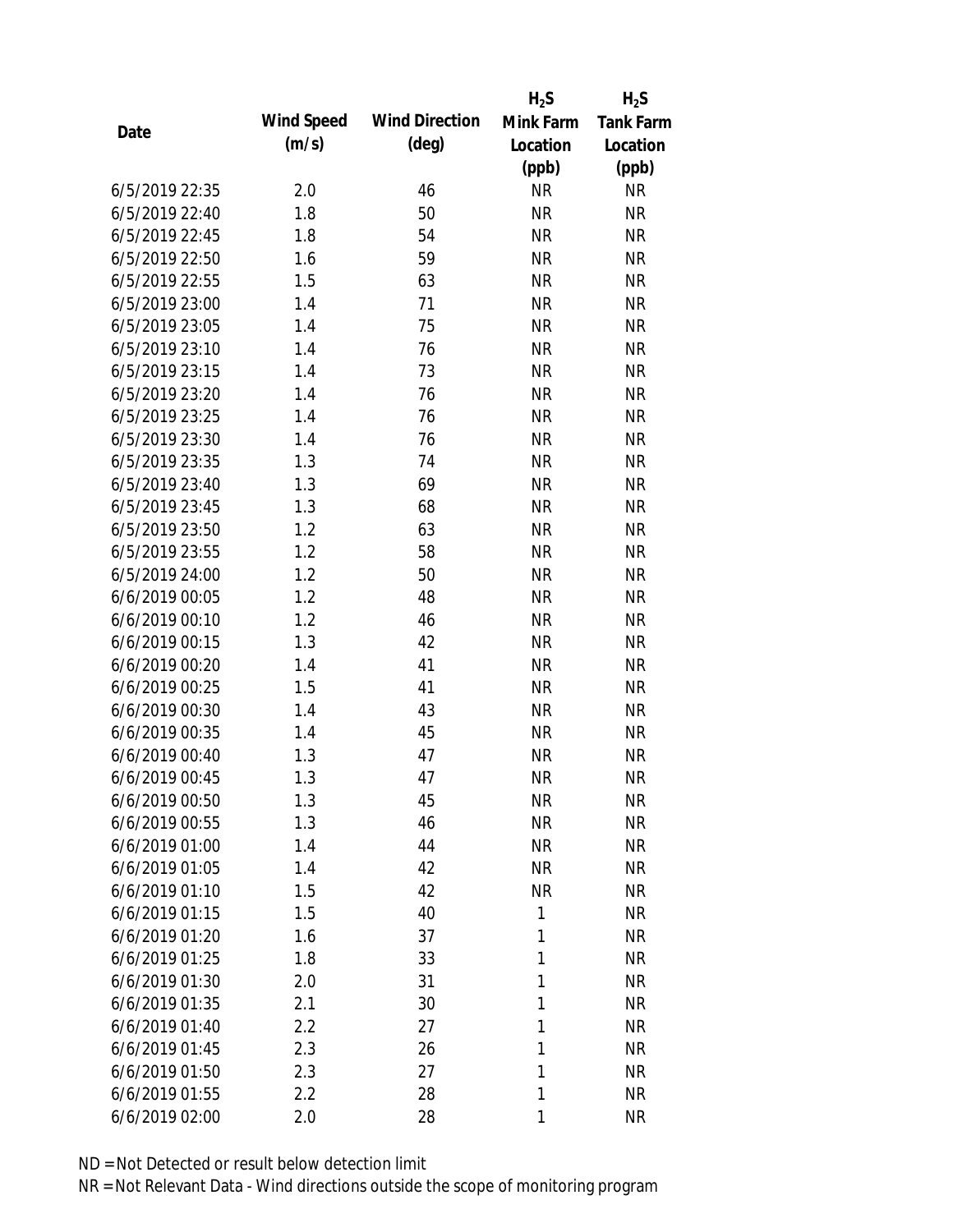|                |            |                       | $H_2S$         | $H_2S$           |
|----------------|------------|-----------------------|----------------|------------------|
| Date           | Wind Speed | <b>Wind Direction</b> | Mink Farm      | <b>Tank Farm</b> |
|                | (m/s)      | $(\text{deg})$        | Location       | Location         |
|                |            |                       | (ppb)          | (ppb)            |
| 6/6/2019 02:05 | 1.9        | 28                    | 1              | <b>NR</b>        |
| 6/6/2019 02:10 | 1.9        | 28                    | $\overline{2}$ | <b>NR</b>        |
| 6/6/2019 02:15 | 1.7        | 29                    | $\overline{2}$ | <b>NR</b>        |
| 6/6/2019 02:20 | 1.6        | 31                    | 1              | <b>NR</b>        |
| 6/6/2019 02:25 | 1.6        | 32                    | 1              | <b>NR</b>        |
| 6/6/2019 02:30 | 1.7        | 33                    | 1              | <b>NR</b>        |
| 6/6/2019 02:35 | 1.8        | 34                    | 1              | <b>NR</b>        |
| 6/6/2019 02:40 | 1.9        | 35                    | 1              | <b>NR</b>        |
| 6/6/2019 02:45 | 2.0        | 35                    | 1              | <b>NR</b>        |
| 6/6/2019 02:50 | 2.0        | 36                    | 1              | <b>NR</b>        |
| 6/6/2019 02:55 | 2.1        | 35                    | 1              | <b>NR</b>        |
| 6/6/2019 03:00 | 2.1        | 35                    | 1              | <b>NR</b>        |
| 6/6/2019 03:05 | 2.1        | 35                    | 1              | <b>NR</b>        |
| 6/6/2019 03:10 | 2.1        | 34                    | 1              | <b>NR</b>        |
| 6/6/2019 03:15 | 2.1        | 35                    | 1              | <b>NR</b>        |
| 6/6/2019 03:20 | 2.1        | 35                    | 1              | <b>NR</b>        |
| 6/6/2019 03:25 | 2.1        | 35                    | 1              | <b>NR</b>        |
| 6/6/2019 03:30 | 2.0        | 35                    | 1              | <b>NR</b>        |
| 6/6/2019 03:35 | 1.9        | 34                    | 1              | <b>NR</b>        |
| 6/6/2019 03:40 | 1.9        | 34                    | 1              | <b>NR</b>        |
| 6/6/2019 03:45 | 2.0        | 32                    | 1              | <b>NR</b>        |
| 6/6/2019 03:50 | 2.0        | 31                    | 1              | <b>NR</b>        |
| 6/6/2019 03:55 | 1.9        | 33                    | 1              | <b>NR</b>        |
| 6/6/2019 04:00 | 1.9        | 34                    | 1              | <b>NR</b>        |
| 6/6/2019 04:05 | 1.9        | 36                    | 1              | <b>NR</b>        |
| 6/6/2019 04:10 | 1.9        | 37                    | 1              | <b>NR</b>        |
| 6/6/2019 04:15 | 1.9        | 38                    | 1              | <b>NR</b>        |
| 6/6/2019 04:20 | 2.0        | 39                    | 1              | <b>NR</b>        |
| 6/6/2019 04:25 | 2.1        | 36                    | 1              | <b>NR</b>        |
| 6/6/2019 04:30 | 2.2        | 36                    | 1              | <b>NR</b>        |
| 6/6/2019 04:35 | 2.1        | 36                    | 1              | <b>NR</b>        |
| 6/6/2019 04:40 | 1.8        | 35                    | 1              | <b>NR</b>        |
| 6/6/2019 04:45 | 1.7        | 36                    | 1              | <b>NR</b>        |
| 6/6/2019 04:50 | 1.4        | 38                    | 1              | <b>NR</b>        |
| 6/6/2019 04:55 | 1.2        | 42                    | <b>NR</b>      | <b>NR</b>        |
| 6/6/2019 05:00 | 1.0        | 44                    | <b>NR</b>      | <b>NR</b>        |
| 6/6/2019 05:05 | 0.9        | 45                    | <b>NR</b>      | <b>NR</b>        |
| 6/6/2019 05:10 | 0.9        | 45                    | <b>NR</b>      | <b>NR</b>        |
| 6/6/2019 05:15 | 0.8        | 47                    | <b>NR</b>      | <b>NR</b>        |
| 6/6/2019 05:20 | 0.7        | 49                    | <b>NR</b>      | <b>NR</b>        |
| 6/6/2019 05:25 | 0.7        | 47                    | <b>NR</b>      | <b>NR</b>        |
| 6/6/2019 05:30 | 0.8        | 45                    | <b>NR</b>      | <b>NR</b>        |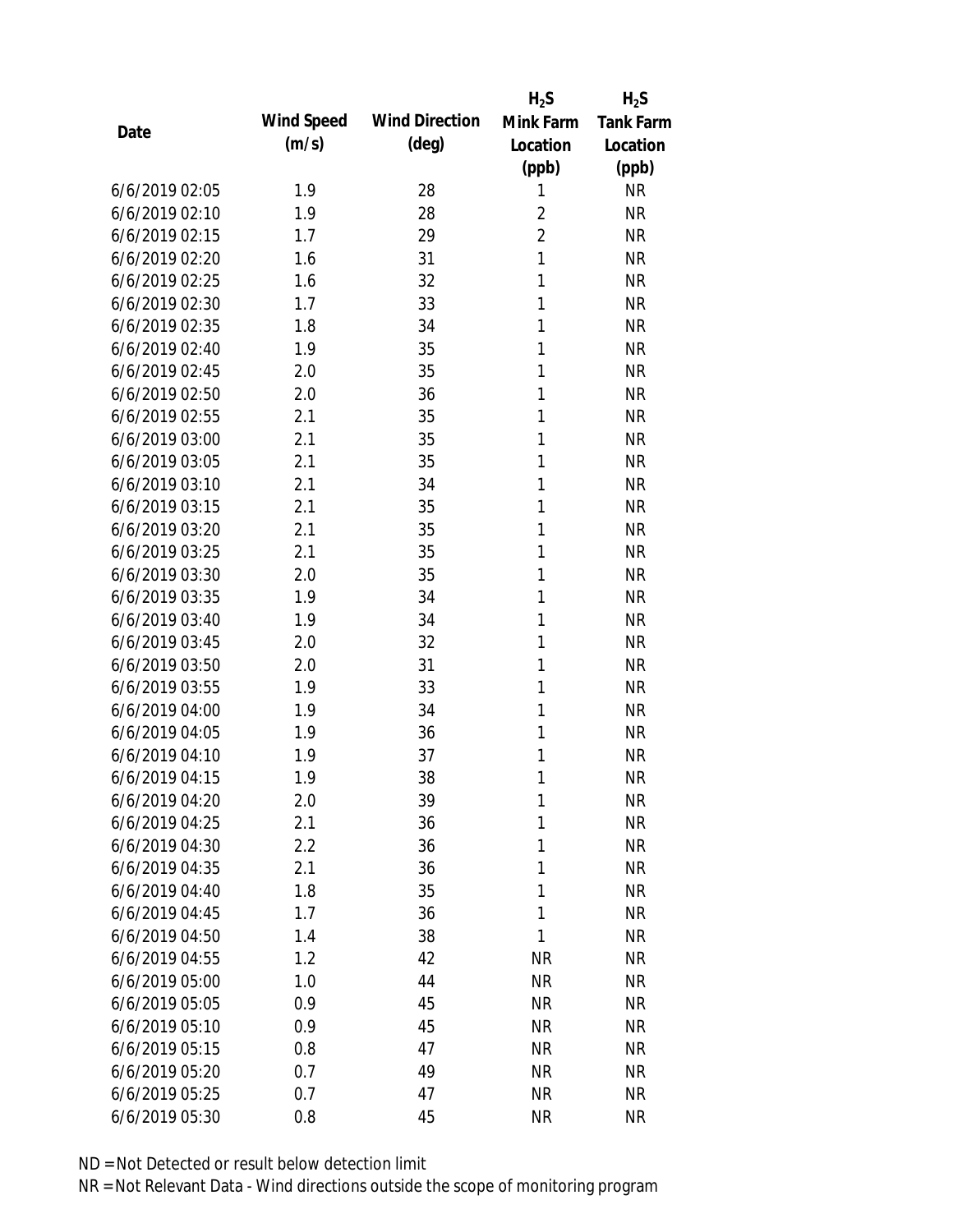|                |            |                       | $H_2S$         | $H_2S$           |
|----------------|------------|-----------------------|----------------|------------------|
| Date           | Wind Speed | <b>Wind Direction</b> | Mink Farm      | <b>Tank Farm</b> |
|                | (m/s)      | $(\text{deg})$        | Location       | Location         |
|                |            |                       | (ppb)          | (ppb)            |
| 6/6/2019 05:35 | 0.9        | 45                    | <b>NR</b>      | <b>NR</b>        |
| 6/6/2019 05:40 | 1.0        | 49                    | <b>NR</b>      | <b>NR</b>        |
| 6/6/2019 05:45 | 1.2        | 51                    | <b>NR</b>      | <b>NR</b>        |
| 6/6/2019 05:50 | 1.2        | 51                    | <b>NR</b>      | <b>NR</b>        |
| 6/6/2019 05:55 | 1.2        | 50                    | <b>NR</b>      | <b>NR</b>        |
| 6/6/2019 06:00 | 1.2        | 53                    | <b>NR</b>      | <b>NR</b>        |
| 6/6/2019 06:05 | 1.2        | 59                    | <b>NR</b>      | <b>NR</b>        |
| 6/6/2019 06:10 | 1.1        | 63                    | <b>NR</b>      | <b>NR</b>        |
| 6/6/2019 06:15 | 1.1        | 65                    | <b>NR</b>      | <b>NR</b>        |
| 6/6/2019 06:20 | 1.1        | 69                    | <b>NR</b>      | <b>NR</b>        |
| 6/6/2019 06:25 | 1.3        | 74                    | <b>NR</b>      | <b>NR</b>        |
| 6/6/2019 06:30 | 1.2        | 76                    | <b>NR</b>      | <b>NR</b>        |
| 6/6/2019 06:35 | 1.2        | 69                    | <b>NR</b>      | <b>NR</b>        |
| 6/6/2019 06:40 | 1.2        | 67                    | <b>NR</b>      | <b>NR</b>        |
| 6/6/2019 06:45 | 1.2        | 62                    | <b>NR</b>      | <b>NR</b>        |
| 6/6/2019 06:50 | 1.2        | 54                    | <b>NR</b>      | <b>NR</b>        |
| 6/6/2019 06:55 | 1.3        | 47                    | <b>NR</b>      | <b>NR</b>        |
| 6/6/2019 07:00 | 1.3        | 47                    | <b>NR</b>      | <b>NR</b>        |
| 6/6/2019 07:05 | 1.5        | 45                    | <b>NR</b>      | <b>NR</b>        |
| 6/6/2019 07:10 | 1.6        | 42                    | <b>NR</b>      | <b>NR</b>        |
| 6/6/2019 07:15 | 1.7        | 41                    | <b>NR</b>      | <b>NR</b>        |
| 6/6/2019 07:20 | 1.8        | 43                    | <b>NR</b>      | <b>NR</b>        |
| 6/6/2019 07:25 | 1.9        | 42                    | <b>NR</b>      | <b>NR</b>        |
| 6/6/2019 07:30 | 2.0        | 41                    | <b>NR</b>      | <b>NR</b>        |
| 6/6/2019 07:35 | 2.1        | 41                    | <b>NR</b>      | <b>NR</b>        |
| 6/6/2019 07:40 | 2.1        | 39                    | 1              | <b>NR</b>        |
| 6/6/2019 07:45 | 2.2        | 38                    | 1              | <b>NR</b>        |
| 6/6/2019 07:50 | 2.1        | 37                    | 1              | <b>NR</b>        |
| 6/6/2019 07:55 | 2.0        | 36                    | 1              | <b>NR</b>        |
| 6/6/2019 08:00 | 1.8        | 35                    | 1              | <b>NR</b>        |
| 6/6/2019 08:05 | 1.8        | 32                    | 1              | <b>NR</b>        |
| 6/6/2019 08:10 | 1.8        | 33                    | 1              | <b>NR</b>        |
| 6/6/2019 08:15 | 1.7        | 30                    | $\overline{2}$ | <b>NR</b>        |
| 6/6/2019 08:20 | 1.7        | 31                    | $\overline{2}$ | <b>NR</b>        |
| 6/6/2019 08:25 | 1.7        | 31                    | $\overline{2}$ | <b>NR</b>        |
| 6/6/2019 08:30 | 1.7        | 28                    | $\overline{2}$ | <b>NR</b>        |
| 6/6/2019 08:35 | 1.6        | 25                    | $\overline{2}$ | <b>NR</b>        |
| 6/6/2019 08:40 | 1.7        | 27                    | $\overline{2}$ | <b>NR</b>        |
| 6/6/2019 08:45 | 1.7        | 27                    | $\overline{2}$ | <b>NR</b>        |
| 6/6/2019 08:50 | 1.6        | 28                    | $\overline{2}$ | <b>NR</b>        |
| 6/6/2019 08:55 | 1.7        | 32                    | $\overline{2}$ | <b>NR</b>        |
| 6/6/2019 09:00 | 1.9        | 31                    | $\overline{2}$ | <b>NR</b>        |
|                |            |                       |                |                  |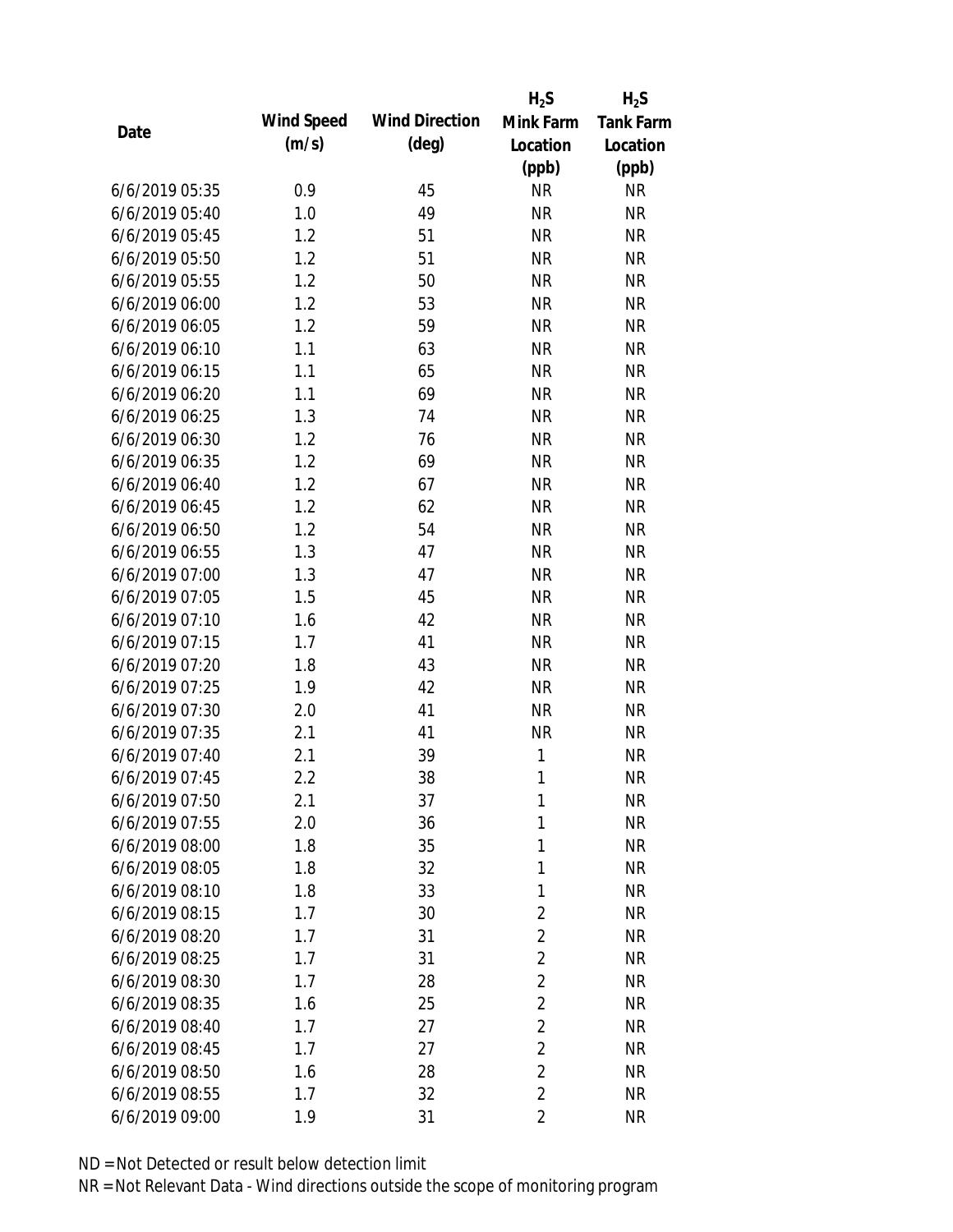|                |            |                       | $H_2S$         | $H_2S$           |
|----------------|------------|-----------------------|----------------|------------------|
| Date           | Wind Speed | <b>Wind Direction</b> | Mink Farm      | <b>Tank Farm</b> |
|                | (m/s)      | $(\text{deg})$        | Location       | Location         |
|                |            |                       | (ppb)          | (ppb)            |
| 6/6/2019 09:05 | 2.0        | 35                    | $\overline{2}$ | <b>NR</b>        |
| 6/6/2019 09:10 | 2.0        | 36                    | $\overline{2}$ | <b>NR</b>        |
| 6/6/2019 09:15 | 1.9        | 41                    | <b>NR</b>      | <b>NR</b>        |
| 6/6/2019 09:20 | 2.0        | 43                    | <b>NR</b>      | <b>NR</b>        |
| 6/6/2019 09:25 | 1.9        | 41                    | <b>NR</b>      | <b>NR</b>        |
| 6/6/2019 09:30 | 1.8        | 50                    | <b>NR</b>      | <b>NR</b>        |
| 6/6/2019 09:35 | 1.8        | 55                    | <b>NR</b>      | <b>NR</b>        |
| 6/6/2019 09:40 | 1.8        | 52                    | <b>NR</b>      | <b>NR</b>        |
| 6/6/2019 09:45 | 1.9        | 58                    | <b>NR</b>      | <b>NR</b>        |
| 6/6/2019 09:50 | 1.7        | 60                    | <b>NR</b>      | <b>NR</b>        |
| 6/6/2019 09:55 | 1.5        | 58                    | <b>NR</b>      | <b>NR</b>        |
| 6/6/2019 10:00 | 1.5        | 53                    | <b>NR</b>      | <b>NR</b>        |
| 6/6/2019 10:05 | 1.5        | 48                    | <b>NR</b>      | <b>NR</b>        |
| 6/6/2019 10:10 | 1.5        | 54                    | <b>NR</b>      | <b>NR</b>        |
| 6/6/2019 10:15 | 1.5        | 42                    | <b>NR</b>      | <b>NR</b>        |
| 6/6/2019 10:20 | 1.6        | 45                    | <b>NR</b>      | <b>NR</b>        |
| 6/6/2019 10:25 | 1.7        | 49                    | <b>NR</b>      | <b>NR</b>        |
| 6/6/2019 10:30 | 1.8        | 52                    | <b>NR</b>      | <b>NR</b>        |
| 6/6/2019 10:35 | 1.7        | 54                    | <b>NR</b>      | <b>NR</b>        |
| 6/6/2019 10:40 | 1.6        | 52                    | <b>NR</b>      | <b>NR</b>        |
| 6/6/2019 10:45 | 1.6        | 57                    | <b>NR</b>      | <b>NR</b>        |
| 6/6/2019 10:50 | 1.5        | 58                    | <b>NR</b>      | <b>NR</b>        |
| 6/6/2019 10:55 | 1.6        | 54                    | <b>NR</b>      | <b>NR</b>        |
| 6/6/2019 11:00 | 1.7        | 53                    | <b>NR</b>      | <b>NR</b>        |
| 6/6/2019 11:05 | 1.9        | 53                    | <b>NR</b>      | <b>NR</b>        |
| 6/6/2019 11:10 | 1.9        | 56                    | <b>NR</b>      | <b>NR</b>        |
| 6/6/2019 11:15 | 1.9        | 50                    | <b>NR</b>      | <b>NR</b>        |
| 6/6/2019 11:20 | 2.0        | 47                    | <b>NR</b>      | <b>NR</b>        |
| 6/6/2019 11:25 | 2.0        | 47                    | <b>NR</b>      | <b>NR</b>        |
| 6/6/2019 11:30 | 1.8        | 42                    | <b>NR</b>      | <b>NR</b>        |
| 6/6/2019 11:35 | 1.8        | 38                    | 1              | <b>NR</b>        |
| 6/6/2019 11:40 | 2.0        | 34                    | 1              | <b>NR</b>        |
| 6/6/2019 11:45 | 2.1        | 35                    | 1              | <b>NR</b>        |
| 6/6/2019 11:50 | 2.1        | 33                    | 1              | <b>NR</b>        |
| 6/6/2019 11:55 | 2.0        | 34                    | 1              | <b>NR</b>        |
| 6/6/2019 12:00 | 2.0        | 44                    | <b>NR</b>      | <b>NR</b>        |
| 6/6/2019 12:05 | 2.0        | 59                    | <b>NR</b>      | <b>NR</b>        |
| 6/6/2019 12:10 | 1.9        | 63                    | <b>NR</b>      | <b>NR</b>        |
| 6/6/2019 12:15 | 1.8        | 73                    | <b>NR</b>      | <b>NR</b>        |
| 6/6/2019 12:20 | 1.8        | 81                    | <b>NR</b>      | <b>NR</b>        |
| 6/6/2019 12:25 | 1.9        | 87                    | <b>NR</b>      | <b>NR</b>        |
| 6/6/2019 12:30 | 1.7        | 88                    | <b>NR</b>      | <b>NR</b>        |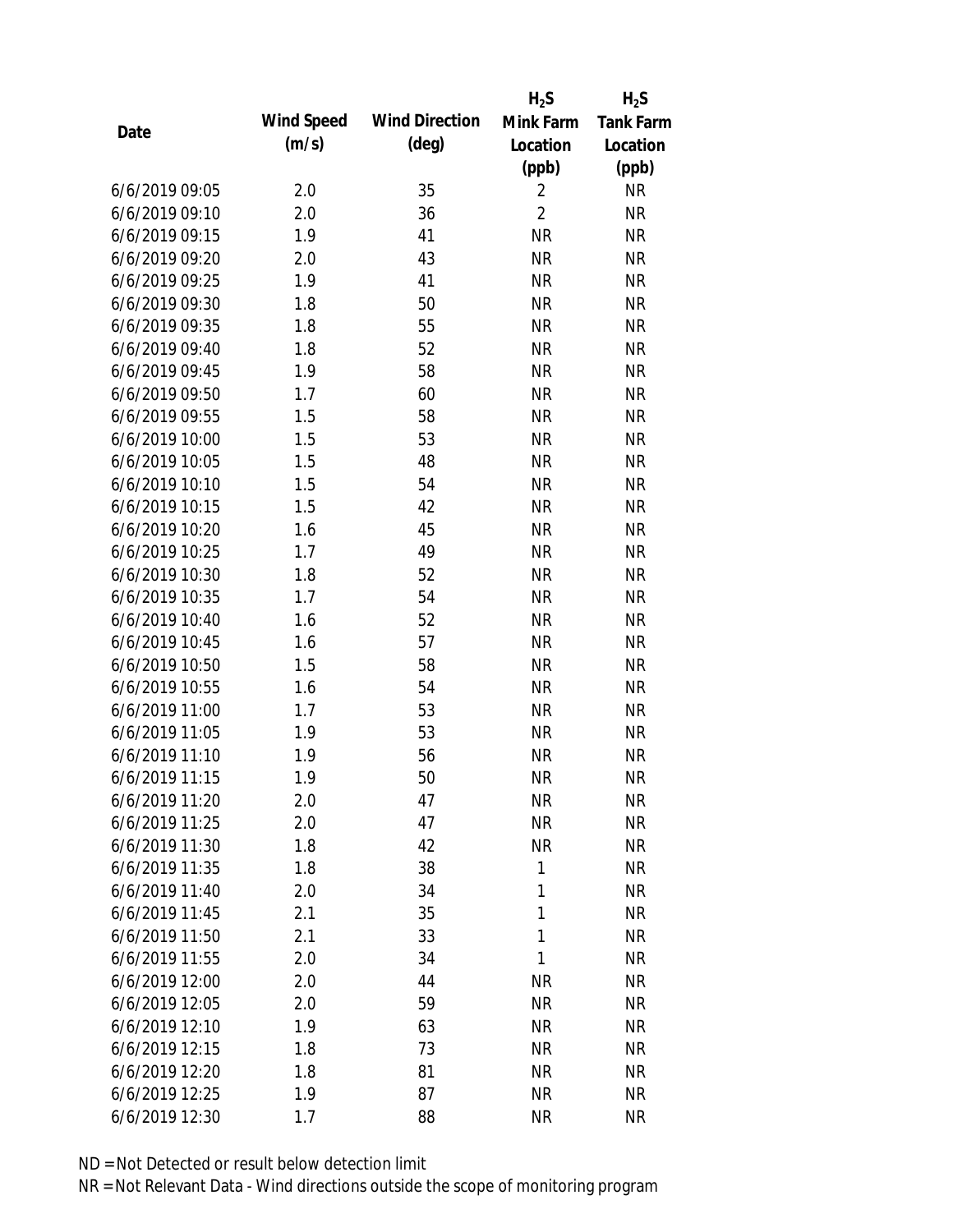|                |            |                       | $H_2S$       | $H_2S$           |
|----------------|------------|-----------------------|--------------|------------------|
| Date           | Wind Speed | <b>Wind Direction</b> | Mink Farm    | <b>Tank Farm</b> |
|                | (m/s)      | $(\text{deg})$        | Location     | Location         |
|                |            |                       | (ppb)        | (ppb)            |
| 6/6/2019 12:35 | 1.4        | 84                    | <b>NR</b>    | <b>NR</b>        |
| 6/6/2019 12:40 | 1.3        | 93                    | <b>NR</b>    | <b>NR</b>        |
| 6/6/2019 12:45 | 1.4        | 91                    | <b>NR</b>    | <b>NR</b>        |
| 6/6/2019 12:50 | 1.4        | 93                    | <b>NR</b>    | <b>NR</b>        |
| 6/6/2019 12:55 | 1.2        | 83                    | <b>NR</b>    | <b>NR</b>        |
| 6/6/2019 13:00 | 1.3        | 75                    | <b>NR</b>    | <b>NR</b>        |
| 6/6/2019 13:05 | 1.5        | 74                    | <b>NR</b>    | <b>NR</b>        |
| 6/6/2019 13:10 | 1.6        | 75                    | <b>NR</b>    | <b>NR</b>        |
| 6/6/2019 13:15 | 1.5        | 68                    | <b>NR</b>    | <b>NR</b>        |
| 6/6/2019 13:20 | 1.5        | 60                    | <b>NR</b>    | <b>NR</b>        |
| 6/6/2019 13:25 | 1.6        | 61                    | <b>NR</b>    | <b>NR</b>        |
| 6/6/2019 13:30 | 1.8        | 62                    | <b>NR</b>    | <b>NR</b>        |
| 6/6/2019 13:35 | 2.0        | 66                    | <b>NR</b>    | <b>NR</b>        |
| 6/6/2019 13:40 | 2.0        | 65                    | <b>NR</b>    | <b>NR</b>        |
| 6/6/2019 13:45 | 2.1        | 66                    | <b>NR</b>    | <b>NR</b>        |
| 6/6/2019 13:50 | 2.2        | 67                    | <b>NR</b>    | <b>NR</b>        |
| 6/6/2019 13:55 | 2.2        | 67                    | <b>NR</b>    | <b>NR</b>        |
| 6/6/2019 14:00 | 2.2        | 63                    | <b>NR</b>    | <b>NR</b>        |
| 6/6/2019 14:05 | 2.2        | 51                    | <b>NR</b>    | <b>NR</b>        |
| 6/6/2019 14:10 | 2.4        | 43                    | <b>NR</b>    | <b>NR</b>        |
| 6/6/2019 14:15 | 2.5        | 41                    | <b>NR</b>    | <b>NR</b>        |
| 6/6/2019 14:20 | 2.7        | 39                    | $\mathbf{1}$ | <b>NR</b>        |
| 6/6/2019 14:25 | 2.9        | 38                    | 1            | <b>NR</b>        |
| 6/6/2019 14:30 | 3.0        | 37                    | $\mathbf{1}$ | <b>NR</b>        |
| 6/6/2019 14:35 | 3.0        | 37                    | 1            | <b>NR</b>        |
| 6/6/2019 14:40 | 3.0        | 39                    | 1            | <b>NR</b>        |
| 6/6/2019 14:45 | 2.9        | 40                    | 1            | <b>NR</b>        |
| 6/6/2019 14:50 | 2.9        | 42                    | <b>NR</b>    | <b>NR</b>        |
| 6/6/2019 14:55 | 2.8        | 44                    | <b>NR</b>    | <b>NR</b>        |
| 6/6/2019 15:00 | 2.9        | 46                    | <b>NR</b>    | <b>NR</b>        |
| 6/6/2019 15:05 | 2.9        | 46                    | <b>NR</b>    | <b>NR</b>        |
| 6/6/2019 15:10 | 2.9        | 46                    | <b>NR</b>    | <b>NR</b>        |
| 6/6/2019 15:15 | 2.9        | 44                    | <b>NR</b>    | <b>NR</b>        |
| 6/6/2019 15:20 | 2.8        | 45                    | <b>NR</b>    | <b>NR</b>        |
| 6/6/2019 15:25 | 2.8        | 46                    | <b>NR</b>    | <b>NR</b>        |
| 6/6/2019 15:30 | 2.7        | 49                    | <b>NR</b>    | <b>NR</b>        |
| 6/6/2019 15:35 | 2.7        | 48                    | <b>NR</b>    | <b>NR</b>        |
| 6/6/2019 15:40 | 2.6        | 49                    | <b>NR</b>    | <b>NR</b>        |
| 6/6/2019 15:45 | 2.6        | 49                    | <b>NR</b>    | <b>NR</b>        |
| 6/6/2019 15:50 | 2.7        | 46                    | <b>NR</b>    | <b>NR</b>        |
| 6/6/2019 15:55 | 2.9        | 43                    | <b>NR</b>    | <b>NR</b>        |
| 6/6/2019 16:00 | 2.8        | 42                    | <b>NR</b>    | <b>NR</b>        |
|                |            |                       |              |                  |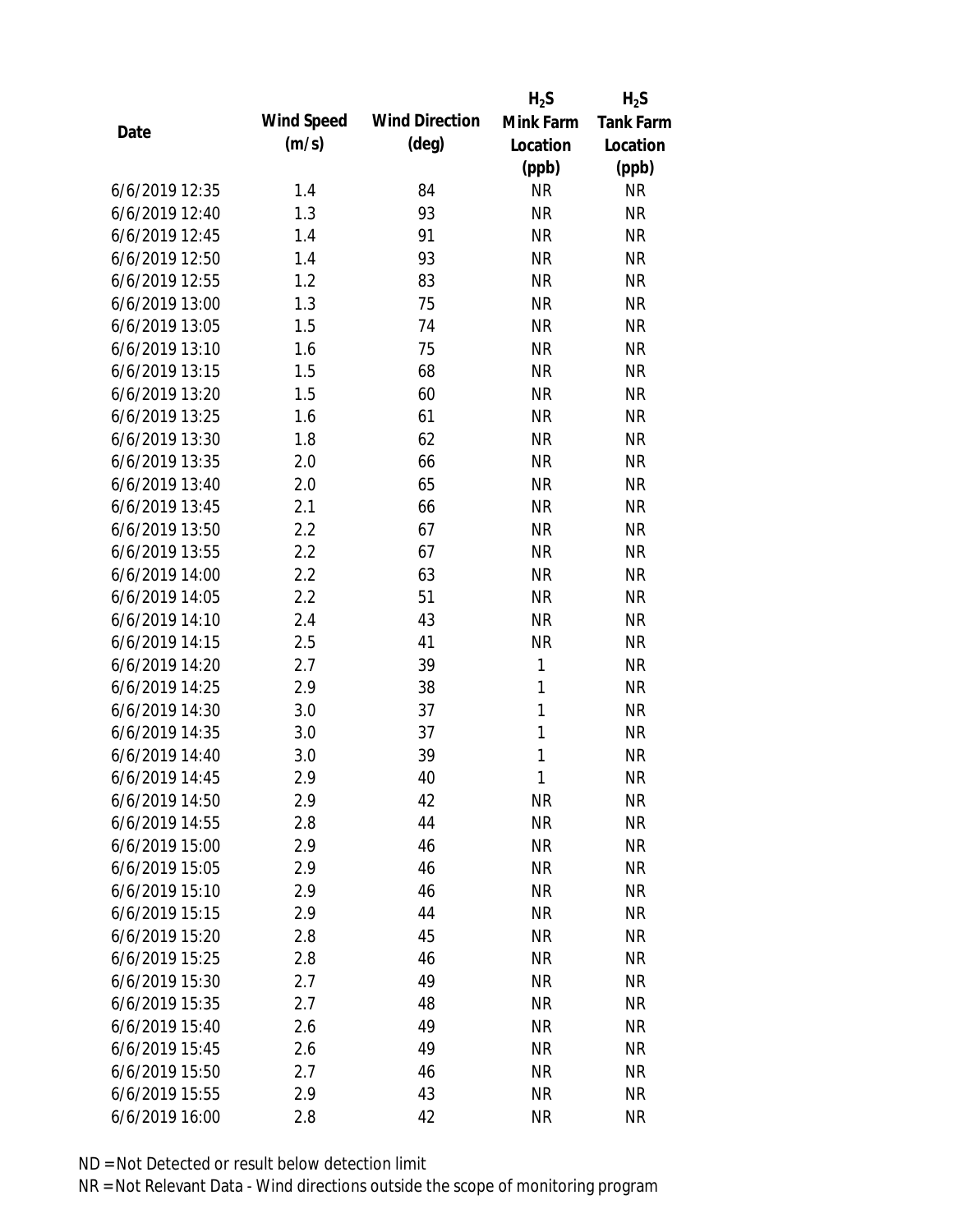|                |            |                       | $H_2S$       | $H_2S$           |
|----------------|------------|-----------------------|--------------|------------------|
| Date           | Wind Speed | <b>Wind Direction</b> | Mink Farm    | <b>Tank Farm</b> |
|                | (m/s)      | $(\text{deg})$        | Location     | Location         |
|                |            |                       | (ppb)        | (ppb)            |
| 6/6/2019 16:05 | 2.9        | 44                    | <b>NR</b>    | <b>NR</b>        |
| 6/6/2019 16:10 | 2.9        | 45                    | <b>NR</b>    | <b>NR</b>        |
| 6/6/2019 16:15 | 2.7        | 47                    | <b>NR</b>    | <b>NR</b>        |
| 6/6/2019 16:20 | 2.7        | 48                    | <b>NR</b>    | <b>NR</b>        |
| 6/6/2019 16:25 | 2.7        | 50                    | <b>NR</b>    | <b>NR</b>        |
| 6/6/2019 16:30 | 2.6        | 54                    | <b>NR</b>    | <b>NR</b>        |
| 6/6/2019 16:35 | 2.4        | 54                    | <b>NR</b>    | <b>NR</b>        |
| 6/6/2019 16:40 | 2.3        | 54                    | <b>NR</b>    | <b>NR</b>        |
| 6/6/2019 16:45 | 2.3        | 61                    | <b>NR</b>    | <b>NR</b>        |
| 6/6/2019 16:50 | 2.3        | 65                    | <b>NR</b>    | <b>NR</b>        |
| 6/6/2019 16:55 | 2.1        | 72                    | <b>NR</b>    | <b>NR</b>        |
| 6/6/2019 17:00 | 2.1        | 69                    | <b>NR</b>    | <b>NR</b>        |
| 6/6/2019 17:05 | 2.3        | 69                    | <b>NR</b>    | <b>NR</b>        |
| 6/6/2019 17:10 | 2.5        | 68                    | <b>NR</b>    | <b>NR</b>        |
| 6/6/2019 17:15 | 2.5        | 59                    | <b>NR</b>    | <b>NR</b>        |
| 6/6/2019 17:20 | 2.6        | 55                    | <b>NR</b>    | <b>NR</b>        |
| 6/6/2019 17:25 | 2.8        | 49                    | <b>NR</b>    | <b>NR</b>        |
| 6/6/2019 17:30 | 2.9        | 47                    | <b>NR</b>    | <b>NR</b>        |
| 6/6/2019 17:35 | 2.8        | 44                    | <b>NR</b>    | <b>NR</b>        |
| 6/6/2019 17:40 | 2.9        | 42                    | <b>NR</b>    | <b>NR</b>        |
| 6/6/2019 17:45 | 2.9        | 41                    | <b>NR</b>    | <b>NR</b>        |
| 6/6/2019 17:50 | 2.9        | 41                    | <b>NR</b>    | <b>NR</b>        |
| 6/6/2019 17:55 | 2.9        | 40                    | $\mathbf{1}$ | <b>NR</b>        |
| 6/6/2019 18:00 | 2.8        | 39                    | $\mathbf{1}$ | <b>NR</b>        |
| 6/6/2019 18:05 | 2.9        | 41                    | <b>NR</b>    | <b>NR</b>        |
| 6/6/2019 18:10 | 2.8        | 43                    | <b>NR</b>    | <b>NR</b>        |
| 6/6/2019 18:15 | 2.8        | 44                    | <b>NR</b>    | <b>NR</b>        |
| 6/6/2019 18:20 | 2.7        | 46                    | <b>NR</b>    | <b>NR</b>        |
| 6/6/2019 18:25 | 2.6        | 48                    | <b>NR</b>    | <b>NR</b>        |
| 6/6/2019 18:30 | 2.6        | 48                    | <b>NR</b>    | <b>NR</b>        |
| 6/6/2019 18:35 | 2.6        | 47                    | <b>NR</b>    | <b>NR</b>        |
| 6/6/2019 18:40 | 2.8        | 45                    | <b>NR</b>    | <b>NR</b>        |
| 6/6/2019 18:45 | 2.8        | 45                    | <b>NR</b>    | <b>NR</b>        |
| 6/6/2019 18:50 | 3.0        | 42                    | <b>NR</b>    | <b>NR</b>        |
| 6/6/2019 18:55 | 3.0        | 42                    | <b>NR</b>    | <b>NR</b>        |
| 6/6/2019 19:00 | 2.8        | 47                    | <b>NR</b>    | <b>NR</b>        |
| 6/6/2019 19:05 | 2.7        | 55                    | <b>NR</b>    | <b>NR</b>        |
| 6/6/2019 19:10 | 2.5        | 63                    | <b>NR</b>    | <b>NR</b>        |
| 6/6/2019 19:15 | 2.3        | 69                    | <b>NR</b>    | <b>NR</b>        |
| 6/6/2019 19:20 | 2.1        | 76                    | <b>NR</b>    | <b>NR</b>        |
| 6/6/2019 19:25 | 2.0        | 80                    | <b>NR</b>    | <b>NR</b>        |
| 6/6/2019 19:30 | 2.1        | 79                    | <b>NR</b>    | <b>NR</b>        |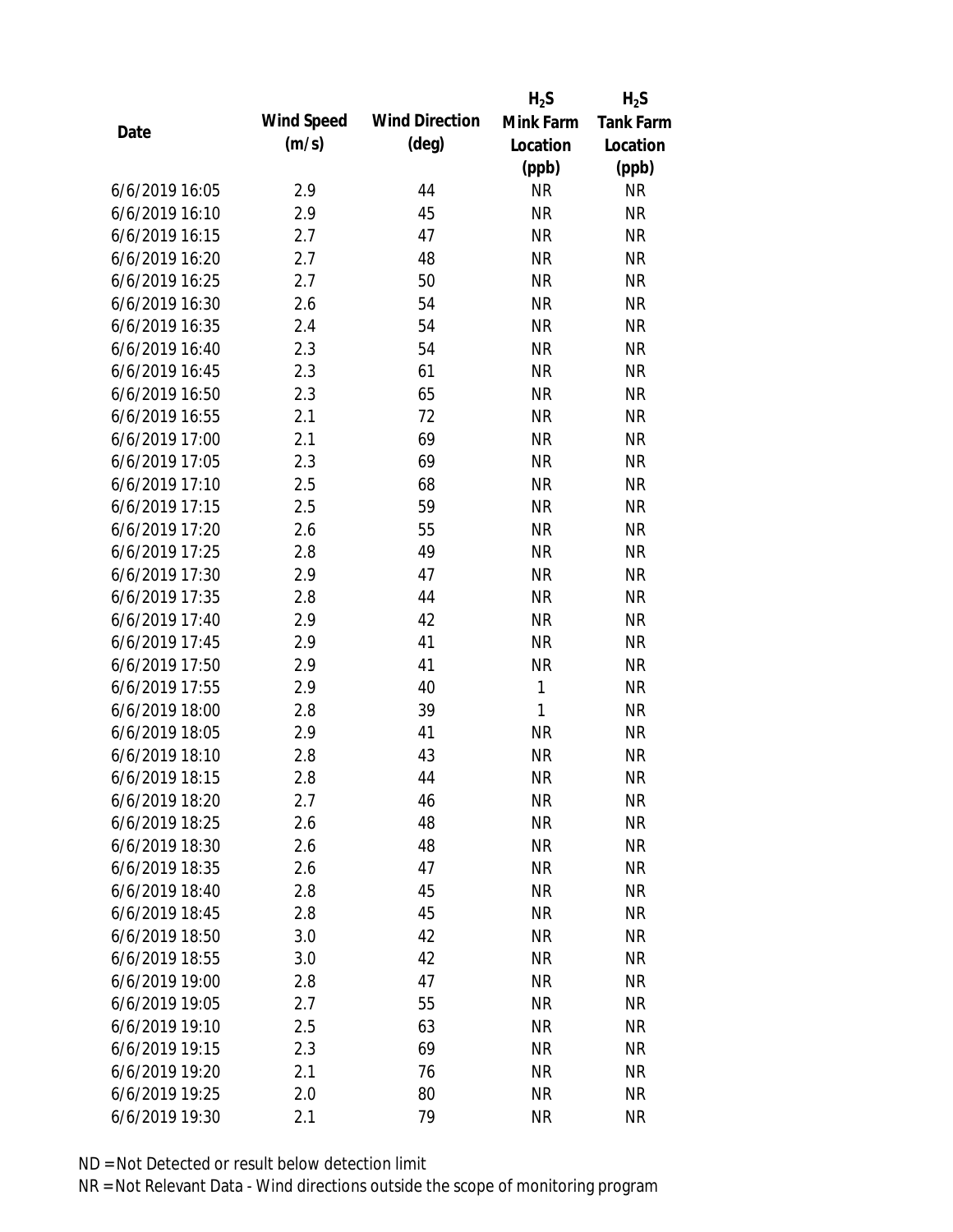|                |            |                       | $H_2S$    | $H_2S$           |
|----------------|------------|-----------------------|-----------|------------------|
| Date           | Wind Speed | <b>Wind Direction</b> | Mink Farm | <b>Tank Farm</b> |
|                | (m/s)      | $(\text{deg})$        | Location  | Location         |
|                |            |                       | (ppb)     | (ppb)            |
| 6/6/2019 19:35 | 1.9        | 77                    | <b>NR</b> | <b>NR</b>        |
| 6/6/2019 19:40 | 1.9        | 74                    | <b>NR</b> | <b>NR</b>        |
| 6/6/2019 19:45 | 1.9        | 75                    | <b>NR</b> | <b>NR</b>        |
| 6/6/2019 19:50 | 2.0        | 74                    | <b>NR</b> | <b>NR</b>        |
| 6/6/2019 19:55 | 2.0        | 75                    | <b>NR</b> | <b>NR</b>        |
| 6/6/2019 20:00 | 2.0        | 78                    | <b>NR</b> | <b>NR</b>        |
| 6/6/2019 20:05 | 2.0        | 78                    | <b>NR</b> | <b>NR</b>        |
| 6/6/2019 20:10 | 2.1        | 80                    | <b>NR</b> | <b>NR</b>        |
| 6/6/2019 20:15 | 2.1        | 78                    | <b>NR</b> | <b>NR</b>        |
| 6/6/2019 20:20 | 2.1        | 74                    | <b>NR</b> | <b>NR</b>        |
| 6/6/2019 20:25 | 2.3        | 69                    | <b>NR</b> | <b>NR</b>        |
| 6/6/2019 20:30 | 2.4        | 61                    | <b>NR</b> | <b>NR</b>        |
| 6/6/2019 20:35 | 2.6        | 56                    | <b>NR</b> | <b>NR</b>        |
| 6/6/2019 20:40 | 2.6        | 49                    | <b>NR</b> | <b>NR</b>        |
| 6/6/2019 20:45 | 2.7        | 44                    | <b>NR</b> | <b>NR</b>        |
| 6/6/2019 20:50 | 2.7        | 43                    | <b>NR</b> | <b>NR</b>        |
| 6/6/2019 20:55 | 2.7        | 43                    | <b>NR</b> | <b>NR</b>        |
| 6/6/2019 21:00 | 2.6        | 45                    | <b>NR</b> | <b>NR</b>        |
| 6/6/2019 21:05 | 2.5        | 47                    | <b>NR</b> | <b>NR</b>        |
| 6/6/2019 21:10 | 2.5        | 48                    | <b>NR</b> | <b>NR</b>        |
| 6/6/2019 21:15 | 2.4        | 51                    | <b>NR</b> | <b>NR</b>        |
| 6/6/2019 21:20 | 2.2        | 54                    | <b>NR</b> | <b>NR</b>        |
| 6/6/2019 21:25 | 2.1        | 56                    | <b>NR</b> | <b>NR</b>        |
| 6/6/2019 21:30 | 2.1        | 56                    | <b>NR</b> | <b>NR</b>        |
| 6/6/2019 21:35 | 2.1        | 55                    | <b>NR</b> | <b>NR</b>        |
| 6/6/2019 21:40 | 2.1        | 56                    | <b>NR</b> | <b>NR</b>        |
| 6/6/2019 21:45 | 2.1        | 55                    | <b>NR</b> | <b>NR</b>        |
| 6/6/2019 21:50 | 2.2        | 54                    | <b>NR</b> | <b>NR</b>        |
| 6/6/2019 21:55 | 2.3        | 52                    | <b>NR</b> | <b>NR</b>        |
| 6/6/2019 22:00 | 2.2        | 54                    | <b>NR</b> | <b>NR</b>        |
| 6/6/2019 22:05 | 2.2        | 54                    | <b>NR</b> | <b>NR</b>        |
| 6/6/2019 22:10 | 2.2        | 55                    | <b>NR</b> | <b>NR</b>        |
| 6/6/2019 22:15 | 2.3        | 55                    | <b>NR</b> | <b>NR</b>        |
| 6/6/2019 22:20 | 2.2        | 56                    | <b>NR</b> | <b>NR</b>        |
| 6/6/2019 22:25 | 2.2        | 60                    | <b>NR</b> | <b>NR</b>        |
| 6/6/2019 22:30 | 2.2        | 59                    | <b>NR</b> | <b>NR</b>        |
| 6/6/2019 22:35 | 2.2        | 65                    | <b>NR</b> | <b>NR</b>        |
| 6/6/2019 22:40 | 2.1        | 66                    | <b>NR</b> | <b>NR</b>        |
| 6/6/2019 22:45 | 1.8        | 68                    | <b>NR</b> | <b>NR</b>        |
| 6/6/2019 22:50 | 1.7        | 71                    | <b>NR</b> | <b>NR</b>        |
| 6/6/2019 22:55 | 1.6        | 73                    | <b>NR</b> | <b>NR</b>        |
| 6/6/2019 23:00 | 1.6        | 75                    | <b>NR</b> | <b>NR</b>        |
|                |            |                       |           |                  |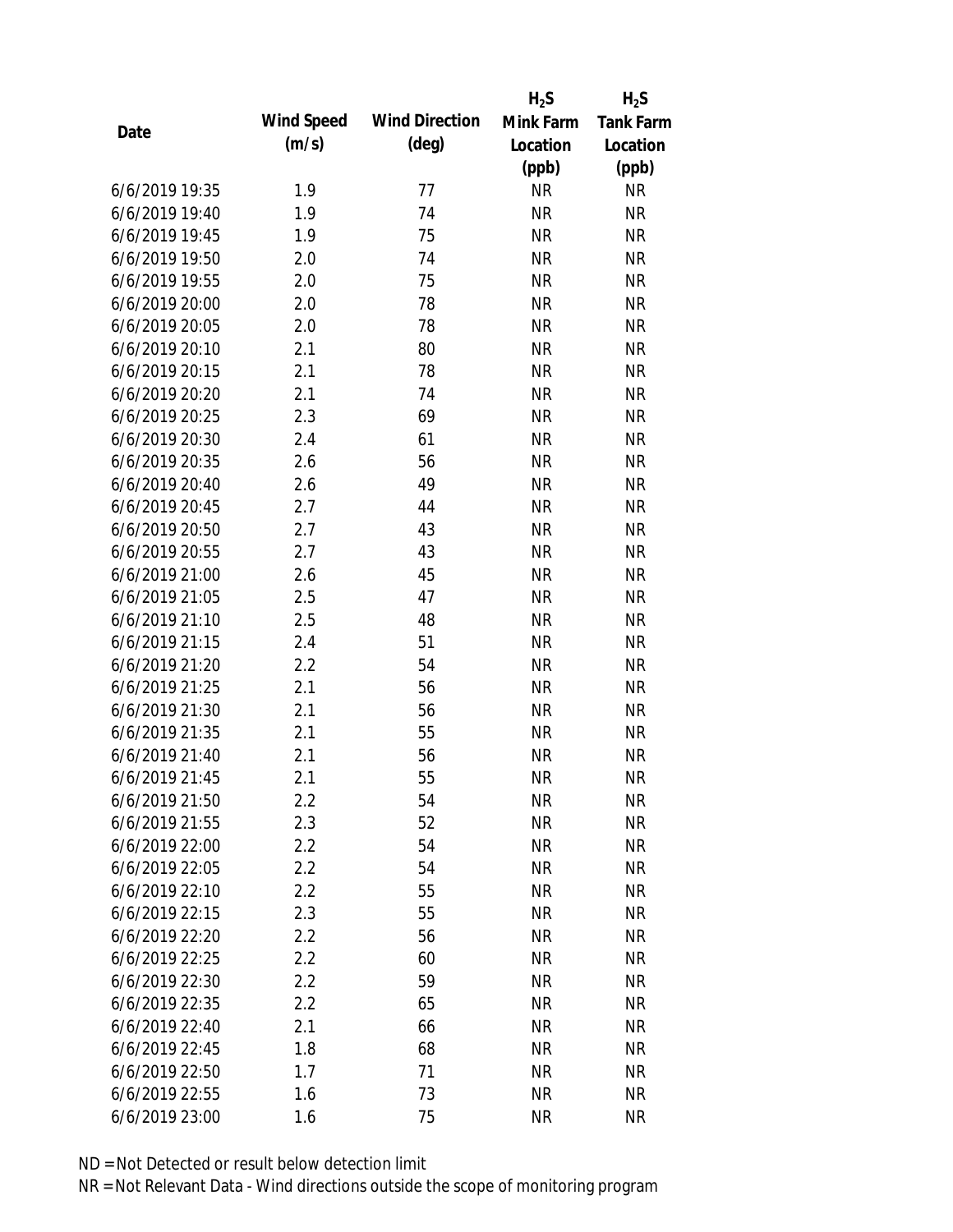|                |            |                       | $H_2S$    | $H_2S$           |
|----------------|------------|-----------------------|-----------|------------------|
|                | Wind Speed | <b>Wind Direction</b> | Mink Farm | <b>Tank Farm</b> |
| Date           | (m/s)      | $(\text{deg})$        | Location  | Location         |
|                |            |                       | (ppb)     | (ppb)            |
| 6/6/2019 23:05 | 1.6        | 74                    | <b>NR</b> | <b>NR</b>        |
| 6/6/2019 23:10 | 1.7        | 74                    | <b>NR</b> | <b>NR</b>        |
| 6/6/2019 23:15 | 1.7        | 74                    | <b>NR</b> | <b>NR</b>        |
| 6/6/2019 23:20 | 1.8        | 71                    | <b>NR</b> | <b>NR</b>        |
| 6/6/2019 23:25 | 2.0        | 71                    | <b>NR</b> | <b>NR</b>        |
| 6/6/2019 23:30 | 1.9        | 71                    | <b>NR</b> | <b>NR</b>        |
| 6/6/2019 23:35 | 2.0        | 66                    | <b>NR</b> | <b>NR</b>        |
| 6/6/2019 23:40 | 2.1        | 62                    | <b>NR</b> | <b>NR</b>        |
| 6/6/2019 23:45 | 2.3        | 62                    | <b>NR</b> | <b>NR</b>        |
| 6/6/2019 23:50 | 2.4        | 61                    | <b>NR</b> | <b>NR</b>        |
| 6/6/2019 23:55 | 2.2        | 57                    | <b>NR</b> | <b>NR</b>        |
| 6/6/2019 24:00 | 2.4        | 53                    | <b>NR</b> | <b>NR</b>        |
| 6/7/2019 00:05 | 2.4        | 49                    | <b>NR</b> | <b>NR</b>        |
| 6/7/2019 00:10 | 2.5        | 48                    | <b>NR</b> | <b>NR</b>        |
| 6/7/2019 00:15 | 2.5        | 44                    | <b>NR</b> | <b>NR</b>        |
| 6/7/2019 00:20 | 2.5        | 42                    | <b>NR</b> | <b>NR</b>        |
| 6/7/2019 00:25 | 2.6        | 41                    | <b>NR</b> | <b>NR</b>        |
| 6/7/2019 00:30 | 2.5        | 40                    | 1         | <b>NR</b>        |
| 6/7/2019 00:35 | 2.5        | 41                    | <b>NR</b> | <b>NR</b>        |
| 6/7/2019 00:40 | 2.5        | 42                    | <b>NR</b> | <b>NR</b>        |
| 6/7/2019 00:45 | 2.6        | 42                    | <b>NR</b> | <b>NR</b>        |
| 6/7/2019 00:50 | 2.7        | 43                    | <b>NR</b> | <b>NR</b>        |
| 6/7/2019 00:55 | 2.8        | 42                    | <b>NR</b> | <b>NR</b>        |
| 6/7/2019 01:00 | 2.8        | 43                    | <b>NR</b> | <b>NR</b>        |
| 6/7/2019 01:05 | 2.8        | 43                    | <b>NR</b> | <b>NR</b>        |
| 6/7/2019 01:10 | 2.8        | 42                    | <b>NR</b> | <b>NR</b>        |
| 6/7/2019 01:15 | 2.7        | 42                    | <b>NR</b> | <b>NR</b>        |
| 6/7/2019 01:20 | 2.6        | 42                    | <b>NR</b> | <b>NR</b>        |
| 6/7/2019 01:25 | 2.5        | 43                    | <b>NR</b> | <b>NR</b>        |
| 6/7/2019 01:30 | 2.3        | 43                    | <b>NR</b> | <b>NR</b>        |
| 6/7/2019 01:35 | 2.3        | 44                    | <b>NR</b> | <b>NR</b>        |
| 6/7/2019 01:40 | 2.1        | 46                    | <b>NR</b> | <b>NR</b>        |
| 6/7/2019 01:45 | 2.0        | 51                    | <b>NR</b> | <b>NR</b>        |
| 6/7/2019 01:50 | 1.7        | 54                    | <b>NR</b> | <b>NR</b>        |
| 6/7/2019 01:55 | 1.5        | 55                    | <b>NR</b> | <b>NR</b>        |
| 6/7/2019 02:00 | 1.2        | 56                    | <b>NR</b> | <b>NR</b>        |
| 6/7/2019 02:05 | 1.0        | 55                    | <b>NR</b> | <b>NR</b>        |
| 6/7/2019 02:10 | 0.9        | 56                    | <b>NR</b> | <b>NR</b>        |
| 6/7/2019 02:15 | 0.8        | 54                    | <b>NR</b> | <b>NR</b>        |
| 6/7/2019 02:20 | 0.7        | 53                    | <b>NR</b> | <b>NR</b>        |
| 6/7/2019 02:25 | 0.8        | 54                    | <b>NR</b> | <b>NR</b>        |
| 6/7/2019 02:30 | 0.9        | 55                    | <b>NR</b> | <b>NR</b>        |
|                |            |                       |           |                  |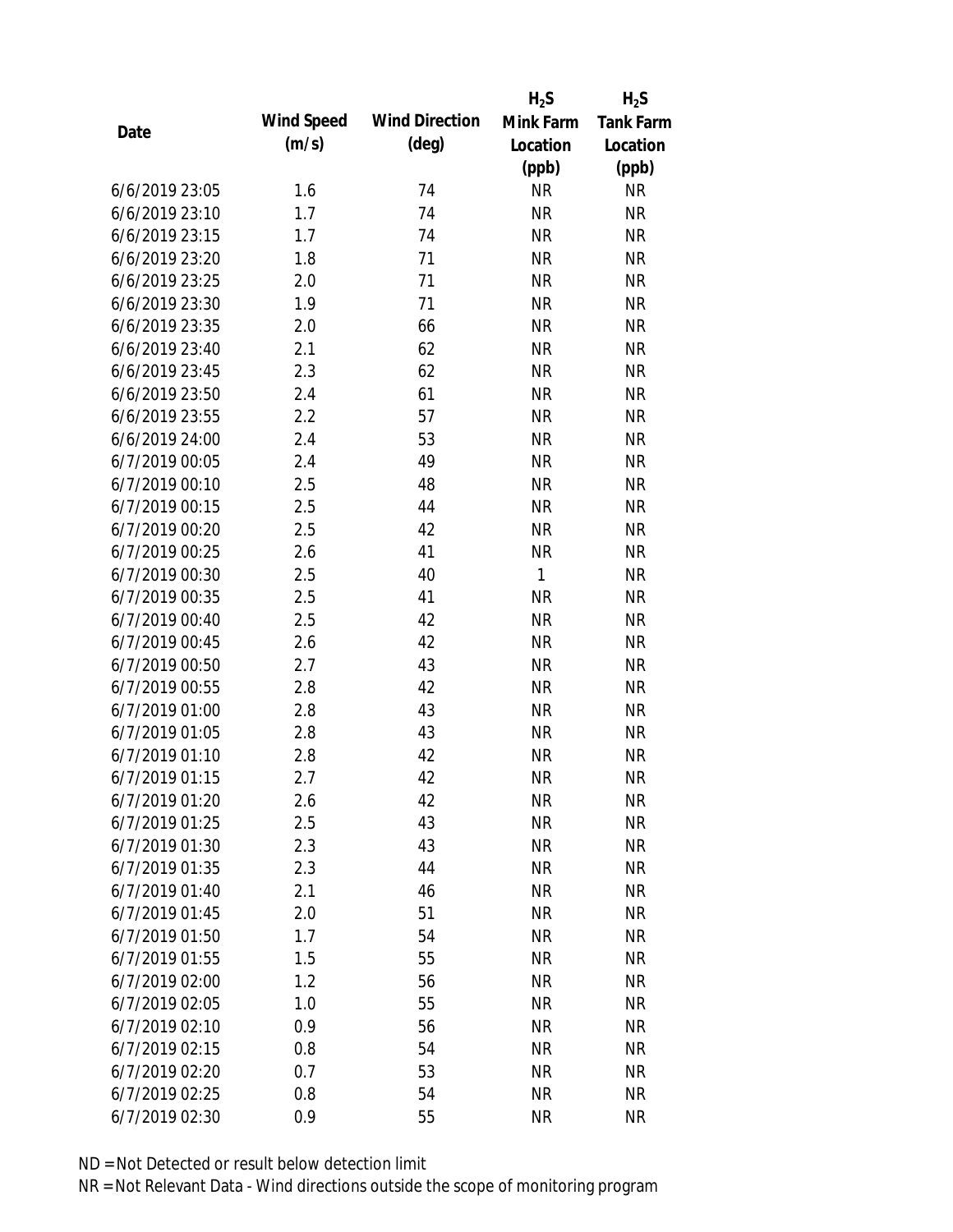|                |            |                       | $H_2S$       | $H_2S$           |
|----------------|------------|-----------------------|--------------|------------------|
| Date           | Wind Speed | <b>Wind Direction</b> | Mink Farm    | <b>Tank Farm</b> |
|                | (m/s)      | $(\text{deg})$        | Location     | Location         |
|                |            |                       | (ppb)        | (ppb)            |
| 6/7/2019 02:35 | 0.9        | 57                    | <b>NR</b>    | <b>NR</b>        |
| 6/7/2019 02:40 | 1.0        | 52                    | <b>NR</b>    | <b>NR</b>        |
| 6/7/2019 02:45 | 1.3        | 47                    | <b>NR</b>    | <b>NR</b>        |
| 6/7/2019 02:50 | 1.5        | 45                    | <b>NR</b>    | <b>NR</b>        |
| 6/7/2019 02:55 | 1.7        | 42                    | <b>NR</b>    | <b>NR</b>        |
| 6/7/2019 03:00 | 1.8        | 38                    | $\mathbf{1}$ | <b>NR</b>        |
| 6/7/2019 03:05 | 2.0        | 38                    | $\mathbf{1}$ | <b>NR</b>        |
| 6/7/2019 03:10 | 2.1        | 38                    | 1            | <b>NR</b>        |
| 6/7/2019 03:15 | 2.0        | 42                    | <b>NR</b>    | <b>NR</b>        |
| 6/7/2019 03:20 | 1.9        | 44                    | <b>NR</b>    | <b>NR</b>        |
| 6/7/2019 03:25 | 1.8        | 46                    | <b>NR</b>    | <b>NR</b>        |
| 6/7/2019 03:30 | 1.7        | 51                    | <b>NR</b>    | <b>NR</b>        |
| 6/7/2019 03:35 | 1.5        | 52                    | <b>NR</b>    | <b>NR</b>        |
| 6/7/2019 03:40 | 1.4        | 57                    | <b>NR</b>    | <b>NR</b>        |
| 6/7/2019 03:45 | 1.4        | 53                    | <b>NR</b>    | <b>NR</b>        |
| 6/7/2019 03:50 | 1.5        | 48                    | <b>NR</b>    | <b>NR</b>        |
| 6/7/2019 03:55 | 1.6        | 46                    | <b>NR</b>    | <b>NR</b>        |
| 6/7/2019 04:00 | 1.8        | 43                    | <b>NR</b>    | <b>NR</b>        |
| 6/7/2019 04:05 | 1.9        | 44                    | <b>NR</b>    | <b>NR</b>        |
| 6/7/2019 04:10 | 2.0        | 42                    | <b>NR</b>    | <b>NR</b>        |
| 6/7/2019 04:15 | 2.1        | 42                    | <b>NR</b>    | <b>NR</b>        |
| 6/7/2019 04:20 | 2.0        | 45                    | <b>NR</b>    | <b>NR</b>        |
| 6/7/2019 04:25 | 1.8        | 47                    | <b>NR</b>    | <b>NR</b>        |
| 6/7/2019 04:30 | 1.8        | 47                    | <b>NR</b>    | <b>NR</b>        |
| 6/7/2019 04:35 | 1.9        | 44                    | <b>NR</b>    | <b>NR</b>        |
| 6/7/2019 04:40 | 1.9        | 43                    | <b>NR</b>    | <b>NR</b>        |
| 6/7/2019 04:45 | 1.9        | 43                    | <b>NR</b>    | <b>NR</b>        |
| 6/7/2019 04:50 | 2.1        | 41                    | <b>NR</b>    | <b>NR</b>        |
| 6/7/2019 04:55 | 2.2        | 39                    | $\mathbf{1}$ | <b>NR</b>        |
| 6/7/2019 05:00 | 2.1        | 39                    | 1            | <b>NR</b>        |
| 6/7/2019 05:05 | 2.0        | 42                    | <b>NR</b>    | <b>NR</b>        |
| 6/7/2019 05:10 | 2.0        | 42                    | <b>NR</b>    | <b>NR</b>        |
| 6/7/2019 05:15 | 2.0        | 43                    | <b>NR</b>    | <b>NR</b>        |
| 6/7/2019 05:20 | 1.9        | 45                    | <b>NR</b>    | <b>NR</b>        |
| 6/7/2019 05:25 | 2.0        | 45                    | <b>NR</b>    | <b>NR</b>        |
| 6/7/2019 05:30 | 2.1        | 45                    | <b>NR</b>    | <b>NR</b>        |
| 6/7/2019 05:35 | 2.2        | 42                    | <b>NR</b>    | <b>NR</b>        |
| 6/7/2019 05:40 | 2.3        | 42                    | <b>NR</b>    | <b>NR</b>        |
| 6/7/2019 05:45 | 2.3        | 42                    | <b>NR</b>    | <b>NR</b>        |
| 6/7/2019 05:50 | 2.3        | 43                    | <b>NR</b>    | <b>NR</b>        |
| 6/7/2019 05:55 | 2.2        | 43                    | <b>NR</b>    | <b>NR</b>        |
| 6/7/2019 06:00 | 2.2        | 43                    | <b>NR</b>    | <b>NR</b>        |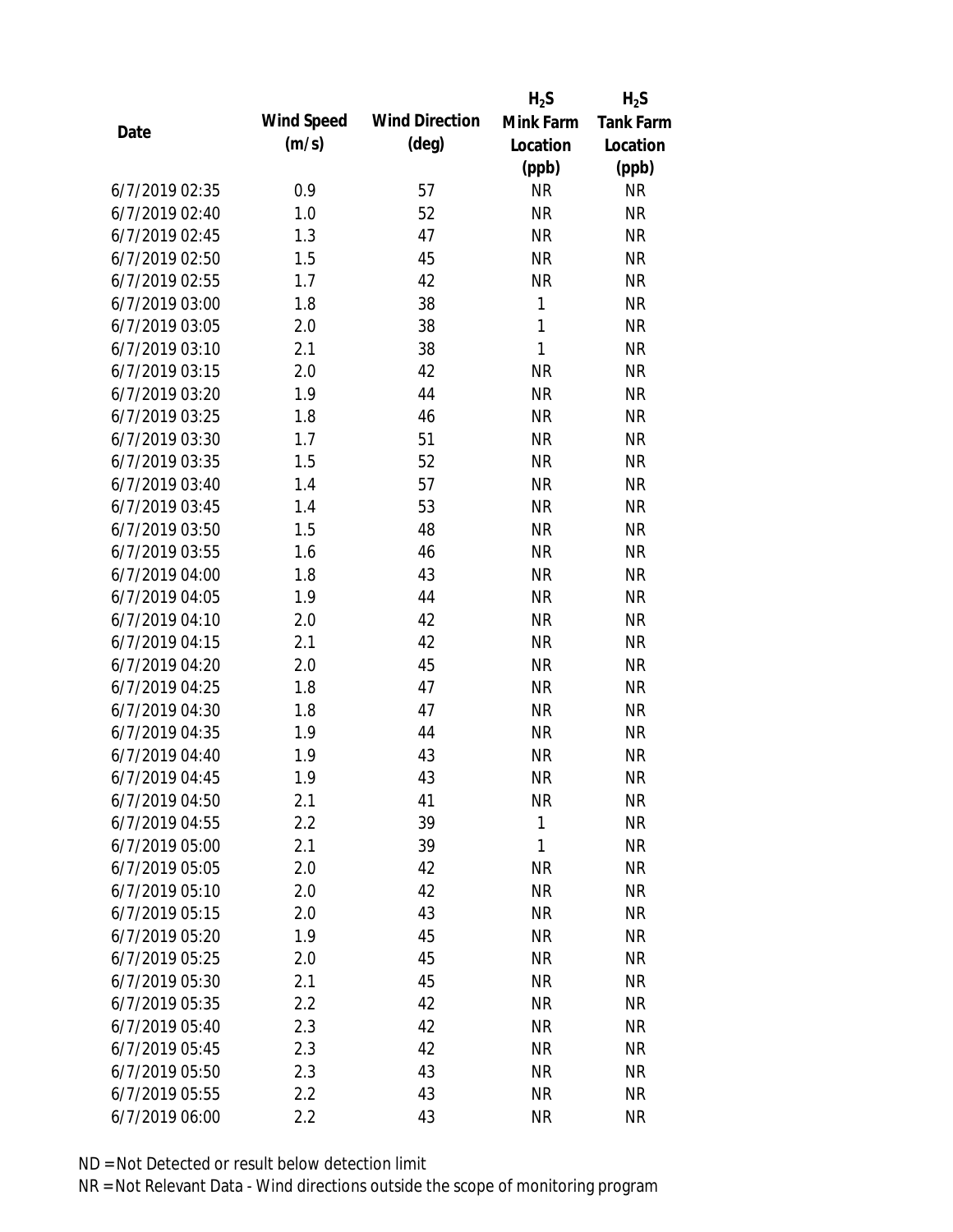|                |            |                       | $H_2S$       | $H_2S$           |
|----------------|------------|-----------------------|--------------|------------------|
|                | Wind Speed | <b>Wind Direction</b> | Mink Farm    | <b>Tank Farm</b> |
| Date           | (m/s)      | $(\text{deg})$        | Location     | Location         |
|                |            |                       | (ppb)        | (ppb)            |
| 6/7/2019 06:05 | 2.1        | 43                    | <b>NR</b>    | <b>NR</b>        |
| 6/7/2019 06:10 | 2.2        | 43                    | <b>NR</b>    | <b>NR</b>        |
| 6/7/2019 06:15 | 2.3        | 42                    | <b>NR</b>    | <b>NR</b>        |
| 6/7/2019 06:20 | 2.5        | 40                    | $\mathbf{1}$ | <b>NR</b>        |
| 6/7/2019 06:25 | 2.5        | 39                    | $\mathbf{1}$ | <b>NR</b>        |
| 6/7/2019 06:30 | 2.5        | 41                    | <b>NR</b>    | <b>NR</b>        |
| 6/7/2019 06:35 | 2.5        | 41                    | <b>NR</b>    | <b>NR</b>        |
| 6/7/2019 06:40 | 2.4        | 41                    | <b>NR</b>    | <b>NR</b>        |
| 6/7/2019 06:45 | 2.3        | 43                    | <b>NR</b>    | <b>NR</b>        |
| 6/7/2019 06:50 | 2.0        | 45                    | <b>NR</b>    | <b>NR</b>        |
| 6/7/2019 06:55 | 1.9        | 46                    | <b>NR</b>    | <b>NR</b>        |
| 6/7/2019 07:00 | 1.8        | 47                    | <b>NR</b>    | <b>NR</b>        |
| 6/7/2019 07:05 | 1.7        | 47                    | <b>NR</b>    | <b>NR</b>        |
| 6/7/2019 07:10 | 1.7        | 48                    | <b>NR</b>    | <b>NR</b>        |
| 6/7/2019 07:15 | 1.8        | 46                    | <b>NR</b>    | <b>NR</b>        |
| 6/7/2019 07:20 | 2.0        | 45                    | <b>NR</b>    | <b>NR</b>        |
| 6/7/2019 07:25 | 2.1        | 45                    | <b>NR</b>    | <b>NR</b>        |
| 6/7/2019 07:30 | 2.2        | 44                    | <b>NR</b>    | <b>NR</b>        |
| 6/7/2019 07:35 | 2.2        | 43                    | <b>NR</b>    | <b>NR</b>        |
| 6/7/2019 07:40 | 2.3        | 43                    | <b>NR</b>    | <b>NR</b>        |
| 6/7/2019 07:45 | 2.2        | 45                    | <b>NR</b>    | <b>NR</b>        |
| 6/7/2019 07:50 | 2.2        | 47                    | <b>NR</b>    | <b>NR</b>        |
| 6/7/2019 07:55 | 2.2        | 45                    | <b>NR</b>    | <b>NR</b>        |
| 6/7/2019 08:00 | 2.1        | 46                    | <b>NR</b>    | <b>NR</b>        |
| 6/7/2019 08:05 | 1.9        | 50                    | <b>NR</b>    | <b>NR</b>        |
| 6/7/2019 08:10 | 1.7        | 52                    | <b>NR</b>    | <b>NR</b>        |
| 6/7/2019 08:15 | 1.6        | 55                    | <b>NR</b>    | <b>NR</b>        |
| 6/7/2019 08:20 | 1.6        | 52                    | <b>NR</b>    | <b>NR</b>        |
| 6/7/2019 08:25 | 1.5        | 57                    | <b>NR</b>    | <b>NR</b>        |
| 6/7/2019 08:30 | 1.5        | 63                    | <b>NR</b>    | <b>NR</b>        |
| 6/7/2019 08:35 | 1.6        | 61                    | <b>NR</b>    | <b>NR</b>        |
| 6/7/2019 08:40 | 1.7        | 62                    | <b>NR</b>    | <b>NR</b>        |
| 6/7/2019 08:45 | 1.7        | 59                    | <b>NR</b>    | <b>NR</b>        |
| 6/7/2019 08:50 | 1.9        | 58                    | <b>NR</b>    | <b>NR</b>        |
| 6/7/2019 08:55 | 1.9        | 54                    | <b>NR</b>    | <b>NR</b>        |
| 6/7/2019 09:00 | 2.0        | 46                    | <b>NR</b>    | <b>NR</b>        |
| 6/7/2019 09:05 | 2.1        | 44                    | <b>NR</b>    | <b>NR</b>        |
| 6/7/2019 09:10 | 2.2        | 45                    | <b>NR</b>    | <b>NR</b>        |
| 6/7/2019 09:15 | 2.2        | 45                    | <b>NR</b>    | <b>NR</b>        |
| 6/7/2019 09:20 | 2.1        | 50                    | <b>NR</b>    | <b>NR</b>        |
| 6/7/2019 09:25 | 2.2        | 52                    | <b>NR</b>    | <b>NR</b>        |
| 6/7/2019 09:30 | 2.2        | 54                    | <b>NR</b>    | <b>NR</b>        |
|                |            |                       |              |                  |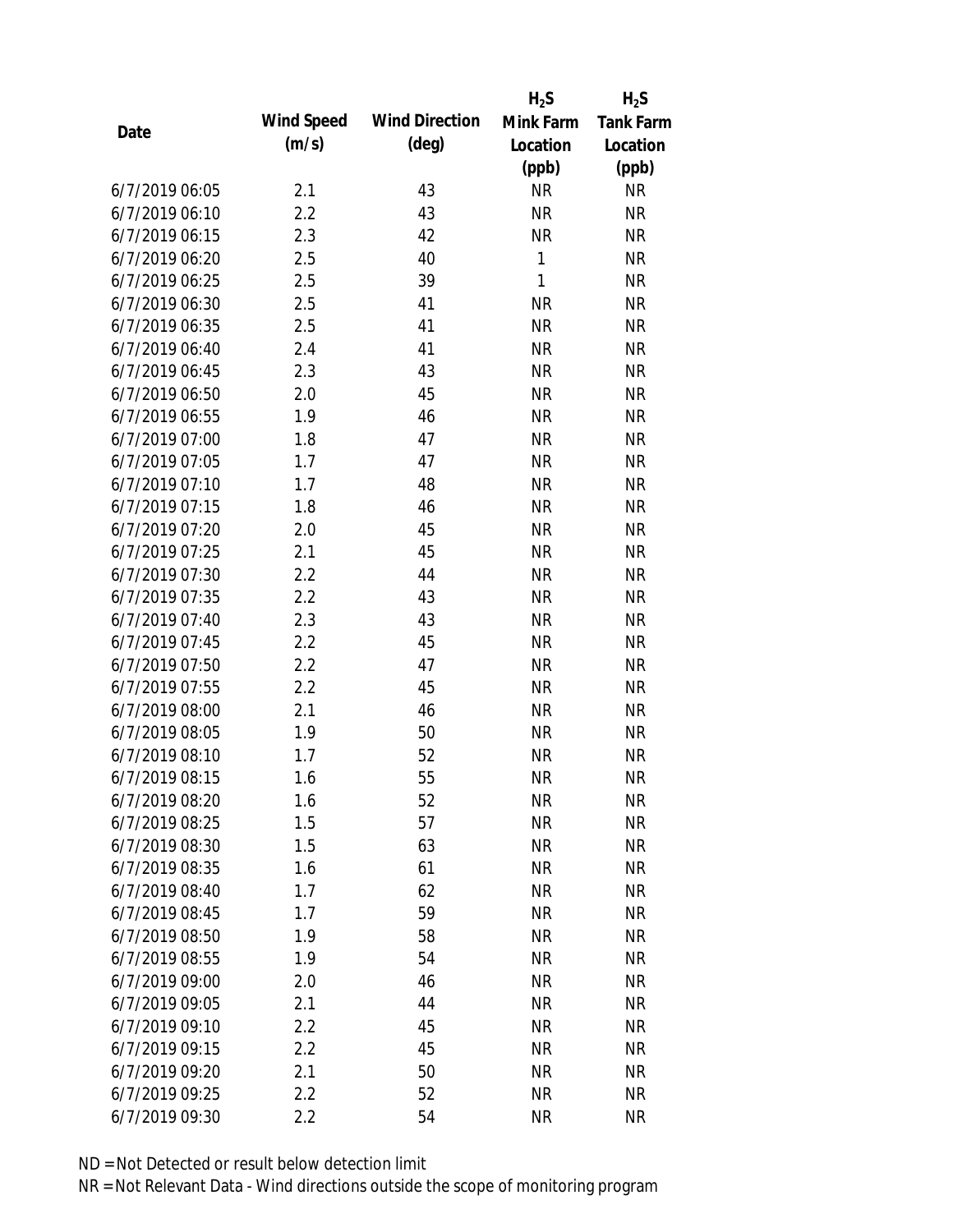|                |            |                       | $H_2S$         | $H_2S$           |
|----------------|------------|-----------------------|----------------|------------------|
| Date           | Wind Speed | <b>Wind Direction</b> | Mink Farm      | <b>Tank Farm</b> |
|                | (m/s)      | $(\text{deg})$        | Location       | Location         |
|                |            |                       | (ppb)          | (ppb)            |
| 6/7/2019 09:35 | 2.3        | 53                    | <b>NR</b>      | <b>NR</b>        |
| 6/7/2019 09:40 | 2.4        | 46                    | <b>NR</b>      | <b>NR</b>        |
| 6/7/2019 09:45 | 2.5        | 43                    | <b>NR</b>      | <b>NR</b>        |
| 6/7/2019 09:50 | 2.7        | 39                    | 1              | <b>NR</b>        |
| 6/7/2019 09:55 | 2.7        | 36                    | $\mathbf{1}$   | <b>NR</b>        |
| 6/7/2019 10:00 | 2.8        | 35                    | 1              | <b>NR</b>        |
| 6/7/2019 10:05 | 2.8        | 36                    | $\mathbf{1}$   | <b>NR</b>        |
| 6/7/2019 10:10 | 2.9        | 36                    | $\overline{2}$ | <b>NR</b>        |
| 6/7/2019 10:15 | 2.9        | 39                    | $\overline{2}$ | <b>NR</b>        |
| 6/7/2019 10:20 | 2.8        | 42                    | <b>NR</b>      | <b>NR</b>        |
| 6/7/2019 10:25 | 3.0        | 49                    | <b>NR</b>      | <b>NR</b>        |
| 6/7/2019 10:30 | 3.1        | 61                    | <b>NR</b>      | <b>NR</b>        |
| 6/7/2019 10:35 | 3.1        | 68                    | <b>NR</b>      | <b>NR</b>        |
| 6/7/2019 10:40 | 3.1        | 75                    | <b>NR</b>      | <b>NR</b>        |
| 6/7/2019 10:45 | 3.2        | 75                    | <b>NR</b>      | <b>NR</b>        |
| 6/7/2019 10:50 | 3.3        | 79                    | <b>NR</b>      | <b>NR</b>        |
| 6/7/2019 10:55 | 3.2        | 79                    | <b>NR</b>      | <b>NR</b>        |
| 6/7/2019 11:00 | 3.1        | 72                    | <b>NR</b>      | <b>NR</b>        |
| 6/7/2019 11:05 | 3.4        | 67                    | <b>NR</b>      | <b>NR</b>        |
| 6/7/2019 11:10 | 3.4        | 65                    | <b>NR</b>      | <b>NR</b>        |
| 6/7/2019 11:15 | 3.5        | 67                    | <b>NR</b>      | <b>NR</b>        |
| 6/7/2019 11:20 | 3.5        | 68                    | <b>NR</b>      | <b>NR</b>        |
| 6/7/2019 11:25 | 3.6        | 68                    | <b>NR</b>      | <b>NR</b>        |
| 6/7/2019 11:30 | 3.7        | 72                    | <b>NR</b>      | <b>NR</b>        |
| 6/7/2019 11:35 | 3.8        | 79                    | <b>NR</b>      | <b>NR</b>        |
| 6/7/2019 11:40 | 4.0        | 85                    | <b>NR</b>      | <b>NR</b>        |
| 6/7/2019 11:45 | 4.0        | 88                    | <b>NR</b>      | <b>NR</b>        |
| 6/7/2019 11:50 | 4.1        | 89                    | <b>NR</b>      | <b>NR</b>        |
| 6/7/2019 11:55 | 3.9        | 92                    | <b>NR</b>      | <b>NR</b>        |
| 6/7/2019 12:00 | 3.7        | 92                    | <b>NR</b>      | <b>NR</b>        |
| 6/7/2019 12:05 | 3.5        | 89                    | <b>NR</b>      | <b>NR</b>        |
| 6/7/2019 12:10 | 3.5        | 88                    | <b>NR</b>      | <b>NR</b>        |
| 6/7/2019 12:15 | 3.6        | 90                    | <b>NR</b>      | <b>NR</b>        |
| 6/7/2019 12:20 | 3.8        | 93                    | <b>NR</b>      | <b>NR</b>        |
| 6/7/2019 12:25 | 3.8        | 92                    | <b>NR</b>      | <b>NR</b>        |
| 6/7/2019 12:30 | 3.9        | 90                    | <b>NR</b>      | <b>NR</b>        |
| 6/7/2019 12:35 | 3.9        | 93                    | <b>NR</b>      | <b>NR</b>        |
| 6/7/2019 12:40 | 3.7        | 87                    | <b>NR</b>      | <b>NR</b>        |
| 6/7/2019 12:45 | 3.6        | 81                    | <b>NR</b>      | <b>NR</b>        |
| 6/7/2019 12:50 | 3.5        | 74                    | <b>NR</b>      | <b>NR</b>        |
| 6/7/2019 12:55 | 3.5        | 66                    | <b>NR</b>      | <b>NR</b>        |
| 6/7/2019 13:00 | 3.7        | 64                    | <b>NR</b>      | <b>NR</b>        |
|                |            |                       |                |                  |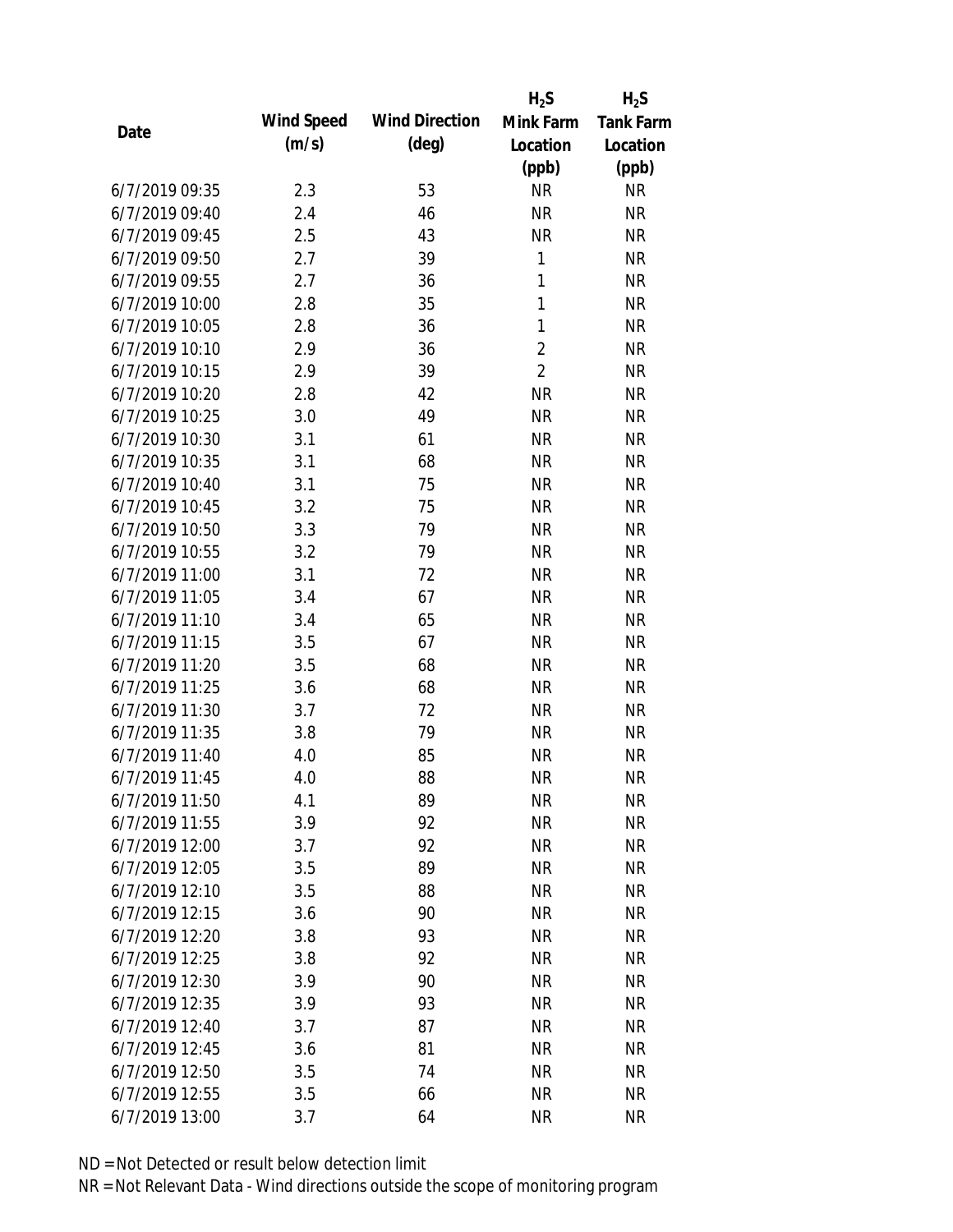|                |            |                       | $H_2S$    | $H_2S$           |
|----------------|------------|-----------------------|-----------|------------------|
|                | Wind Speed | <b>Wind Direction</b> | Mink Farm | <b>Tank Farm</b> |
| Date           | (m/s)      | $(\text{deg})$        | Location  | Location         |
|                |            |                       | (ppb)     | (ppb)            |
| 6/7/2019 13:05 | 3.7        | 64                    | <b>NR</b> | <b>NR</b>        |
| 6/7/2019 13:10 | 3.8        | 69                    | <b>NR</b> | <b>NR</b>        |
| 6/7/2019 13:15 | 3.7        | 72                    | <b>NR</b> | <b>NR</b>        |
| 6/7/2019 13:20 | 3.7        | 75                    | <b>NR</b> | <b>NR</b>        |
| 6/7/2019 13:25 | 3.9        | 82                    | <b>NR</b> | <b>NR</b>        |
| 6/7/2019 13:30 | 3.7        | 87                    | <b>NR</b> | <b>NR</b>        |
| 6/7/2019 13:35 | 3.7        | 81                    | <b>NR</b> | <b>NR</b>        |
| 6/7/2019 13:40 | 3.8        | 74                    | <b>NR</b> | <b>NR</b>        |
| 6/7/2019 13:45 | 3.8        | 72                    | <b>NR</b> | <b>NR</b>        |
| 6/7/2019 13:50 | 3.8        | 66                    | <b>NR</b> | <b>NR</b>        |
| 6/7/2019 13:55 | 3.6        | 62                    | <b>NR</b> | <b>NR</b>        |
| 6/7/2019 14:00 | 3.6        | 56                    | <b>NR</b> | <b>NR</b>        |
| 6/7/2019 14:05 | 3.5        | 57                    | <b>NR</b> | <b>NR</b>        |
| 6/7/2019 14:10 | 3.4        | 62                    | <b>NR</b> | <b>NR</b>        |
| 6/7/2019 14:15 | 3.5        | 59                    | <b>NR</b> | <b>NR</b>        |
| 6/7/2019 14:20 | 3.5        | 69                    | <b>NR</b> | <b>NR</b>        |
| 6/7/2019 14:25 | 3.4        | 70                    | <b>NR</b> | <b>NR</b>        |
| 6/7/2019 14:30 | 3.4        | 76                    | <b>NR</b> | <b>NR</b>        |
| 6/7/2019 14:35 | 3.7        | 81                    | <b>NR</b> | <b>NR</b>        |
| 6/7/2019 14:40 | 3.6        | 81                    | <b>NR</b> | <b>NR</b>        |
| 6/7/2019 14:45 | 3.4        | 87                    | <b>NR</b> | <b>NR</b>        |
| 6/7/2019 14:50 | 3.4        | 86                    | <b>NR</b> | <b>NR</b>        |
| 6/7/2019 14:55 | 3.6        | 87                    | <b>NR</b> | <b>NR</b>        |
| 6/7/2019 15:00 | 3.6        | 88                    | <b>NR</b> | <b>NR</b>        |
| 6/7/2019 15:05 | 3.5        | 84                    | <b>NR</b> | <b>NR</b>        |
| 6/7/2019 15:10 | 3.6        | 86                    | <b>NR</b> | <b>NR</b>        |
| 6/7/2019 15:15 | 3.8        | 89                    | <b>NR</b> | <b>NR</b>        |
| 6/7/2019 15:20 | 3.7        | 85                    | <b>NR</b> | <b>NR</b>        |
| 6/7/2019 15:25 | 3.7        | 82                    | <b>NR</b> | <b>NR</b>        |
| 6/7/2019 15:30 | 3.7        | 79                    | <b>NR</b> | <b>NR</b>        |
| 6/7/2019 15:35 | 3.7        | 85                    | <b>NR</b> | <b>NR</b>        |
| 6/7/2019 15:40 | 3.9        | 86                    | <b>NR</b> | <b>NR</b>        |
| 6/7/2019 15:45 | 3.8        | 84                    | <b>NR</b> | <b>NR</b>        |
| 6/7/2019 15:50 | 3.7        | 85                    | <b>NR</b> | <b>NR</b>        |
| 6/7/2019 15:55 | 3.7        | 85                    | <b>NR</b> | <b>NR</b>        |
| 6/7/2019 16:00 | 3.8        | 83                    | <b>NR</b> | <b>NR</b>        |
| 6/7/2019 16:05 | 3.8        | 83                    | <b>NR</b> | <b>NR</b>        |
| 6/7/2019 16:10 | 3.7        | 77                    | <b>NR</b> | <b>NR</b>        |
| 6/7/2019 16:15 | 3.6        | 74                    | <b>NR</b> | <b>NR</b>        |
| 6/7/2019 16:20 | 3.6        | 77                    | <b>NR</b> | NR               |
| 6/7/2019 16:25 | 3.5        | 72                    | <b>NR</b> | <b>NR</b>        |
| 6/7/2019 16:30 | 3.3        | 69                    | <b>NR</b> | <b>NR</b>        |
|                |            |                       |           |                  |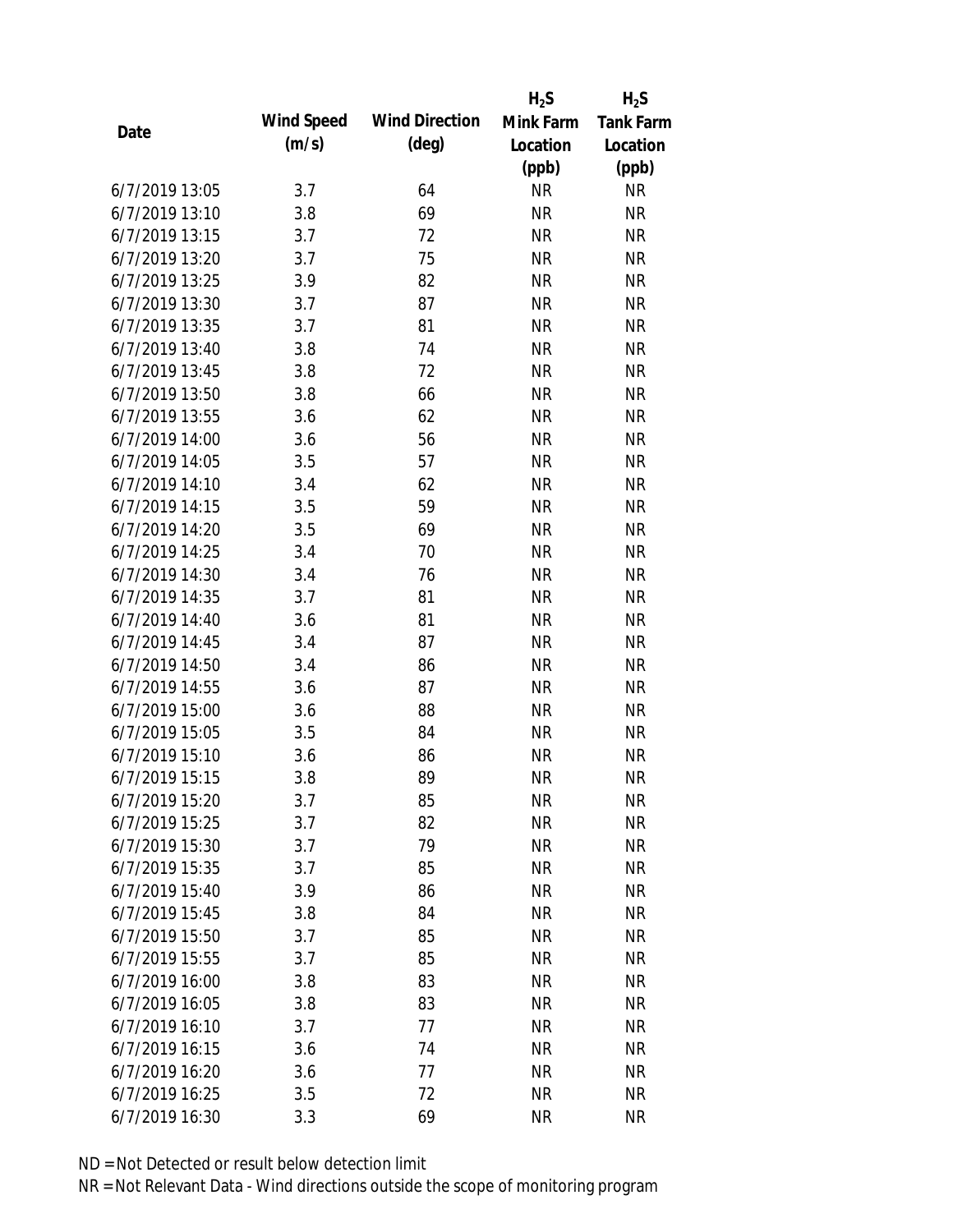|      |                |            |                       | $H_2S$    | $H_2S$           |
|------|----------------|------------|-----------------------|-----------|------------------|
| Date |                | Wind Speed | <b>Wind Direction</b> | Mink Farm | <b>Tank Farm</b> |
|      |                | (m/s)      | $(\text{deg})$        | Location  | Location         |
|      |                |            |                       | (ppb)     | (ppb)            |
|      | 6/7/2019 16:35 | 3.4        | 59                    | <b>NR</b> | <b>NR</b>        |
|      | 6/7/2019 16:40 | 3.4        | 57                    | <b>NR</b> | <b>NR</b>        |
|      | 6/7/2019 16:45 | 3.5        | 55                    | <b>NR</b> | <b>NR</b>        |
|      | 6/7/2019 16:50 | 3.4        | 48                    | <b>NR</b> | <b>NR</b>        |
|      | 6/7/2019 16:55 | 3.4        | 49                    | <b>NR</b> | <b>NR</b>        |
|      | 6/7/2019 17:00 | 3.4        | 48                    | <b>NR</b> | <b>NR</b>        |
|      | 6/7/2019 17:05 | 3.2        | 50                    | <b>NR</b> | <b>NR</b>        |
|      | 6/7/2019 17:10 | 3.2        | 49                    | <b>NR</b> | <b>NR</b>        |
|      | 6/7/2019 17:15 | 3.0        | 47                    | <b>NR</b> | <b>NR</b>        |
|      | 6/7/2019 17:20 | 3.3        | 47                    | <b>NR</b> | <b>NR</b>        |
|      | 6/7/2019 17:25 | 3.4        | 45                    | <b>NR</b> | <b>NR</b>        |
|      | 6/7/2019 17:30 | 3.3        | 46                    | <b>NR</b> | <b>NR</b>        |
|      | 6/7/2019 17:35 | 3.3        | 46                    | <b>NR</b> | <b>NR</b>        |
|      | 6/7/2019 17:40 | 3.5        | 48                    | <b>NR</b> | <b>NR</b>        |
|      | 6/7/2019 17:45 | 3.6        | 48                    | <b>NR</b> | <b>NR</b>        |
|      | 6/7/2019 17:50 | 3.5        | 47                    | <b>NR</b> | <b>NR</b>        |
|      | 6/7/2019 17:55 | 3.6        | 49                    | <b>NR</b> | <b>NR</b>        |
|      | 6/7/2019 18:00 | 3.7        | 46                    | <b>NR</b> | <b>NR</b>        |
|      | 6/7/2019 18:05 | 3.9        | 45                    | <b>NR</b> | <b>NR</b>        |
|      | 6/7/2019 18:10 | 3.9        | 43                    | <b>NR</b> | <b>NR</b>        |
|      | 6/7/2019 18:15 | 3.9        | 43                    | <b>NR</b> | <b>NR</b>        |
|      | 6/7/2019 18:20 | 4.1        | 43                    | <b>NR</b> | <b>NR</b>        |
|      | 6/7/2019 18:25 | 4.0        | 44                    | <b>NR</b> | <b>NR</b>        |
|      | 6/7/2019 18:30 | 3.9        | 46                    | <b>NR</b> | <b>NR</b>        |
|      | 6/7/2019 18:35 | 3.8        | 46                    | <b>NR</b> | <b>NR</b>        |
|      | 6/7/2019 18:40 | 3.7        | 48                    | <b>NR</b> | <b>NR</b>        |
|      | 6/7/2019 18:45 | 3.4        | 46                    | <b>NR</b> | <b>NR</b>        |
|      | 6/7/2019 18:50 | 3.2        | 45                    | <b>NR</b> | <b>NR</b>        |
|      | 6/7/2019 18:55 | 3.3        | 42                    | <b>NR</b> | <b>NR</b>        |
|      | 6/7/2019 19:00 | 3.4        | 41                    | <b>NR</b> | <b>NR</b>        |
|      | 6/7/2019 19:05 | 3.2        | 42                    | <b>NR</b> | <b>NR</b>        |
|      | 6/7/2019 19:10 | 3.1        | 40                    | 1         | <b>NR</b>        |
|      | 6/7/2019 19:15 | 3.1        | 40                    | 1         | <b>NR</b>        |
|      | 6/7/2019 19:20 | 3.2        | 39                    | 1         | <b>NR</b>        |
|      | 6/7/2019 19:25 | 3.1        | 39                    | 1         | <b>NR</b>        |
|      | 6/7/2019 19:30 | 3.1        | 38                    | 1         | <b>NR</b>        |
|      | 6/7/2019 19:35 | 3.2        | 36                    | 1         | <b>NR</b>        |
|      | 6/7/2019 19:40 | 3.2        | 36                    | 1         | <b>NR</b>        |
|      | 6/7/2019 19:45 | 3.2        | 37                    | 1         | <b>NR</b>        |
|      | 6/7/2019 19:50 | 3.1        | 40                    | 1         | <b>NR</b>        |
|      | 6/7/2019 19:55 | 2.7        | 42                    | <b>NR</b> | <b>NR</b>        |
|      | 6/7/2019 20:00 | 2.6        | 45                    | <b>NR</b> | <b>NR</b>        |
|      |                |            |                       |           |                  |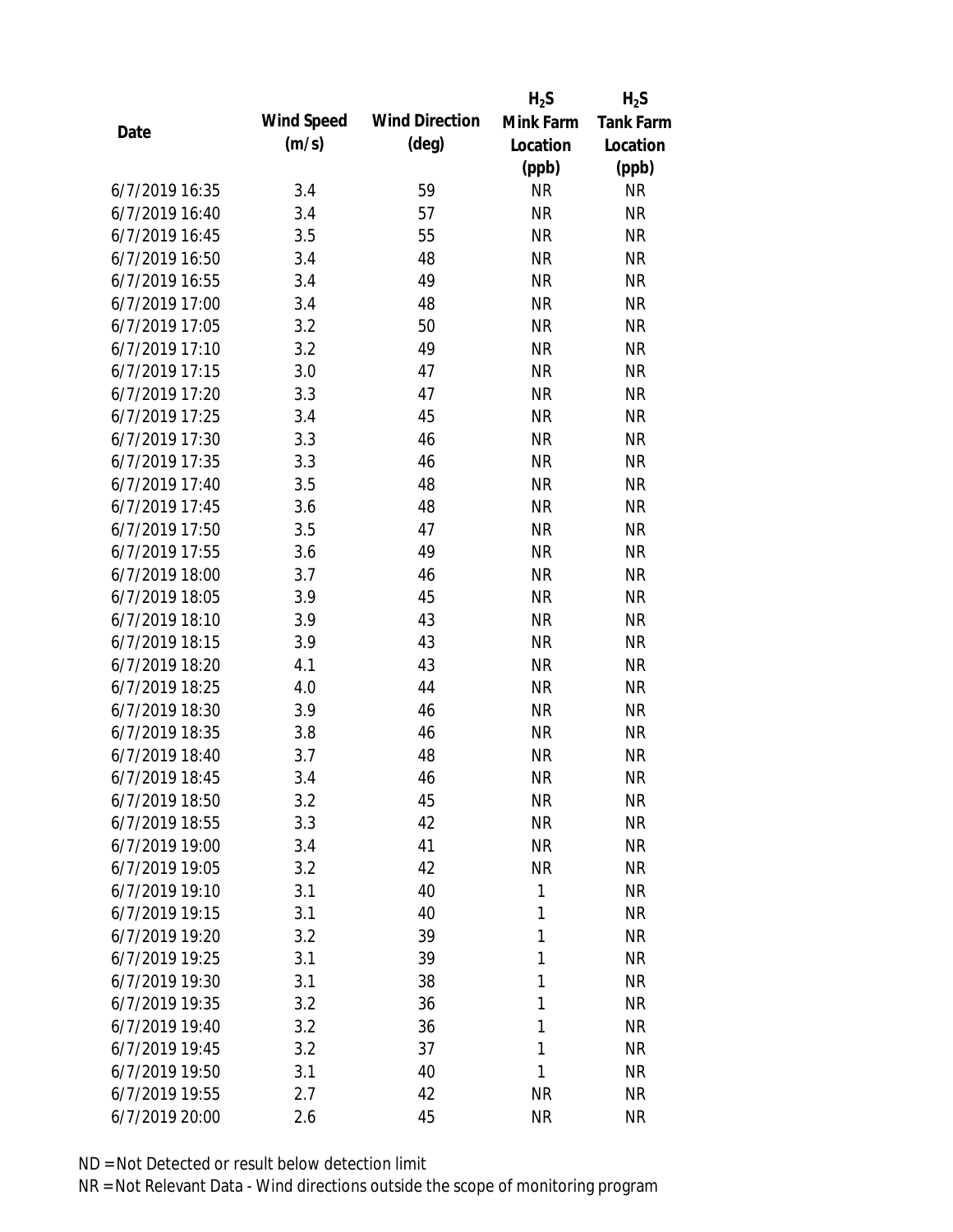|      |                |            |                       | $H_2S$    | $H_2S$           |
|------|----------------|------------|-----------------------|-----------|------------------|
|      |                | Wind Speed | <b>Wind Direction</b> | Mink Farm | <b>Tank Farm</b> |
| Date |                | (m/s)      | $(\text{deg})$        | Location  | Location         |
|      |                |            |                       | (ppb)     | (ppb)            |
|      | 6/7/2019 20:05 | 2.4        | 49                    | <b>NR</b> | <b>NR</b>        |
|      | 6/7/2019 20:10 | 2.3        | 52                    | <b>NR</b> | <b>NR</b>        |
|      | 6/7/2019 20:15 | 2.2        | 55                    | <b>NR</b> | <b>NR</b>        |
|      | 6/7/2019 20:20 | 2.2        | 57                    | <b>NR</b> | <b>NR</b>        |
|      | 6/7/2019 20:25 | 2.5        | 56                    | <b>NR</b> | <b>NR</b>        |
|      | 6/7/2019 20:30 | 2.7        | 54                    | <b>NR</b> | <b>NR</b>        |
|      | 6/7/2019 20:35 | 2.7        | 56                    | <b>NR</b> | <b>NR</b>        |
|      | 6/7/2019 20:40 | 2.8        | 55                    | <b>NR</b> | <b>NR</b>        |
|      | 6/7/2019 20:45 | 3.0        | 54                    | <b>NR</b> | <b>NR</b>        |
|      | 6/7/2019 20:50 | 3.0        | 53                    | <b>NR</b> | <b>NR</b>        |
|      | 6/7/2019 20:55 | 3.0        | 55                    | <b>NR</b> | <b>NR</b>        |
|      | 6/7/2019 21:00 | 2.9        | 56                    | <b>NR</b> | <b>NR</b>        |
|      | 6/7/2019 21:05 | 2.9        | 55                    | <b>NR</b> | <b>NR</b>        |
|      | 6/7/2019 21:10 | 2.9        | 57                    | <b>NR</b> | <b>NR</b>        |
|      | 6/7/2019 21:15 | 2.8        | 56                    | <b>NR</b> | <b>NR</b>        |
|      | 6/7/2019 21:20 | 2.7        | 53                    | <b>NR</b> | <b>NR</b>        |
|      | 6/7/2019 21:25 | 2.6        | 50                    | <b>NR</b> | <b>NR</b>        |
|      | 6/7/2019 21:30 | 2.8        | 47                    | <b>NR</b> | <b>NR</b>        |
|      | 6/7/2019 21:35 | 2.9        | 45                    | <b>NR</b> | <b>NR</b>        |
|      | 6/7/2019 21:40 | 3.0        | 43                    | <b>NR</b> | <b>NR</b>        |
|      | 6/7/2019 21:45 | 3.0        | 42                    | <b>NR</b> | <b>NR</b>        |
|      | 6/7/2019 21:50 | 3.1        | 42                    | <b>NR</b> | <b>NR</b>        |
|      | 6/7/2019 21:55 | 3.1        | 43                    | <b>NR</b> | <b>NR</b>        |
|      | 6/7/2019 22:00 | 3.0        | 43                    | <b>NR</b> | <b>NR</b>        |
|      | 6/7/2019 22:05 | 2.7        | 43                    | <b>NR</b> | <b>NR</b>        |
|      | 6/7/2019 22:10 | 2.5        | 43                    | <b>NR</b> | <b>NR</b>        |
|      | 6/7/2019 22:15 | 2.4        | 43                    | <b>NR</b> | <b>NR</b>        |
|      | 6/7/2019 22:20 | 2.4        | 42                    | <b>NR</b> | <b>NR</b>        |
|      | 6/7/2019 22:25 | 2.4        | 42                    | <b>NR</b> | <b>NR</b>        |
|      | 6/7/2019 22:30 | 2.4        | 42                    | <b>NR</b> | <b>NR</b>        |
|      | 6/7/2019 22:35 | 2.5        | 41                    | <b>NR</b> | <b>NR</b>        |
|      | 6/7/2019 22:40 | 2.6        | 40                    | 1         | <b>NR</b>        |
|      | 6/7/2019 22:45 | 2.6        | 38                    | 1         | <b>NR</b>        |
|      | 6/7/2019 22:50 | 2.6        | 38                    | 1         | <b>NR</b>        |
|      | 6/7/2019 22:55 | 2.6        | 38                    | 1         | <b>NR</b>        |
|      | 6/7/2019 23:00 | 2.4        | 37                    | 1         | <b>NR</b>        |
|      | 6/7/2019 23:05 | 2.5        | 37                    | 1         | <b>NR</b>        |
|      | 6/7/2019 23:10 | 2.5        | 36                    | 1         | <b>NR</b>        |
|      | 6/7/2019 23:15 | 2.5        | 35                    | 1         | <b>NR</b>        |
|      | 6/7/2019 23:20 | 2.5        | 35                    | 1         | <b>NR</b>        |
|      | 6/7/2019 23:25 | 2.6        | 34                    | 1         | <b>NR</b>        |
|      | 6/7/2019 23:30 | 2.6        | 33                    | 1         | <b>NR</b>        |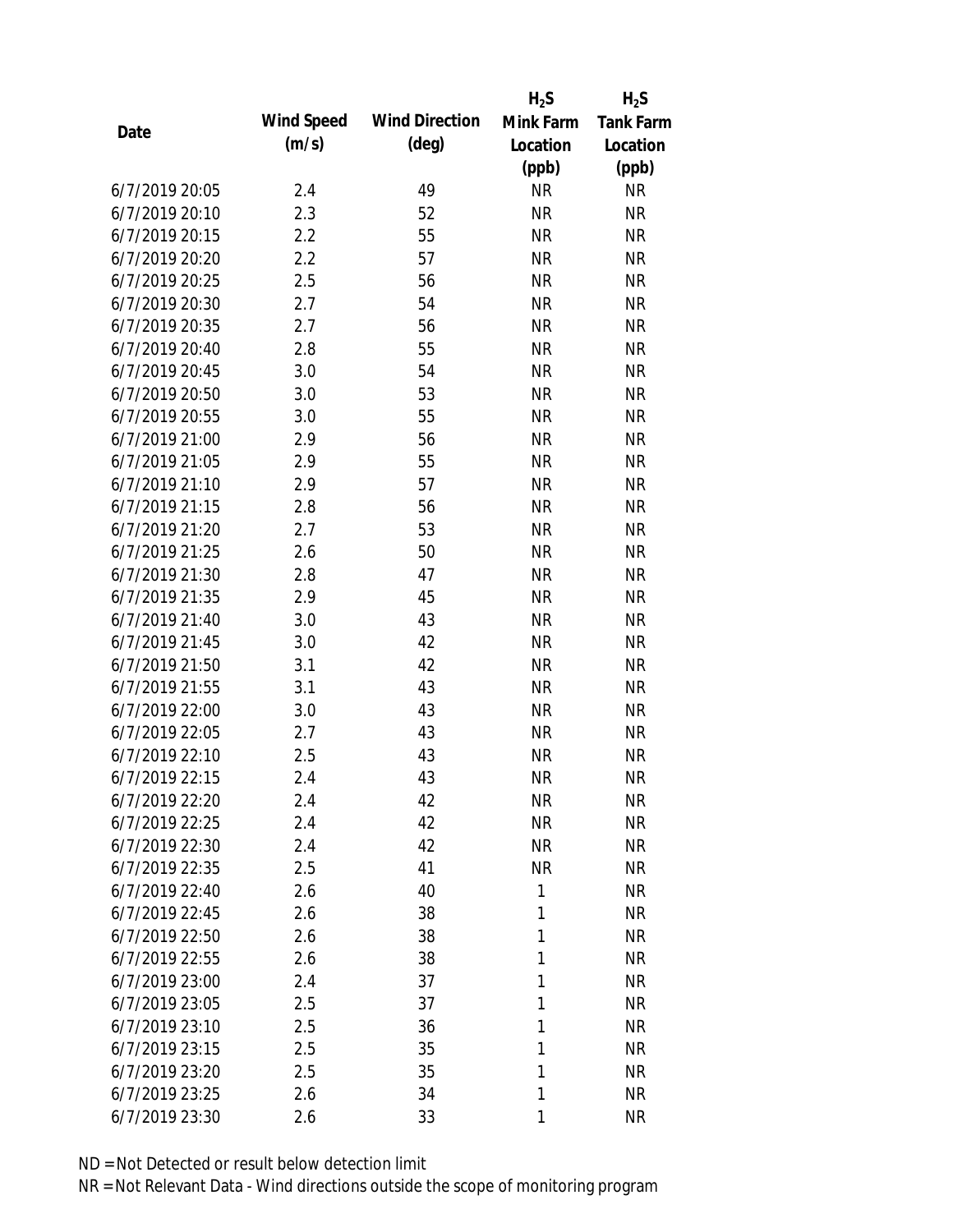|                |            |                       | $H_2S$         | $H_2S$           |
|----------------|------------|-----------------------|----------------|------------------|
| Date           | Wind Speed | <b>Wind Direction</b> | Mink Farm      | <b>Tank Farm</b> |
|                | (m/s)      | $(\text{deg})$        | Location       | Location         |
|                |            |                       | (ppb)          | (ppb)            |
| 6/7/2019 23:35 | 2.5        | 33                    | 1              | <b>NR</b>        |
| 6/7/2019 23:40 | 2.5        | 33                    | 1              | <b>NR</b>        |
| 6/7/2019 23:45 | 2.5        | 33                    | 1              | <b>NR</b>        |
| 6/7/2019 23:50 | 2.5        | 33                    | 1              | <b>NR</b>        |
| 6/7/2019 23:55 | 2.5        | 33                    | 1              | <b>NR</b>        |
| 6/7/2019 24:00 | 2.5        | 33                    | 1              | <b>NR</b>        |
| 6/8/2019 00:05 | 2.6        | 33                    | 1              | <b>NR</b>        |
| 6/8/2019 00:10 | 2.5        | 33                    | 1              | <b>NR</b>        |
| 6/8/2019 00:15 | 2.5        | 34                    | 1              | <b>NR</b>        |
| 6/8/2019 00:20 | 2.5        | 36                    | 1              | <b>NR</b>        |
| 6/8/2019 00:25 | 2.4        | 37                    | 1              | <b>NR</b>        |
| 6/8/2019 00:30 | 2.3        | 38                    | 1              | <b>NR</b>        |
| 6/8/2019 00:35 | 2.3        | 39                    | 1              | <b>NR</b>        |
| 6/8/2019 00:40 | 2.4        | 40                    | 1              | <b>NR</b>        |
| 6/8/2019 00:45 | 2.3        | 40                    | 1              | <b>NR</b>        |
| 6/8/2019 00:50 | 2.3        | 40                    | 1              | <b>NR</b>        |
| 6/8/2019 00:55 | 2.2        | 39                    | 1              | <b>NR</b>        |
| 6/8/2019 01:00 | 2.3        | 39                    | 1              | <b>NR</b>        |
| 6/8/2019 01:05 | 2.2        | 39                    | $\mathbf{1}$   | <b>NR</b>        |
| 6/8/2019 01:10 | 2.2        | 39                    | 1              | <b>NR</b>        |
| 6/8/2019 01:15 | 2.2        | 39                    | 1              | <b>NR</b>        |
| 6/8/2019 01:20 | 2.1        | 39                    | $\overline{2}$ | <b>NR</b>        |
| 6/8/2019 01:25 | 2.1        | 38                    | $\mathbf{1}$   | <b>NR</b>        |
| 6/8/2019 01:30 | 2.0        | 39                    | 1              | <b>NR</b>        |
| 6/8/2019 01:35 | 1.9        | 41                    | <b>NR</b>      | <b>NR</b>        |
| 6/8/2019 01:40 | 1.9        | 42                    | <b>NR</b>      | <b>NR</b>        |
| 6/8/2019 01:45 | 1.9        | 43                    | <b>NR</b>      | <b>NR</b>        |
| 6/8/2019 01:50 | 1.9        | 42                    | <b>NR</b>      | <b>NR</b>        |
| 6/8/2019 01:55 | 1.8        | 44                    | <b>NR</b>      | <b>NR</b>        |
| 6/8/2019 02:00 | 1.8        | 45                    | <b>NR</b>      | <b>NR</b>        |
| 6/8/2019 02:05 | 1.9        | 43                    | <b>NR</b>      | <b>NR</b>        |
| 6/8/2019 02:10 | 1.9        | 44                    | <b>NR</b>      | <b>NR</b>        |
| 6/8/2019 02:15 | 1.9        | 44                    | <b>NR</b>      | <b>NR</b>        |
| 6/8/2019 02:20 | 2.0        | 45                    | <b>NR</b>      | <b>NR</b>        |
| 6/8/2019 02:25 | 2.0        | 44                    | <b>NR</b>      | <b>NR</b>        |
| 6/8/2019 02:30 | 2.1        | 42                    | <b>NR</b>      | <b>NR</b>        |
| 6/8/2019 02:35 | 2.1        | 41                    | <b>NR</b>      | <b>NR</b>        |
| 6/8/2019 02:40 | 2.1        | 41                    | <b>NR</b>      | <b>NR</b>        |
| 6/8/2019 02:45 | 2.1        | 39                    | $\mathbf{1}$   | <b>NR</b>        |
| 6/8/2019 02:50 | 2.0        | 39                    | $\overline{2}$ | <b>NR</b>        |
| 6/8/2019 02:55 | 1.9        | 42                    | <b>NR</b>      | <b>NR</b>        |
| 6/8/2019 03:00 | 1.8        | 44                    | <b>NR</b>      | <b>NR</b>        |
|                |            |                       |                |                  |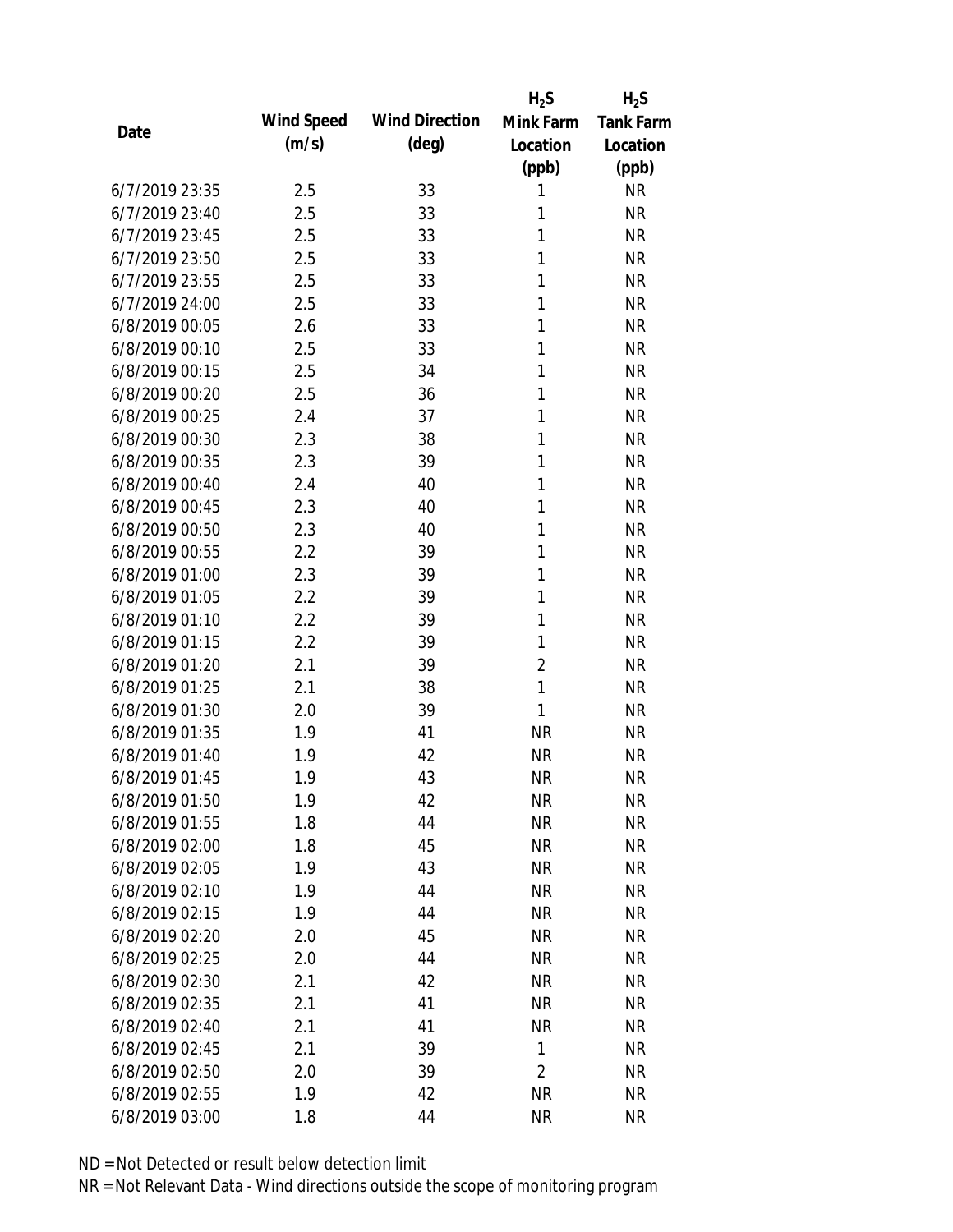|                |            |                       | $H_2S$    | $H_2S$           |
|----------------|------------|-----------------------|-----------|------------------|
| Date           | Wind Speed | <b>Wind Direction</b> | Mink Farm | <b>Tank Farm</b> |
|                | (m/s)      | $(\text{deg})$        | Location  | Location         |
|                |            |                       | (ppb)     | (ppb)            |
| 6/8/2019 03:05 | 1.9        | 45                    | <b>NR</b> | <b>NR</b>        |
| 6/8/2019 03:10 | 1.9        | 46                    | <b>NR</b> | <b>NR</b>        |
| 6/8/2019 03:15 | 1.8        | 47                    | <b>NR</b> | <b>NR</b>        |
| 6/8/2019 03:20 | 1.9        | 48                    | <b>NR</b> | <b>NR</b>        |
| 6/8/2019 03:25 | 1.9        | 46                    | <b>NR</b> | <b>NR</b>        |
| 6/8/2019 03:30 | 2.0        | 46                    | <b>NR</b> | <b>NR</b>        |
| 6/8/2019 03:35 | 1.9        | 47                    | <b>NR</b> | <b>NR</b>        |
| 6/8/2019 03:40 | 1.9        | 47                    | <b>NR</b> | <b>NR</b>        |
| 6/8/2019 03:45 | 2.0        | 46                    | <b>NR</b> | <b>NR</b>        |
| 6/8/2019 03:50 | 2.0        | 45                    | <b>NR</b> | <b>NR</b>        |
| 6/8/2019 03:55 | 1.9        | 48                    | <b>NR</b> | <b>NR</b>        |
| 6/8/2019 04:00 | 1.8        | 49                    | <b>NR</b> | <b>NR</b>        |
| 6/8/2019 04:05 | 1.8        | 49                    | <b>NR</b> | <b>NR</b>        |
| 6/8/2019 04:10 | 1.7        | 50                    | <b>NR</b> | <b>NR</b>        |
| 6/8/2019 04:15 | 1.6        | 52                    | <b>NR</b> | <b>NR</b>        |
| 6/8/2019 04:20 | 1.5        | 53                    | <b>NR</b> | <b>NR</b>        |
| 6/8/2019 04:25 | 1.5        | 54                    | <b>NR</b> | <b>NR</b>        |
| 6/8/2019 04:30 | 1.6        | 54                    | <b>NR</b> | <b>NR</b>        |
| 6/8/2019 04:35 | 1.6        | 55                    | <b>NR</b> | <b>NR</b>        |
| 6/8/2019 04:40 | 1.7        | 55                    | <b>NR</b> | <b>NR</b>        |
| 6/8/2019 04:45 | 1.7        | 54                    | <b>NR</b> | <b>NR</b>        |
| 6/8/2019 04:50 | 1.7        | 56                    | <b>NR</b> | <b>NR</b>        |
| 6/8/2019 04:55 | 1.6        | 55                    | <b>NR</b> | <b>NR</b>        |
| 6/8/2019 05:00 | 1.6        | 57                    | <b>NR</b> | <b>NR</b>        |
| 6/8/2019 05:05 | 1.5        | 59                    | <b>NR</b> | <b>NR</b>        |
| 6/8/2019 05:10 | 1.5        | 60                    | <b>NR</b> | <b>NR</b>        |
| 6/8/2019 05:15 | 1.5        | 64                    | <b>NR</b> | <b>NR</b>        |
| 6/8/2019 05:20 | 1.5        | 65                    | <b>NR</b> | <b>NR</b>        |
| 6/8/2019 05:25 | 1.6        | 65                    | <b>NR</b> | <b>NR</b>        |
| 6/8/2019 05:30 | 1.6        | 66                    | <b>NR</b> | <b>NR</b>        |
| 6/8/2019 05:35 | 1.7        | 65                    | <b>NR</b> | <b>NR</b>        |
| 6/8/2019 05:40 | 1.7        | 63                    | <b>NR</b> | <b>NR</b>        |
| 6/8/2019 05:45 | 1.7        | 61                    | <b>NR</b> | <b>NR</b>        |
| 6/8/2019 05:50 | 1.7        | 60                    | <b>NR</b> | <b>NR</b>        |
| 6/8/2019 05:55 | 1.6        | 60                    | <b>NR</b> | <b>NR</b>        |
| 6/8/2019 06:00 | 1.6        | 57                    | <b>NR</b> | <b>NR</b>        |
| 6/8/2019 06:05 | 1.6        | 56                    | <b>NR</b> | <b>NR</b>        |
| 6/8/2019 06:10 | 1.6        | 59                    | <b>NR</b> | <b>NR</b>        |
| 6/8/2019 06:15 | 1.6        | 60                    | <b>NR</b> | <b>NR</b>        |
| 6/8/2019 06:20 | 1.6        | 59                    | <b>NR</b> | <b>NR</b>        |
| 6/8/2019 06:25 | 1.7        | 60                    | <b>NR</b> | <b>NR</b>        |
| 6/8/2019 06:30 | 1.8        | 59                    | <b>NR</b> | <b>NR</b>        |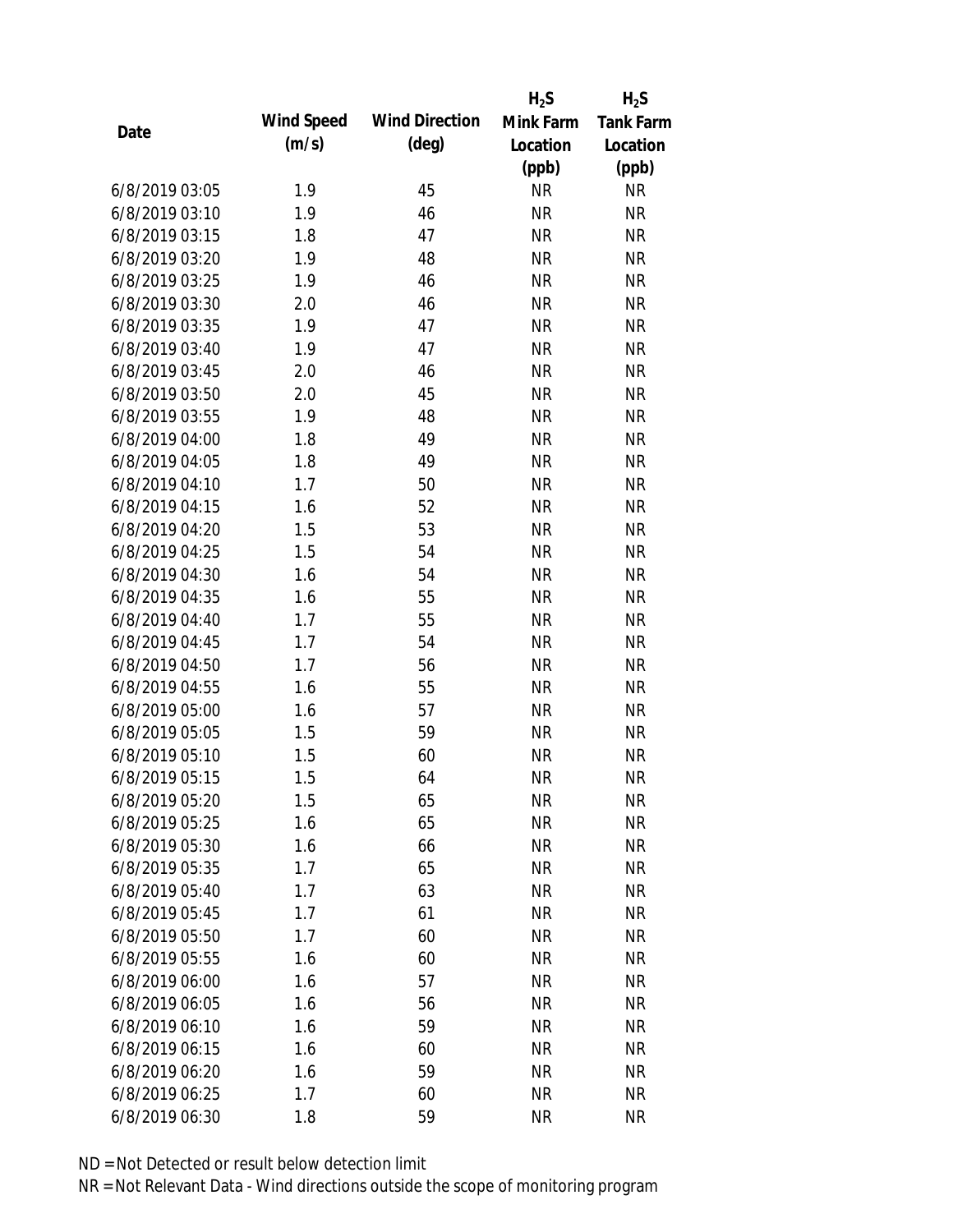|                |            |                       | $H_2S$    | $H_2S$           |
|----------------|------------|-----------------------|-----------|------------------|
| Date           | Wind Speed | <b>Wind Direction</b> | Mink Farm | <b>Tank Farm</b> |
|                | (m/s)      | $(\text{deg})$        | Location  | Location         |
|                |            |                       | (ppb)     | (ppb)            |
| 6/8/2019 06:35 | 1.8        | 58                    | <b>NR</b> | <b>NR</b>        |
| 6/8/2019 06:40 | 1.9        | 55                    | <b>NR</b> | <b>NR</b>        |
| 6/8/2019 06:45 | 2.0        | 54                    | <b>NR</b> | <b>NR</b>        |
| 6/8/2019 06:50 | 2.2        | 54                    | <b>NR</b> | <b>NR</b>        |
| 6/8/2019 06:55 | 2.2        | 52                    | <b>NR</b> | <b>NR</b>        |
| 6/8/2019 07:00 | 2.3        | 54                    | <b>NR</b> | <b>NR</b>        |
| 6/8/2019 07:05 | 2.4        | 57                    | <b>NR</b> | <b>NR</b>        |
| 6/8/2019 07:10 | 2.5        | 59                    | <b>NR</b> | <b>NR</b>        |
| 6/8/2019 07:15 | 2.6        | 62                    | <b>NR</b> | <b>NR</b>        |
| 6/8/2019 07:20 | 2.6        | 62                    | <b>NR</b> | <b>NR</b>        |
| 6/8/2019 07:25 | 2.7        | 64                    | <b>NR</b> | <b>NR</b>        |
| 6/8/2019 07:30 | 2.6        | 66                    | <b>NR</b> | <b>NR</b>        |
| 6/8/2019 07:35 | 2.7        | 66                    | <b>NR</b> | <b>NR</b>        |
| 6/8/2019 07:40 | 2.7        | 68                    | <b>NR</b> | <b>NR</b>        |
| 6/8/2019 07:45 | 2.6        | 68                    | <b>NR</b> | <b>NR</b>        |
| 6/8/2019 07:50 | 2.6        | 69                    | <b>NR</b> | <b>NR</b>        |
| 6/8/2019 07:55 | 2.6        | 70                    | <b>NR</b> | <b>NR</b>        |
| 6/8/2019 08:00 | 2.5        | 70                    | <b>NR</b> | <b>NR</b>        |
| 6/8/2019 08:05 | 2.5        | 69                    | <b>NR</b> | <b>NR</b>        |
| 6/8/2019 08:10 | 2.5        | 68                    | <b>NR</b> | <b>NR</b>        |
| 6/8/2019 08:15 | 2.5        | 70                    | <b>NR</b> | <b>NR</b>        |
| 6/8/2019 08:20 | 2.4        | 72                    | <b>NR</b> | <b>NR</b>        |
| 6/8/2019 08:25 | 2.4        | 72                    | <b>NR</b> | <b>NR</b>        |
| 6/8/2019 08:30 | 2.4        | 75                    | <b>NR</b> | <b>NR</b>        |
| 6/8/2019 08:35 | 2.4        | 76                    | <b>NR</b> | <b>NR</b>        |
| 6/8/2019 08:40 | 2.4        | 74                    | <b>NR</b> | <b>NR</b>        |
| 6/8/2019 08:45 | 2.2        | 71                    | <b>NR</b> | <b>NR</b>        |
| 6/8/2019 08:50 | 2.2        | 74                    | <b>NR</b> | <b>NR</b>        |
| 6/8/2019 08:55 | 2.0        | 74                    | <b>NR</b> | <b>NR</b>        |
| 6/8/2019 09:00 | 2.0        | 75                    | <b>NR</b> | <b>NR</b>        |
| 6/8/2019 09:05 | 2.1        | 79                    | <b>NR</b> | <b>NR</b>        |
| 6/8/2019 09:10 | 2.2        | 85                    | <b>NR</b> | <b>NR</b>        |
| 6/8/2019 09:15 | 2.4        | 86                    | <b>NR</b> | <b>NR</b>        |
| 6/8/2019 09:20 | 2.5        | 83                    | <b>NR</b> | <b>NR</b>        |
| 6/8/2019 09:25 | 2.6        | 80                    | <b>NR</b> | <b>NR</b>        |
| 6/8/2019 09:30 | 2.5        | 77                    | <b>NR</b> | <b>NR</b>        |
| 6/8/2019 09:35 | 2.4        | 71                    | <b>NR</b> | <b>NR</b>        |
| 6/8/2019 09:40 | 2.5        | 62                    | <b>NR</b> | <b>NR</b>        |
| 6/8/2019 09:45 | 2.5        | 56                    | <b>NR</b> | <b>NR</b>        |
| 6/8/2019 09:50 | 2.5        | 56                    | <b>NR</b> | <b>NR</b>        |
| 6/8/2019 09:55 | 2.5        | 60                    | <b>NR</b> | <b>NR</b>        |
| 6/8/2019 10:00 | 2.5        | 60                    | <b>NR</b> | <b>NR</b>        |
|                |            |                       |           |                  |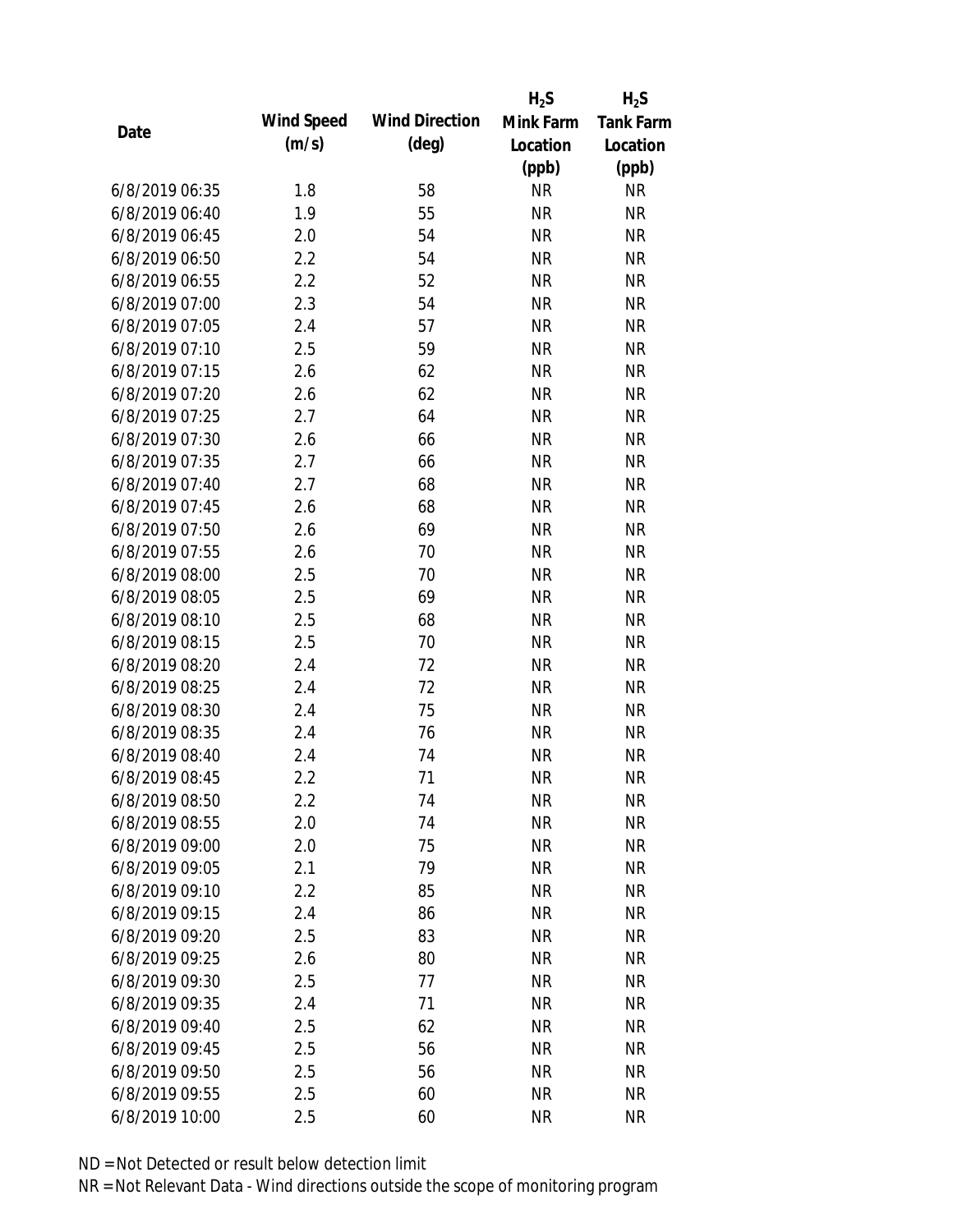|                |            |                       | $H_2S$    | $H_2S$           |
|----------------|------------|-----------------------|-----------|------------------|
| Date           | Wind Speed | <b>Wind Direction</b> | Mink Farm | <b>Tank Farm</b> |
|                | (m/s)      | $(\text{deg})$        | Location  | Location         |
|                |            |                       | (ppb)     | (ppb)            |
| 6/8/2019 10:05 | 2.5        | 64                    | <b>NR</b> | <b>NR</b>        |
| 6/8/2019 10:10 | 2.6        | 72                    | <b>NR</b> | <b>NR</b>        |
| 6/8/2019 10:15 | 2.6        | 78                    | <b>NR</b> | <b>NR</b>        |
| 6/8/2019 10:20 | 2.7        | 80                    | <b>NR</b> | <b>NR</b>        |
| 6/8/2019 10:25 | 2.6        | 80                    | <b>NR</b> | <b>NR</b>        |
| 6/8/2019 10:30 | 2.8        | 84                    | <b>NR</b> | <b>NR</b>        |
| 6/8/2019 10:35 | 2.9        | 83                    | <b>NR</b> | <b>NR</b>        |
| 6/8/2019 10:40 | 3.0        | 83                    | <b>NR</b> | <b>NR</b>        |
| 6/8/2019 10:45 | 3.0        | 80                    | <b>NR</b> | <b>NR</b>        |
| 6/8/2019 10:50 | 3.0        | 77                    | <b>NR</b> | <b>NR</b>        |
| 6/8/2019 10:55 | 3.2        | 76                    | <b>NR</b> | <b>NR</b>        |
| 6/8/2019 11:00 | 3.1        | 72                    | <b>NR</b> | <b>NR</b>        |
| 6/8/2019 11:05 | 3.2        | 73                    | <b>NR</b> | <b>NR</b>        |
| 6/8/2019 11:10 | 3.1        | 71                    | <b>NR</b> | <b>NR</b>        |
| 6/8/2019 11:15 | 3.2        | 74                    | <b>NR</b> | <b>NR</b>        |
| 6/8/2019 11:20 | 3.2        | 76                    | <b>NR</b> | <b>NR</b>        |
| 6/8/2019 11:25 | 3.2        | 75                    | <b>NR</b> | <b>NR</b>        |
| 6/8/2019 11:30 | 3.1        | 77                    | <b>NR</b> | <b>NR</b>        |
| 6/8/2019 11:35 | 3.1        | 77                    | <b>NR</b> | <b>NR</b>        |
| 6/8/2019 11:40 | 3.2        | 78                    | <b>NR</b> | <b>NR</b>        |
| 6/8/2019 11:45 | 3.2        | 78                    | <b>NR</b> | <b>NR</b>        |
| 6/8/2019 11:50 | 3.1        | 79                    | <b>NR</b> | <b>NR</b>        |
| 6/8/2019 11:55 | 3.1        | 81                    | <b>NR</b> | <b>NR</b>        |
| 6/8/2019 12:00 | 3.3        | 79                    | <b>NR</b> | <b>NR</b>        |
| 6/8/2019 12:05 | 3.2        | 75                    | <b>NR</b> | <b>NR</b>        |
| 6/8/2019 12:10 | 3.2        | 73                    | <b>NR</b> | <b>NR</b>        |
| 6/8/2019 12:15 | 3.2        | 75                    | <b>NR</b> | <b>NR</b>        |
| 6/8/2019 12:20 | 3.3        | 75                    | <b>NR</b> | <b>NR</b>        |
| 6/8/2019 12:25 | 3.4        | 71                    | <b>NR</b> | <b>NR</b>        |
| 6/8/2019 12:30 | 3.2        | 69                    | <b>NR</b> | <b>NR</b>        |
| 6/8/2019 12:35 | 3.3        | 68                    | <b>NR</b> | <b>NR</b>        |
| 6/8/2019 12:40 | 3.3        | 64                    | <b>NR</b> | <b>NR</b>        |
| 6/8/2019 12:45 | 3.4        | 60                    | <b>NR</b> | <b>NR</b>        |
| 6/8/2019 12:50 | 3.3        | 60                    | <b>NR</b> | <b>NR</b>        |
| 6/8/2019 12:55 | 3.3        | 60                    | <b>NR</b> | <b>NR</b>        |
| 6/8/2019 13:00 | 3.5        | 58                    | <b>NR</b> | <b>NR</b>        |
| 6/8/2019 13:05 | 3.6        | 55                    | <b>NR</b> | <b>NR</b>        |
| 6/8/2019 13:10 | 3.8        | 54                    | <b>NR</b> | <b>NR</b>        |
| 6/8/2019 13:15 | 3.6        | 53                    | <b>NR</b> | <b>NR</b>        |
| 6/8/2019 13:20 | 3.9        | 48                    | <b>NR</b> | <b>NR</b>        |
| 6/8/2019 13:25 | 3.9        | 46                    | <b>NR</b> | <b>NR</b>        |
| 6/8/2019 13:30 | 3.6        | 50                    | <b>NR</b> | <b>NR</b>        |
|                |            |                       |           |                  |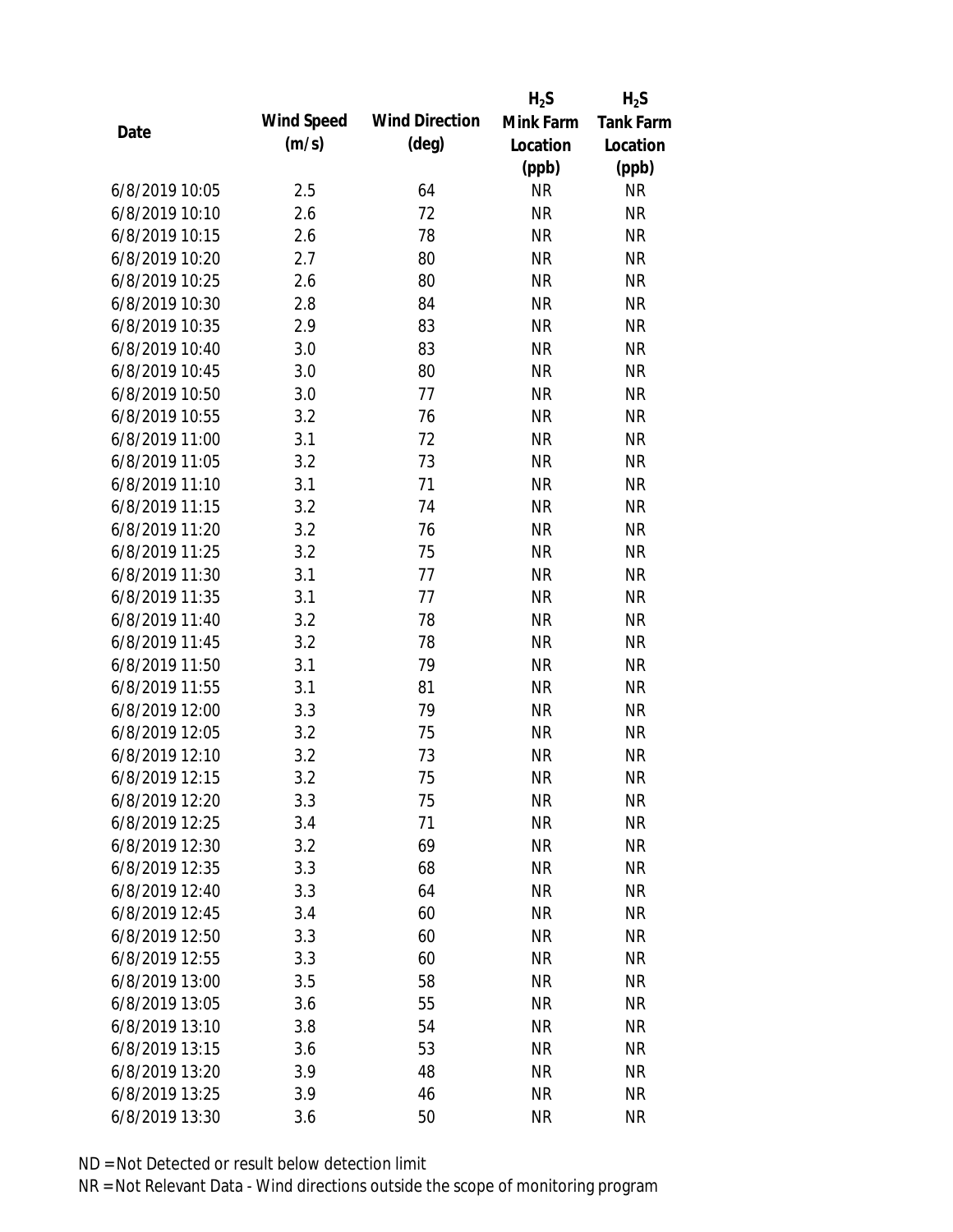|                |            |                       | $H_2S$    | $H_2S$           |
|----------------|------------|-----------------------|-----------|------------------|
| Date           | Wind Speed | <b>Wind Direction</b> | Mink Farm | <b>Tank Farm</b> |
|                | (m/s)      | $(\text{deg})$        | Location  | Location         |
|                |            |                       | (ppb)     | (ppb)            |
| 6/8/2019 13:35 | 3.5        | 50                    | <b>NR</b> | <b>NR</b>        |
| 6/8/2019 13:40 | 3.4        | 50                    | <b>NR</b> | <b>NR</b>        |
| 6/8/2019 13:45 | 3.6        | 50                    | <b>NR</b> | <b>NR</b>        |
| 6/8/2019 13:50 | 3.6        | 52                    | <b>NR</b> | <b>NR</b>        |
| 6/8/2019 13:55 | 3.8        | 51                    | <b>NR</b> | <b>NR</b>        |
| 6/8/2019 14:00 | 4.0        | 48                    | <b>NR</b> | <b>NR</b>        |
| 6/8/2019 14:05 | 4.0        | 48                    | <b>NR</b> | <b>NR</b>        |
| 6/8/2019 14:10 | 4.0        | 48                    | <b>NR</b> | <b>NR</b>        |
| 6/8/2019 14:15 | 3.8        | 47                    | <b>NR</b> | <b>NR</b>        |
| 6/8/2019 14:20 | 3.8        | 47                    | <b>NR</b> | <b>NR</b>        |
| 6/8/2019 14:25 | 3.5        | 52                    | <b>NR</b> | <b>NR</b>        |
| 6/8/2019 14:30 | 3.3        | 57                    | <b>NR</b> | <b>NR</b>        |
| 6/8/2019 14:35 | 3.1        | 59                    | <b>NR</b> | <b>NR</b>        |
| 6/8/2019 14:40 | 3.0        | 60                    | <b>NR</b> | <b>NR</b>        |
| 6/8/2019 14:45 | 3.0        | 57                    | <b>NR</b> | <b>NR</b>        |
| 6/8/2019 14:50 | 3.0        | 56                    | <b>NR</b> | <b>NR</b>        |
| 6/8/2019 14:55 | 3.0        | 54                    | <b>NR</b> | <b>NR</b>        |
| 6/8/2019 15:00 | 3.2        | 51                    | <b>NR</b> | <b>NR</b>        |
| 6/8/2019 15:05 | 3.4        | 52                    | <b>NR</b> | <b>NR</b>        |
| 6/8/2019 15:10 | 3.4        | 56                    | <b>NR</b> | <b>NR</b>        |
| 6/8/2019 15:15 | 3.6        | 59                    | <b>NR</b> | <b>NR</b>        |
| 6/8/2019 15:20 | 3.5        | 63                    | <b>NR</b> | <b>NR</b>        |
| 6/8/2019 15:25 | 3.4        | 64                    | <b>NR</b> | <b>NR</b>        |
| 6/8/2019 15:30 | 3.3        | 70                    | <b>NR</b> | <b>NR</b>        |
| 6/8/2019 15:35 | 3.1        | 71                    | <b>NR</b> | <b>NR</b>        |
| 6/8/2019 15:40 | 3.0        | 71                    | <b>NR</b> | <b>NR</b>        |
| 6/8/2019 15:45 | 2.9        | 72                    | <b>NR</b> | <b>NR</b>        |
| 6/8/2019 15:50 | 2.9        | 70                    | <b>NR</b> | <b>NR</b>        |
| 6/8/2019 15:55 | 3.1        | 72                    | <b>NR</b> | <b>NR</b>        |
| 6/8/2019 16:00 | 3.1        | 70                    | <b>NR</b> | <b>NR</b>        |
| 6/8/2019 16:05 | 3.2        | 71                    | <b>NR</b> | <b>NR</b>        |
| 6/8/2019 16:10 | 3.3        | 73                    | <b>NR</b> | <b>NR</b>        |
| 6/8/2019 16:15 | 3.2        | 74                    | <b>NR</b> | <b>NR</b>        |
| 6/8/2019 16:20 | 3.0        | 75                    | <b>NR</b> | <b>NR</b>        |
| 6/8/2019 16:25 | 2.8        | 71                    | <b>NR</b> | <b>NR</b>        |
| 6/8/2019 16:30 | 2.9        | 67                    | <b>NR</b> | <b>NR</b>        |
| 6/8/2019 16:35 | 2.9        | 61                    | <b>NR</b> | <b>NR</b>        |
| 6/8/2019 16:40 | 2.8        | 59                    | <b>NR</b> | <b>NR</b>        |
| 6/8/2019 16:45 | 2.9        | 58                    | <b>NR</b> | <b>NR</b>        |
| 6/8/2019 16:50 | 3.1        | 56                    | <b>NR</b> | <b>NR</b>        |
| 6/8/2019 16:55 | 3.1        | 55                    | <b>NR</b> | <b>NR</b>        |
| 6/8/2019 17:00 | 3.1        | 56                    | <b>NR</b> | <b>NR</b>        |
|                |            |                       |           |                  |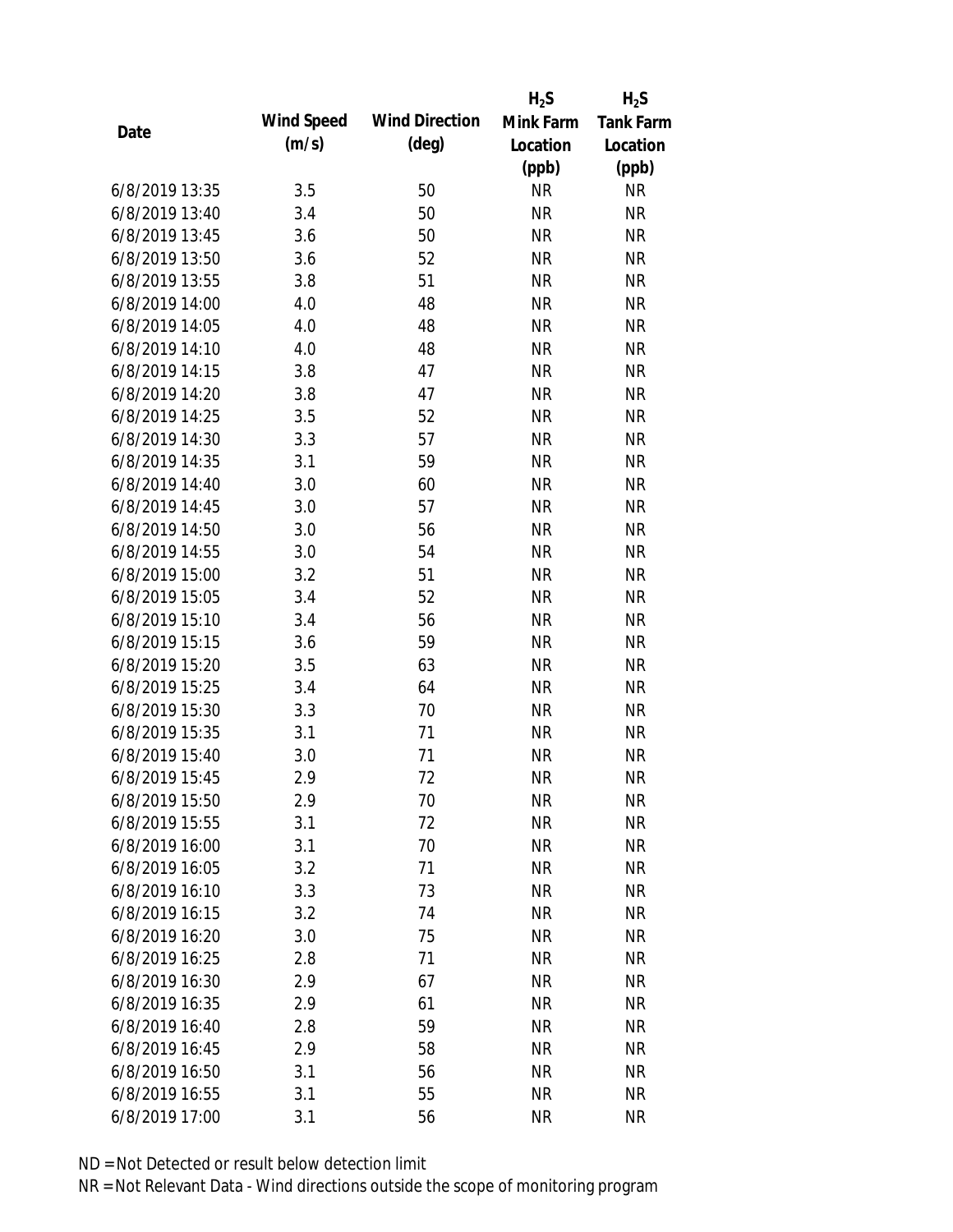|                |            |                       | $H_2S$         | $H_2S$           |
|----------------|------------|-----------------------|----------------|------------------|
| Date           | Wind Speed | <b>Wind Direction</b> | Mink Farm      | <b>Tank Farm</b> |
|                | (m/s)      | $(\text{deg})$        | Location       | Location         |
|                |            |                       | (ppb)          | (ppb)            |
| 6/8/2019 17:05 | 3.1        | 55                    | <b>NR</b>      | <b>NR</b>        |
| 6/8/2019 17:10 | 3.0        | 51                    | <b>NR</b>      | <b>NR</b>        |
| 6/8/2019 17:15 | 3.0        | 47                    | <b>NR</b>      | <b>NR</b>        |
| 6/8/2019 17:20 | 2.9        | 46                    | <b>NR</b>      | <b>NR</b>        |
| 6/8/2019 17:25 | 2.9        | 45                    | <b>NR</b>      | <b>NR</b>        |
| 6/8/2019 17:30 | 2.8        | 44                    | <b>NR</b>      | <b>NR</b>        |
| 6/8/2019 17:35 | 2.7        | 43                    | <b>NR</b>      | <b>NR</b>        |
| 6/8/2019 17:40 | 2.7        | 43                    | <b>NR</b>      | <b>NR</b>        |
| 6/8/2019 17:45 | 2.6        | 44                    | <b>NR</b>      | <b>NR</b>        |
| 6/8/2019 17:50 | 2.6        | 44                    | <b>NR</b>      | <b>NR</b>        |
| 6/8/2019 17:55 | 2.5        | 44                    | <b>NR</b>      | <b>NR</b>        |
| 6/8/2019 18:00 | 2.5        | 44                    | <b>NR</b>      | <b>NR</b>        |
| 6/8/2019 18:05 | 2.4        | 43                    | <b>NR</b>      | <b>NR</b>        |
| 6/8/2019 18:10 | 2.4        | 43                    | <b>NR</b>      | <b>NR</b>        |
| 6/8/2019 18:15 | 2.4        | 42                    | <b>NR</b>      | <b>NR</b>        |
| 6/8/2019 18:20 | 2.3        | 39                    | $\mathbf{1}$   | <b>NR</b>        |
| 6/8/2019 18:25 | 2.4        | 38                    | 1              | <b>NR</b>        |
| 6/8/2019 18:30 | 2.4        | 37                    | $\mathbf{1}$   | <b>NR</b>        |
| 6/8/2019 18:35 | 2.3        | 38                    | $\mathbf{1}$   | <b>NR</b>        |
| 6/8/2019 18:40 | 2.2        | 36                    | 1              | <b>NR</b>        |
| 6/8/2019 18:45 | 2.2        | 37                    | 1              | <b>NR</b>        |
| 6/8/2019 18:50 | 2.2        | 36                    | 1              | <b>NR</b>        |
| 6/8/2019 18:55 | 2.1        | 34                    | 1              | <b>NR</b>        |
| 6/8/2019 19:00 | 2.0        | 33                    | 1              | <b>NR</b>        |
| 6/8/2019 19:05 | 2.0        | 33                    | 1              | <b>NR</b>        |
| 6/8/2019 19:10 | 1.9        | 33                    | 1              | <b>NR</b>        |
| 6/8/2019 19:15 | 1.8        | 32                    | 1              | <b>NR</b>        |
| 6/8/2019 19:20 | 1.8        | 33                    | 1              | <b>NR</b>        |
| 6/8/2019 19:25 | 1.8        | 33                    | 1              | <b>NR</b>        |
| 6/8/2019 19:30 | 1.8        | 32                    | $\overline{2}$ | <b>NR</b>        |
| 6/8/2019 19:35 | 1.9        | 31                    | $\overline{2}$ | <b>NR</b>        |
| 6/8/2019 19:40 | 1.9        | 31                    | $\overline{2}$ | <b>NR</b>        |
| 6/8/2019 19:45 | 2.0        | 31                    | 1              | <b>NR</b>        |
| 6/8/2019 19:50 | 2.0        | 33                    | 1              | <b>NR</b>        |
| 6/8/2019 19:55 | 2.0        | 33                    | 1              | <b>NR</b>        |
| 6/8/2019 20:00 | 2.0        | 35                    | 1              | <b>NR</b>        |
| 6/8/2019 20:05 | 2.0        | 37                    | 1              | <b>NR</b>        |
| 6/8/2019 20:10 | 2.1        | 38                    | 1              | <b>NR</b>        |
| 6/8/2019 20:15 | 2.1        | 39                    | 1              | <b>NR</b>        |
| 6/8/2019 20:20 | 2.1        | 40                    | 2              | <b>NR</b>        |
| 6/8/2019 20:25 | 2.1        | 42                    | <b>NR</b>      | <b>NR</b>        |
| 6/8/2019 20:30 | 2.1        | 46                    | <b>NR</b>      | <b>NR</b>        |